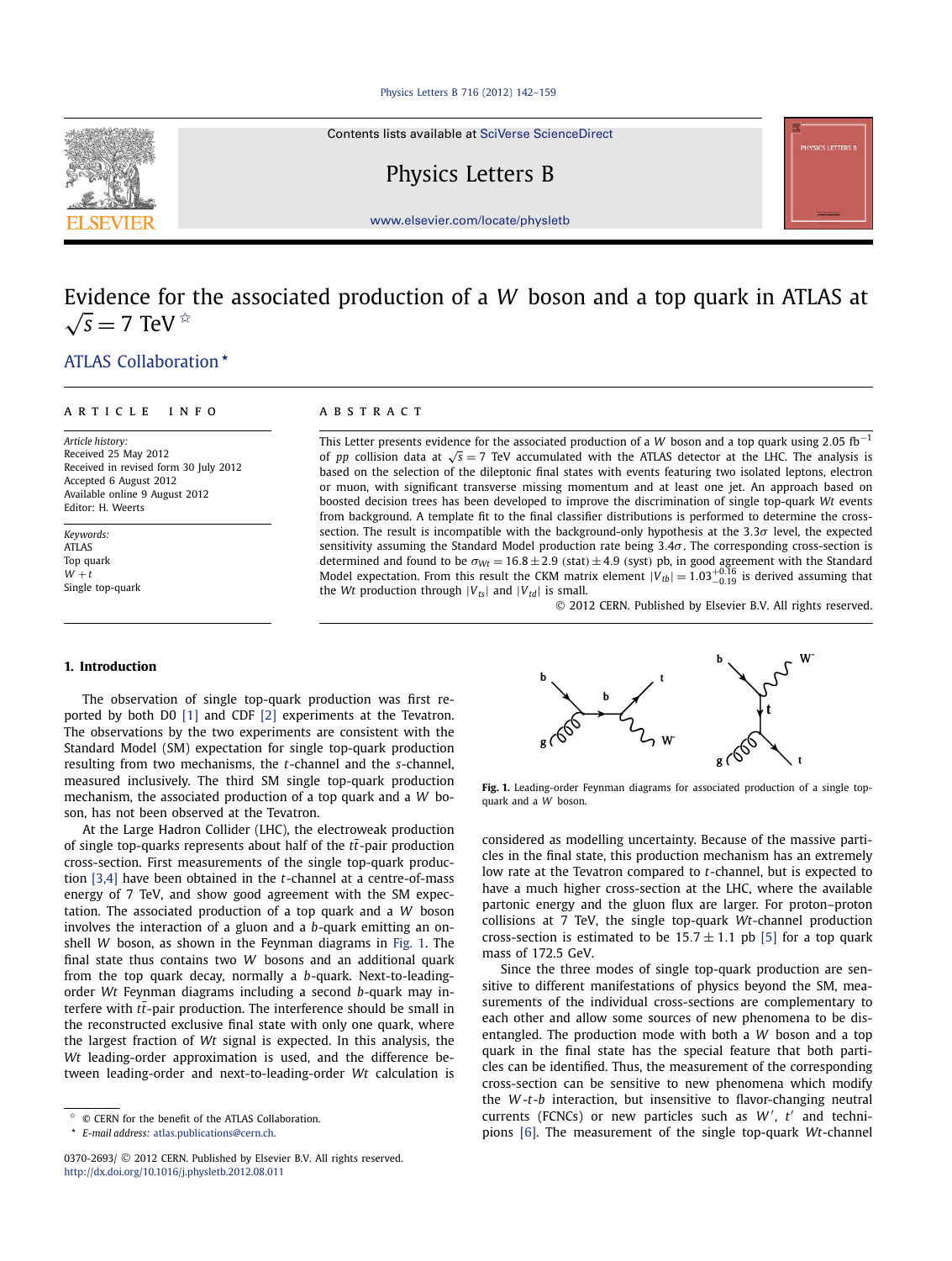<span id="page-1-0"></span>production cross-sections therefore serves as a direct probe of the *W* -*t*-*b* coupling and allows the direct determination of the quarkmixing matrix element  $|V_{tb}|$  [\[7,8\].](#page-5-0) This result can be compared to the results obtained from *t*- and *s*-channel production measurements.

In this Letter, an analysis is presented that establishes evidence for the associated production of a top quark and a *W* boson in the dilepton channel, with  $pp \rightarrow Wt \rightarrow \ell \nu b \ell \nu$ , where  $\ell = e, \mu$ . Events featuring two leptons and neutrinos from *W* boson decays and an additional jet originating from the top quark decay, are selected and analysed. The corresponding cross-section is extracted and the magnitude of the CKM matrix element  $|V_{tb}|$  is derived. Comparison is made with the Tevatron average and AT-LAS measurements.

# **2. Data and Monte Carlo simulation**

The present analysis uses LHC proton–proton collision data at a centre-of-mass energy of 7 TeV collected between March and July 2011 with the ATLAS detector [\[9\],](#page-5-0) which is composed of inner tracking detectors in a 2 tesla magnetic field surrounded by calorimeters and a muon spectrometer. The selected events were recorded based on single-electron or single-muon triggers. Detector and data-quality requirements are applied offline, resulting in a data set corresponding to an integrated luminosity of  $2.05 \pm 0.08$  fb<sup>-1</sup> [\[10,11\].](#page-5-0)

In the following, all Monte Carlo (MC) simulations of topquark related processes assume a top-quark mass of 172.5 GeV, and a width of 1.3 GeV, consistent with the world average value [\[12\].](#page-5-0) Samples of simulated events for single top-quark processes are produced with AcerMC version 3.7 [\[13\]](#page-5-0) coupled with the MRST2007 [\[14\]](#page-5-0) parton distribution functions (PDFs). The  $t\bar{t}$ pair processes are generated using MC@NLO version 3.41 [\[15\],](#page-5-0) interfaced with the CTEQ6.6 PDFs set [\[16\].](#page-5-0) All top quark samples are normalised using next-to-next-to-leading order (NNLO) cross-sections [\[5,17–19\].](#page-5-0) Gauge boson (*W /Z*) production in association with jets is simulated using the leading-order generator ALPGEN version 2.13 [\[20\],](#page-5-0) coupled with CTEQ6L1 PDFs [\[21\].](#page-5-0) The diboson processes *W W* , *W Z* and *Z Z* are generated using ALP-GEN version 2.13 with MRST2007 PDFs. In all cases, HERWIG [\[22\]](#page-5-0) is used for the showering and is linked to the underlying event model in JIMMY version 4.31 [\[23\].](#page-5-0) After the event generation, all samples are passed through the full simulation of the ATLAS detector [\[24\]](#page-5-0) based on GEANT4 [\[25\]](#page-5-0) and are reconstructed using the same procedure as collision data. The simulation includes the effect of a variable number of proton–proton collisions per bunch crossing and is weighted to reproduce the same distribution of the number of collisions per bunch crossing as observed in data. The average number of interactions per bunch crossing is 6.2 in this data set.

# **3. Event reconstruction and selection**

A set of general-purpose event-quality requirements [\[26\]](#page-5-0) are applied to the data. Events are selected if they contain at least one primary vertex candidate with a minimum of five associated tracks, each reconstructed with transverse momentum  $(p_T)$  above 400 MeV. Events must not contain any jet, with  $p_T$  (calculated with the electromagnetic response for jets) greater than 20 GeV, arising from out-of-time energy depositions or from real energy depositions with a hardware or calibration problem.

Electron candidates are reconstructed using a cluster-based algorithm [\[27\]](#page-5-0) and are required to have transverse energy  $E_T > 25$  GeV and  $|\eta| < 2.47$ , where  $\eta$  denotes the pseudorapidity.<sup>1</sup> Events with electrons falling in the calorimeter barrel-endcap transition region, corresponding to  $1.37 < |\eta| < 1.52$ , are rejected. Candidates must satisfy a set of quality criteria, referred to as either "loose" or "tight" criteria [\[27\],](#page-5-0) which for the latter, includes additional stringent requirements on the matching between the electron track candidate and the cluster. Isolation criteria require that the sum of the calorimeter transverse energy within a cone of radius  $\Delta R = \sqrt{(\Delta \eta)^2 + (\Delta \phi)^2} = 0.3$  around the electron direction (excluding the cells associated with the electron) must be less than 15% of the electron transverse energy. In addition, the sum of the  $p_T$  of all tracks within the same cone radius around the electron direction, excluding the track belonging to the electron, must be less than 10% of the electron *E*T.

Muon candidates are reconstructed by combining track segments found in the inner detector and in the muon spectrometer, and are required to have  $p_T > 25$  GeV and  $|\eta| < 2.5$ . Selected muons must additionally satisfy a series of cuts on the number of hits on the track in the various tracking sub-detectors, referred to as "tight" quality criteria [\[28\].](#page-5-0) The isolation requirements are the same as those for electrons. In order to reject events in which a muon emitting a hard photon is also reconstructed as an electron, events are vetoed when a selected electron–muon pair shares the same inner detector track.

Hadronic jets are reconstructed from calorimeter clusters [\[29\]](#page-5-0) using the anti- $k_t$  algorithm [\[30\]](#page-6-0) with a radius parameter  $R = 0.4$ . To take into account the differences in calorimeter response to electrons and hadrons, a  $p_T$ - and  $\eta$ -dependent scale factor is applied to each jet in order to make an average energy scale cor-rection [\[31\].](#page-6-0) Jets are required to have  $E_T > 30$  GeV and  $|\eta| < 2.5$ . Jets overlapping with selected electron candidates within  $\Delta R < 0.2$ are removed, keeping the electron candidate. The missing transverse momentum  $\vec{E}_{\text{T}}^{\text{miss}}$  is calculated using the clusters identified in the calorimeter that are calibrated according to the associated reconstructed high- $p<sub>T</sub>$  objects. Taking also into account the energy clusters not associated to any high- $p<sub>T</sub>$  objects, projections of this vectorial sum in the transverse plane, correspond to the negative of the  $\vec{E}_{\text{T}}^{\text{miss}}$  components. The missing transverse momentum is also corrected for the presence of electrons, muons, and jets [\[32\].](#page-6-0)

A dilepton event preselection classifies the events according to exclusive *ee*,  $e\mu$  and  $\mu\mu$  categories. The following event selections are common to all three *ee*, *μμ* and *eμ* channels. Candidate events must contain two "tight" opposite-sign leptons. Events having any additional isolated leptons with  $p_T$  greater than 25 GeV are vetoed in order to ensure the orthogonality of the *ee*, *eμ* and *μμ* categories and suppress diboson backgrounds. Since the signal signature contains a single high- $p_T$  quark from top quark decay, only events with at least one jet are selected. However, no *b*-tagging requirements are applied as they do not offer significant rejection over the primary background originating from  $t\bar{t}$ -pair events. As signal events also feature neutrinos from the leptonic decays of *W* bosons, the magnitude of the missing transverse momentum of the event is required to be greater than 50 GeV.

In the *ee* and  $\mu\mu$  channels, the invariant mass of the lepton pair  $m_{\ell\ell}$  is required to satisfy  $m_{\ell\ell} < 81$  GeV or  $m_{\ell\ell} > 101$  GeV in order to reduce the contamination from *Z* boson decays. In all three channels, the  $Z \rightarrow \tau \tau$  background is reduced by applying a selection on the sum of the two angles in the transverse plane

<sup>1</sup> ATLAS uses a right-handed coordinate system with its origin at the nominal interaction point (IP) in the centre of the detector and the *z*-axis along the beam pipe. The *x*-axis points from the IP to the centre of the LHC ring, and the *y*-axis points upwards. Cylindrical coordinates *(r,φ)* are used in the transverse plane, *φ* is the azimuthal angle around the beam pipe. The pseudorapidity *η* is defined in terms of the polar angle  $\theta$  as  $\eta = -\ln(\tan \theta/2)$ .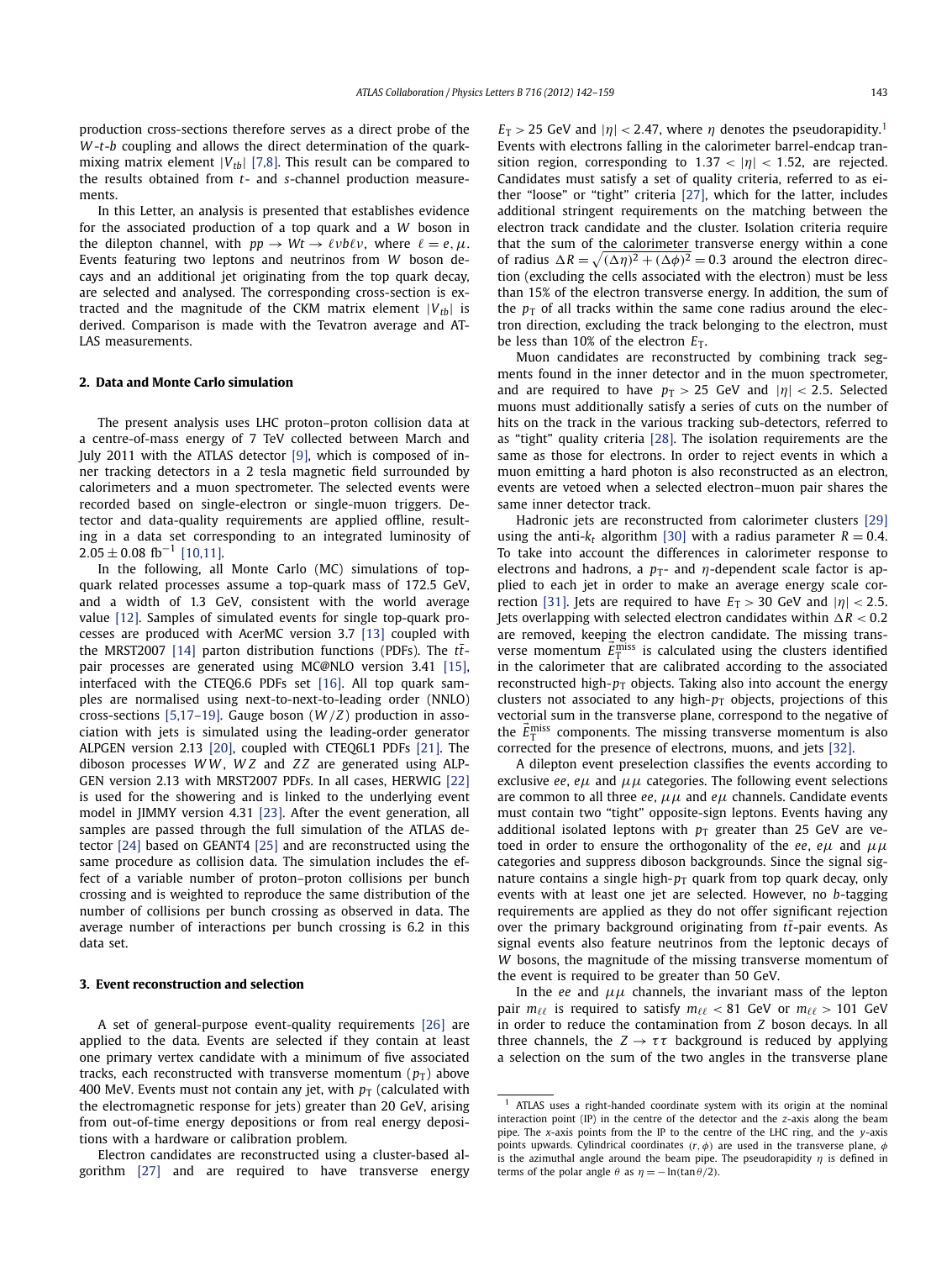between each lepton and the missing transverse momentum direction:

$$
\Delta\phi(\ell_1, \vec{E}_{\text{T}}^{\text{miss}}) + \Delta\phi(\ell_2, \vec{E}_{\text{T}}^{\text{miss}}) > 2.5.
$$

The application of this cut results in an expected rejection of 95% of  $Z \rightarrow \tau \tau$  events, 30% of  $Z \rightarrow ee$  and  $Z \rightarrow \mu \mu$  events and 21% of  $t\bar{t}$ -pair events, while keeping 87% of the expected signal rate. After the selection, signal is expected mainly in events with exactly one jet. Events with at least two jets are expected to be dominated by background events and are used as control regions.

# **4. Background estimation**

The main background originates from  $t\bar{t}$ -pair production in the dilepton channel  $t\bar{t} \rightarrow \ell \nu b \ell \nu b$ . The  $t\bar{t}$ -pair background is estimated using MC simulation normalised to the NNLO cross-section [\[17–](#page-5-0) [19\],](#page-5-0) and the uncertainty is further constrained by the fit of data in 2-jet and  $\geqslant$ 3-jet bins.

Diboson events, where initial state radiation produces a jet that passes the jet selection requirements, represent about 15% of the background in events selected with exactly one jet.

Drell–Yan including  $Z^{(*)}$  events can be selected if they contain an additional jet from gluon radiation. The contribution of the Drell–Yan process to the background in the *ee* and *μμ* categories is determined via a data-driven procedure. In this method, orthogonal cuts on the reconstructed dilepton invariant mass  $m_{\ell\ell}$  and the missing transverse momentum  $E_{\text{T}}^{\text{miss}}$  variables are used to define a set of six regions, including two signal-enriched and four background-enriched regions for the *ee* final state or the *μμ* final state. The contamination of the signal regions by Drell–Yan events is estimated from data which are scaled by the measured ratio of numbers of events selected in the corresponding control regions. This scale factor is corrected for the contamination by non-Drell– Yan backgrounds (top quark production, diboson,  $W +$ jets) that are predicted by MC simulation and subtracted prior to its determination. Both the scale factor and non-Drell–Yan background-specific normalisation factors are determined using a likelihood fit of data in bins of  $E_{\text{T}}^{\text{miss}}$ . Variations by  $\pm 1\sigma$  of these scale and normalisation factors are used to estimate the systematic uncertainty affecting the Drell–Yan event yield. The total uncertainty (statistical plus systematic) ranges between 10% and 35% depending upon the jet multiplicity. Drell–Yan events contribute about 5% of selected events.

Contamination of selected events by "fake dileptons" may occur if a lepton from real W/Z decay and another lepton from jet misidentification or heavy-flavour (*b*- and *c*-hadron) decays are selected, or both leptons from jet misidentification or heavyflavour decays are selected, such as  $t\bar{t}$ -pair lepton + jets final state,  $W$  + jets or multijet events. These backgrounds are difficult to model accurately, so a data-driven approach based on the matrix method [\[33\]](#page-6-0) is followed. The method builds upon the use of "tight" and "loose" lepton selection criteria mentioned in Section [3.](#page-1-0) For these backgrounds, the efficiency for a "loose" lepton to be reconstructed as a "tight" lepton is determined using a data sample enriched in multijet events, where some of the lepton quality criteria have been reversed and the isolation requirement has been removed. The "loose" to "tight" efficiency for real leptons is measured from  $Z \rightarrow \ell \ell$  events using a tag-and-probe analysis technique. The composition of the selected dilepton sample is extracted by inverting a  $4 \times 4$  matrix which relates the observed sample composition in terms of selected leptons of different quality to its true composition in terms of real and "fake" leptons. The background originating from these events represents less than 1% of the selected sample. The corresponding systematic uncertainty is taken conservatively at 100%.



**Fig. 2.** (a) Number of jets with  $p_T > 30$  GeV and  $|\eta| < 2.5$  after the selection; hatched bands show the jet energy scale (JES) uncertainty. The *Wt* signal is normalised to the theory prediction. (b) Distribution of BDT output for the signal (*Wt*-channel) and background ( $t\bar{t}$  diboson, Drell–Yan and fake dileptons) in signal enriched 1-jet bin. The BDT method uses 2 statistically independent sets of MCsimulated events, indicated as training and testing samples, to check both signal and background BDT output stability. The BDT weight file is derived from a training sample and applied to a testing sample.

A data-driven technique has been used to check the MC prediction of the  $Z \rightarrow \tau \tau$  contamination. The selected sample is split into background- and signal-enriched regions, using the summed  $\Delta \phi$  between the leptons and the  $\vec{E}_{\text{T}}^{\text{miss}}$  direction requirement, as defined in Section [3.](#page-1-0) The  $Z \rightarrow \tau \tau$  background in the signal region is extracted using the ratio of the corresponding MC estimates in both regions, scaled by the number of selected data events from which non-Drell–Yan as well as Drell–Yan *ee* and *μμ* backgrounds have been subtracted using MC. The difference between the purely MC-based expectations and this determination is included as a systematic error and results in an uncertainty of 60%. The  $Z \rightarrow \tau \tau$ events constitute less than 1% of the selected event sample.

The jet multiplicity distribution is shown in Fig. 2(a) after the selection described in Section [3.](#page-1-0) [Table 1](#page-3-0) reports the expected signal, estimated backgrounds and total event yields in the 1-jet, 2-jet and  $\geq$ 3-jet categories, with *ee*,  $\mu\mu$  and  $e\mu$  channels combined. No

<span id="page-2-0"></span>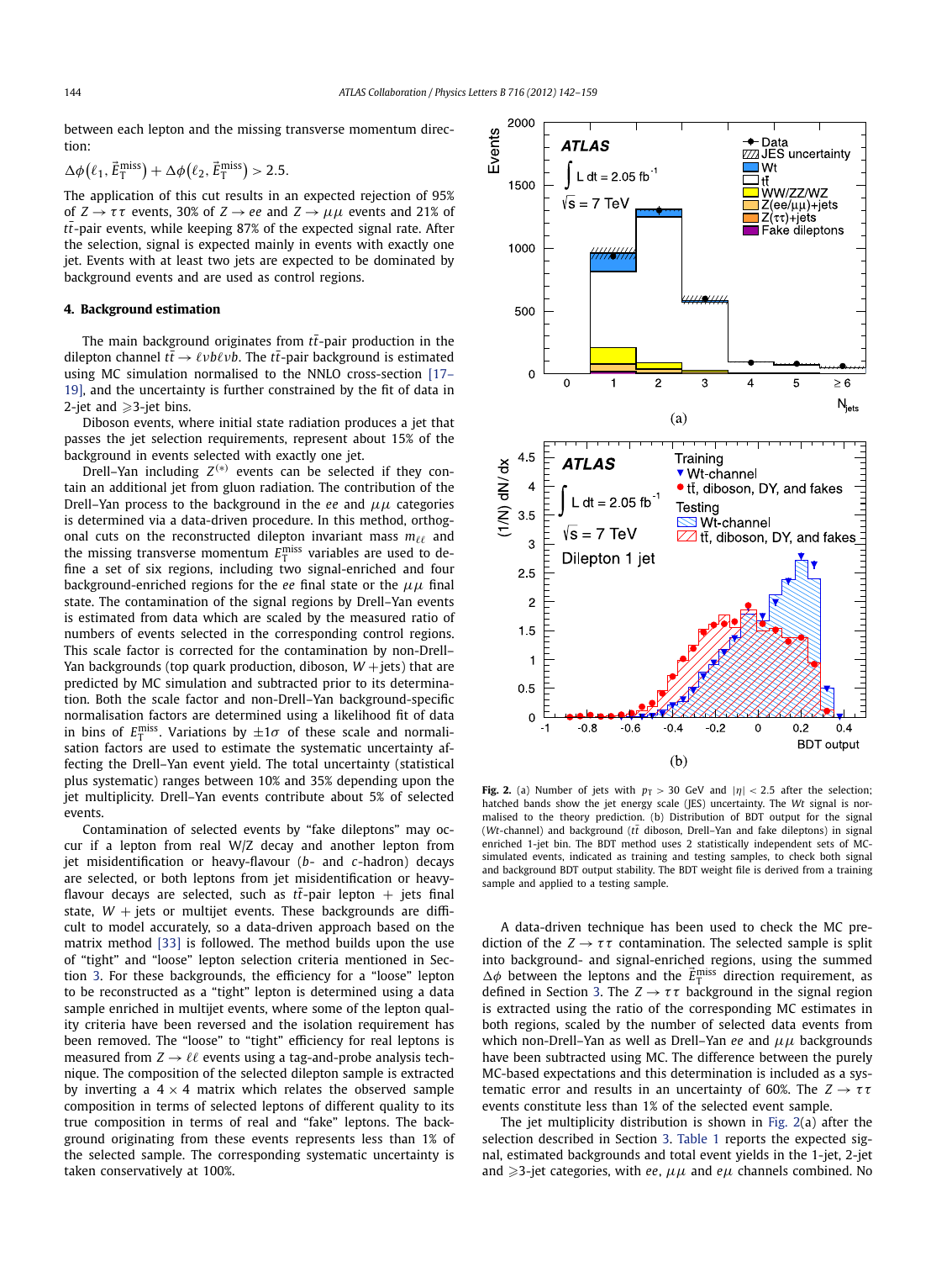# <span id="page-3-0"></span>**Table 1**

Observed and expected event yield in the selected dilepton sample in the 1-jet, 2-jet and ≥3-jet bins for an integrated luminosity of 2.05 fb<sup>−1</sup>. The *Wt*, *tt* and diboson expectations are normalised to the theory predictions. Dilepton and lepton  $+$  jets channels are included in  $t\bar{t}$ . Only leptonic decays of diboson events are considered. "Fake dileptons" are events with at least one fake lepton, as described in the text. Uncertainties are the sum of statistical and systematic sources added in quadrature.

|                           | $1$ -jet    | $2$ -jet       | $\geqslant$ 3-jet |
|---------------------------|-------------|----------------|-------------------|
| Wt                        | $147 + 13$  | $60 + 9$       | $17 + 5$          |
| $t\bar{t}$                | $610 + 110$ | $1160 + 140$   | $740 + 130$       |
| Diboson                   | $130 + 17$  | $47 + 5$       | $17 + 4$          |
| $Z \rightarrow ee$        | $20 + 2$    | $11 + 2$       | $5 \pm 2$         |
| $Z \rightarrow \mu \mu$   | $29 + 3$    | $28 + 3$       | $12 \pm 3$        |
| $Z \rightarrow \tau \tau$ | $9 + 6$     | $4 + 3$        | $2 + 1$           |
| Fake dileptons            | $11 + 11$   | $5 + 5$        | negl.             |
| Total bkgd.               | $810 + 120$ | $1260 \pm 140$ | $780 + 130$       |
| Total expected            | $960 + 120$ | $1320 + 140$   | $790 + 130$       |
| Data observed             | 934         | 1300           | 825               |

contamination from *t*-channel or *s*-channel single top-quark events is expected in the dilepton final state. A total of 224 signal events are expected over a background of 2840. The dominant  $t\bar{t}$ -pair production accounts for 75% of the background yield in 1-jet events.

# **5. Discriminating variables for** *Wt* **events**

After the event selection, the signal-to-background ratio is 18% in 1-jet events, where most of the signal is expected. As no individual variable is found to carry a large discriminating power, the analysis strategy uses a multivariate approach based on the "boosted decision trees" (BDT) [\[34\]](#page-6-0) technique in the framework of TMVA [\[35\]](#page-6-0) to discriminate between the  $Wt$ -channel and  $t\bar{t}$ pair production. The BDT method benefits from the advantage of using the correlations between variables as part of the distinguishing power. The goal is to exploit the differences between signal and background in many specific kinematic and topological distributions to form a classifier. This BDT classifier is trained using 1-jet events to maximise the expected significance without overtraining. BDT classifiers using the same input variables are also formed for 2-jet events and events with at least 3 jets: while no significant signal yield is expected in these events, the BDT output distribution serves to constrain the background normalisation.

Twenty-two variables with significant separation power are used as input to the BDT, all of which are well modelled by simulation. The two most powerful variables are  $p_T^{\text{sys}}$ , defined as the magnitude of the vectorial sum of  $p_T$  of the leading jet, leptons and missing transverse momentum, and the ratio  $p_T^{sys}/\sqrt{H_T + \sum E_T}$ , where  $H_T$  is the scalar sum of the two leptons and the leading jet transverse momenta, and  $\sum E_T$  the scalar sum of the transverse energies of all energy deposits in the calorimeter. Other variables with lesser discriminating power are: the event centrality, the thrust and its associated pseudorapidity, the transverse momentum and pseudorapidity of the leading jet, the pseudorapidity of each lepton, the transverse momentum and pseudorapidity of the system formed by the dilepton and the leading jet, the invariant masses formed by each individual lepton with the leading jet, the missing transverse momentum, the azimuthal angle between the dilepton system and the leading jet directions, the pseudorapidity difference between the dilepton system and the leading jet, and the minimal azimuthal angle between the two leptons and the leading jet.

[Fig. 2\(](#page-2-0)b) displays the BDT output probability density functions for signal and background in 1-jet events. Several checks are performed to ensure that the input variables are well modelled in a



**Fig. 3.** BDT output for selected events in (a) 1-jet, (b) 2-jet, and (c)  $\geqslant$ 3-jet categories. The *Wt* signal is normalised to the theory prediction in all three categories.

large phase space: both background-enriched regions, defined by events with exactly two jets and with at least three jets, and regions where most of the signal events are expected. Figs. 3(a), 3(b) and 3(c) show the resulting good agreement of BDT outputs for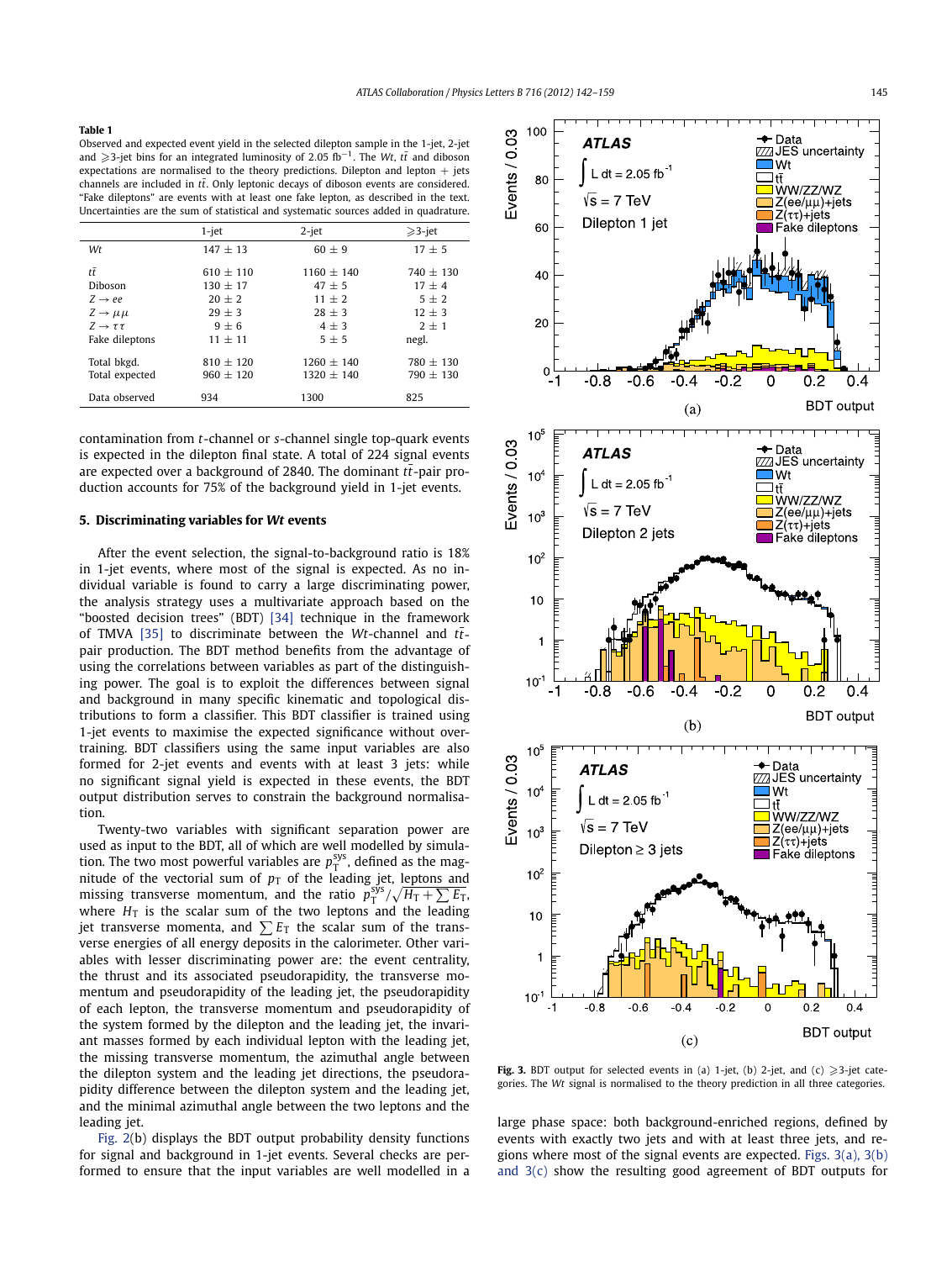data and MC simulation for 1-jet events, 2-jet events and events with at least 3 jets, respectively.

# **6. Cross-section determination**

In order to determine the cross-section, a template fit is performed to the three BDT output distributions for 1-jet, 2-jet and -3-jet events. The determination of the *Wt*-channel single topquark production yield is treated as a counting experiment in each bin and modelled using a likelihood function in terms of Poisson and Gaussian distributions:

$$
\mathcal{L}(\sigma_{Wt}, \vec{\alpha}) = \prod_{i=1}^{3} \prod_{j=1}^{N_{\text{bin}}} \mathcal{P}(N_{i,j}^{\text{obs}}|N_{i,j}^{\text{exp}}(\vec{\alpha})) \prod_{k=1}^{N_{\text{syst}}} G(\alpha_k|0, 1)
$$

where the index *i* runs over the three jet multiplicity bins (1-jet, 2-jet and  $\geqslant$ 3-jet), and *j* runs over all bins of the corresponding BDT output distribution. The variables  $N_{i,j}^{\text{exp}}$  and  $N_{i,j}^{\text{obs}}$  are summed over the three dilepton flavour combinations. The index *k* runs over the list of systematic uncertainty sources, which are presented below.

The likelihood function includes a Poisson term  $\mathcal{P}(N^{\text{obs}}_{i,j} | N^{\text{exp}}_{i,j}(\vec{\alpha}))$  in the observed number of events  $N^{\text{obs}}_{i,j}$  with the expectation value  $N_{i,j}^{\text{exp}}$  defined as the sum of the expected contributions from signal and all MC- or data-driven backgrounds in bin *j* for the jet multiplicity bin *i*. Systematic uncertainties are grouped in uncorrelated sets (*k*) and their effect is parameterised for each *k* using a nuisance parameter  $\alpha_k$ , where  $\alpha_k = 0$  maps to the nominal value and  $\alpha_k = \pm 1$  map to  $\pm 1\sigma$  shifts of the parameter. Piecewise-linear interpolation is used to propagate the effect of the  $\alpha_k$  to the signal and background yields. A Gaussian shape  $G(\alpha_k|0, 1)$  centred at zero with unit width is used for the  $\alpha_k$  constraint terms in the likelihood.

The contributions to the uncertainty on the fitted *Wt*-channel cross-section are shown in Table 2 and further described below. The main experimental source of systematic uncertainties comes from the knowledge of the jet energy scale (JES), which carries an uncertainty of 2% to 7% parameterised as a function of jet  $p<sub>T</sub>$ and *η* [\[31\].](#page-6-0) The presence of a *b*-jet in the event is also taken into account and an extra uncertainty of 2% to 5% depending on jet  $p<sub>T</sub>$  is added in quadrature to the non-b-jet uncertainty. Other experimental uncertainty sources which have been considered are the jet energy resolution, the jet reconstruction efficiency, the lepton identification efficiency, the lepton energy scale determination and resolution as well as the multiple proton–proton collision and underlying event modelling. The uncertainty in the luminosity determination is 3.7% [\[10,11\].](#page-5-0)

Uncertainties in the simulation include the effects of the MC generator choice, the scheme used in the hadronisation and showering and models of the initial and final state radiation (ISR/FSR). Generator choice uncertainty is estimated by comparing AcerMC with MC@NLO generators for single top-quark *Wt* events, and comparing POWHEG with MC@NLO generators for top quark pair events. Hadronisation and showering effects are estimated using the differences seen in generated events interfaced with either PYTHIA [\[36\]](#page-6-0) or HERWIG. Finally, ISR/FSR modelling effects are assessed on MC signal and background samples interfaced with PYTHIA. Specific tunes are used to separately vary ISR and FSR modelling via changes to 1/ $\Lambda_{\rm QCD}^{\rm ISR}$ , the maximum parton virtuality in a space-like parton shower, the  $\Lambda_{\rm QCD}^{\rm FSR}$  scale and the FSR infrared cut-off [\[37\].](#page-6-0)

The impacts on both acceptance and kinematic distributions shapes are considered for the experimental and simulation uncertainties.

### **Table 2**

Contributions to the uncertainty on the *Wt*-channel cross-section. The expected results assume the SM cross-section for the signal.

| Source                             | $\Delta \sigma_{Wt}/\sigma_{Wt}$ [%] |          |
|------------------------------------|--------------------------------------|----------|
|                                    | observed                             | expected |
| Data statistics                    | 17                                   | 17       |
| MC statistics                      | < 5                                  | < 5      |
| Lepton energy scale/res.           | < 5                                  | < 5      |
| Lepton efficiencies                | 7                                    | 6        |
| Jet energy scale                   | 16                                   | 14       |
| Jet energy resolution              | < 5                                  | < 5      |
| Jet reconstruction eff.            | < 5                                  | < 5      |
| Generator                          | 10                                   | 12       |
| Parton shower                      | 15                                   | 14       |
| ISR/FSR                            | 5                                    | 6        |
| <b>PDF</b>                         | < 5                                  | 6        |
| Pile-up                            | 10                                   | 7        |
| $t\bar{t}$ cross-section           | 6                                    | 6        |
| Diboson cross-section              | 6                                    | 5        |
| Drell-Yan estimate                 | < 5                                  | $\leq 5$ |
| Fake dileptons estimate            | < 5                                  | < 5      |
| $Z \rightarrow \tau \tau$ estimate | < 5                                  | < 5      |
| Luminosity                         | 7                                    | 7        |
| All systematics                    | 29                                   | 29       |
| Total                              | 34                                   | 33       |

Remaining theoretical uncertainty sources include the crosssection normalisation for the *tt*=pair background  $\left(\frac{+7\%}{-10\%}\right)$  [\[17–19\]](#page-5-0) and diboson production  $(\pm 5\%)$  [\[33\],](#page-6-0) as well as the choice of the parton distribution functions. For the latter, acceptance variations have been assessed using the CTEQ [\[21\],](#page-5-0) MRST [\[38\]](#page-6-0) and NNPDF [\[39\]](#page-6-0) sets.

The cross-section is obtained by maximising the likelihood function using RooFit [\[40\].](#page-6-0) The total uncertainty is inferred from the shape of the profile likelihood ratio [\[41\]:](#page-6-0)

$$
-2\ln\frac{\mathcal{L}(data|\sigma_{Wt},\hat{\vec{\alpha}}_{\sigma_{Wt}})}{\mathcal{L}(data|\hat{\sigma}_{Wt},\hat{\vec{\alpha}})},
$$

where  $\vec{\alpha}$  and  $\hat{\sigma}_{Wt}$  are the parameters that maximise the likelihood with the constraint of  $\hat{\sigma}_{Wt} > 0$ , and  $\vec{\alpha}_{\sigma_{Wt}}$  are the nuisance parameter values that maximise the likelihood for a given  $\sigma_{Wt}$ . The maximisation is performed by varying all the nuisance parameters, except the systematic uncertainties due to the generator and the parton shower whose effects are estimated separately using pseudo-experiments.

The inclusion of 2-jet and  $\geqslant$ 3-jet events in the fit brings additional constraints on the effect of systematic uncertainties, as jet energy scale and resolution effects as well as ISR/FSR modelling directly affect the jet multiplicity distributions and the BDT outputs. These effects have been evaluated by varying the corresponding nuisance parameter central values in the fit to the data. The studies show that the fitted result for the cross-section is not biased by the models used to describe the JES and ISR/FSR uncertainties.

The fitted result for the *Wt* cross-section at 7 TeV is:

 $\sigma_{Wt} = 16.8 \pm 2.9$  *(stat)*  $\pm 4.9$  *(syst)* pb.

In order to determine the sensitivity of the analysis, an ensemble test is performed on pseudo-experiments. Systematic uncertainties are treated as nuisance parameters which are constrained using Gaussian functions. Both "background-only" and "signal  $+$  background" (where the signal rate is predicted by the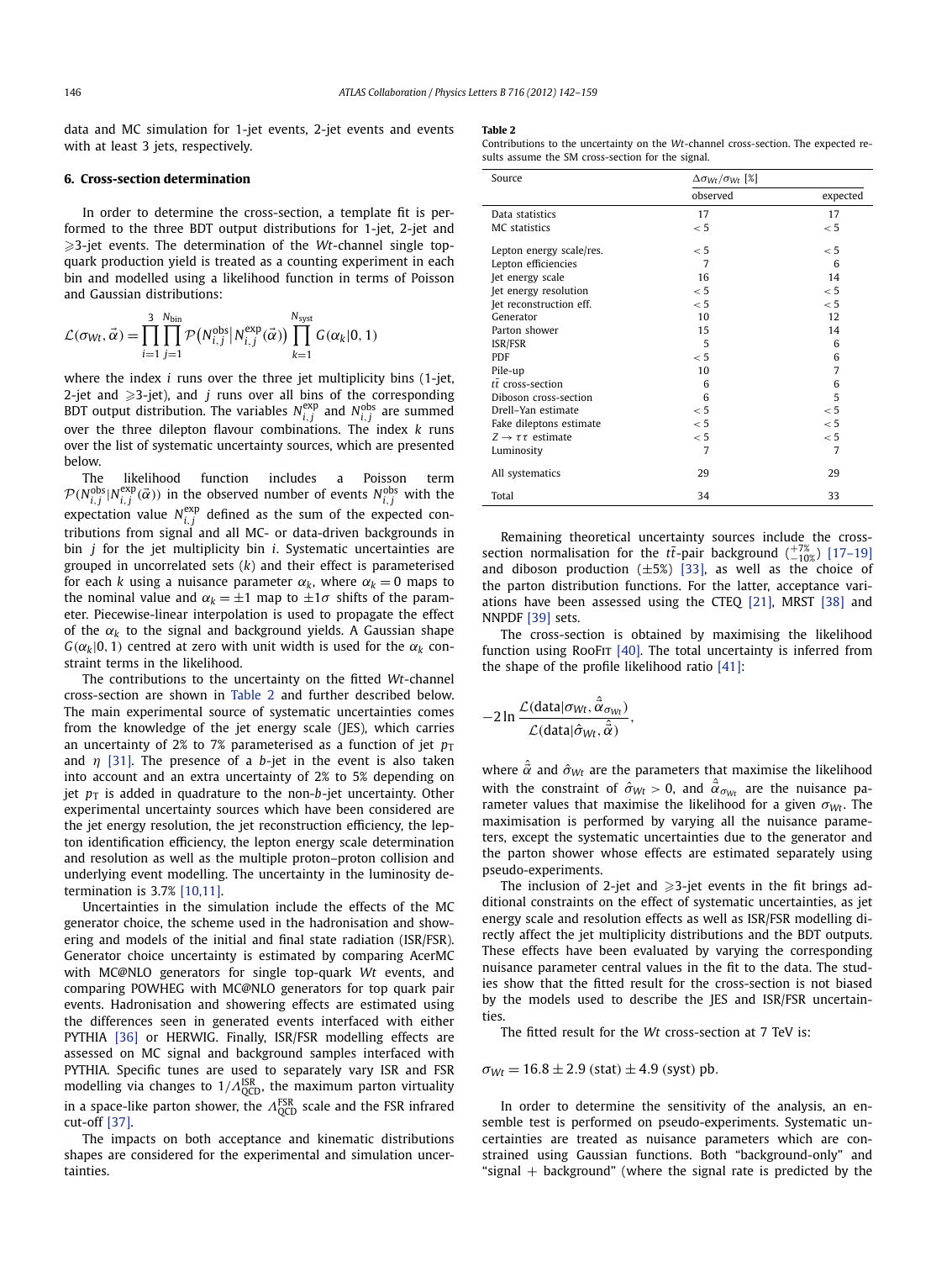<span id="page-5-0"></span>SM) hypotheses are tested via the generation of dedicated sets of pseudo-experiments. The likelihood ratio defined as

$$
LLR = -2 \ln \frac{\mathcal{L}(data | \sigma_{Wt}^{SM}, \hat{\vec{\alpha}}_{\sigma_{Wt}^{SM}})}{\mathcal{L}(data | 0, \hat{\vec{\alpha}}_0)}
$$

is computed for each pseudo-experiment. It is used to derive the *p*-value, which measures the probability for the background to fluctuate above the observed or expected number of events. This *p*-value is in turn interpreted in terms of significance and corresponds to a 3*.*3*σ* effect for the data. The corresponding significance for the expected value assuming the SM cross-section corresponds to a 3*.*4*σ* effect.

# **7.** Determination of  $|V_{th}|$

A direct determination of  $|V_{th}|$  can be extracted from the crosssection, assuming that the *Wt* production through  $|V_{ts}|$  and  $|V_{td}|$ is small. The  $t\bar{t}$  background, which is the only background in the analysis that involves  $|V_{tb}|^2$ , does not affect this determination since top quark decays to a fourth generation heavier quark is disfavoured by kinematics. The observed  $|V_{tb}|^2$  is obtained by dividing the measured cross-section by the theoretical single top-quark cross-section calculated with a top quark mass of 172.5 GeV. Using  $\sigma_{Wt}^{\text{theory}} = 15.7(\pm 1.1) \times |V_{tb}|^2$  pb [5], the following value is obtained for  $|V_{tb}|$ :

$$
|V_{tb}|=1.03^{+0.16}_{-0.19},
$$

where the uncertainties in the cross-section measurement and in the theoretical predictions have been added in quadrature. This result is compatible with the combination of direct measurements at the Tevatron [\[42\]:](#page-6-0)  $|V_{tb}| = 0.88^{+0.07}_{-0.07}$ , and the measurement by ATLAS [3]:  $|V_{tb}| = 1.13^{+0.14}_{-0.13}$ .

# **8. Conclusion**

Evidence for the production of single top-quark events in the *Wt*-channel is reported with 2.05 fb<sup>-1</sup> of data collected at 7 TeV with ATLAS during 2011. The strategy followed consists of selecting dilepton events with at least one central jet. Drell–Yan and fake dilepton backgrounds are estimated in data, while a classifier is used to optimise the discrimination of signal and  $t\bar{t}$ -pair events. A fit of the classifier distributions is performed to extract the *Wt*channel cross-section. The observed significance is 3.3 standard deviations for an expected sensitivity of 3.4. The corresponding fitted cross-section is  $\sigma(pp \to Wt + X) = 16.8 \pm 2.9$  *(stat)* $\pm 4.9$  *(syst)* pb. A direct determination of  $|V_{tb}| = 1.03^{+0.16}_{-0.19}$  is extracted assuming that the  $Wt$  production through  $|V_{ts}|$  and  $|V_{td}|$  is small.

# **Acknowledgements**

We thank CERN for the very successful operation of the LHC, as well as the support staff from our institutions without whom ATLAS could not be operated efficiently.

We acknowledge the support of ANPCyT, Argentina; YerPhI, Armenia; ARC, Australia; BMWF, Austria; ANAS, Azerbaijan; SSTC, Belarus; CNPq and FAPESP, Brazil; NSERC, NRC and CFI, Canada; CERN; CONICYT, Chile; CAS, MOST and NSFC, China; COLCIENCIAS, Colombia; MSMT CR, MPO CR and VSC CR, Czech Republic; DNRF, DNSRC and Lundbeck Foundation, Denmark; EPLANET and ERC, European Union; IN2P3-CNRS, CEA-DSM/IRFU, France; GNAS, Georgia; BMBF, DFG, HGF, MPG and AvH Foundation, Germany; GSRT, Greece; ISF, MINERVA, GIF, DIP and Benoziyo Center, Israel; INFN, Italy; MEXT and JSPS, Japan; CNRST, Morocco; FOM and NWO, Netherlands; RCN, Norway; MNiSW, Poland; GRICES and FCT, Portugal; MERYS (MECTS), Romania; MES of Russia and ROSATOM, Russian Federation; JINR; MSTD, Serbia; MSSR, Slovakia; ARRS and MVZT, Slovenia; DST/NRF, South Africa; MICINN, Spain; SRC and Wallenberg Foundation, Sweden; SER, SNSF and Cantons of Bern and Geneva, Switzerland; NSC, Taiwan; TAEK, Turkey; STFC, the Royal Society and Leverhulme Trust, United Kingdom; DOE and NSF, United States of America.

The crucial computing support from all WLCG partners is acknowledged gratefully, in particular from CERN and the ATLAS Tier-1 facilities at TRIUMF (Canada), NDGF (Denmark, Norway, Sweden), CC-IN2P3 (France), KIT/GridKA (Germany), INFN-CNAF (Italy), NL-T1 (Netherlands), PIC (Spain), ASGC (Taiwan), RAL (UK) and BNL (USA) and in the Tier-2 facilities worldwide.

# **Open access**

This article is published Open Access at [sciencedirect.com.](http://www.sciencedirect.com) It is distributed under the terms of the Creative Commons Attribution License 3.0, which permits unrestricted use, distribution, and reproduction in any medium, provided the original authors and source are credited.

## **References**

- [1] D0 Collaboration, V.M. Abazov, et al., Phys. Rev. Lett. 103 (2009) 092001.
- [2] CDF Collaboration, T. Aaltonen, et al., Phys. Rev. Lett. 103 (2009) 092002.
- [3] ATLAS Collaboration, Phys. Lett. B (2012), submitted for publication, arXiv:1205.3130 [hep-ex].
- [4] CMS Collaboration, Phys. Rev. Lett. 107 (2011) 091802.
- [5] N. Kidonakis, Phys. Rev. D 82 (2010) 054018.
- [6] T.M.P. Tait, C.P. Yuan, Phys. Rev. D 63 (2000) 014018.
- [7] N. Cabibbo, Phys. Rev. Lett. 10 (1963).
- [8] M. Kobayashi, T. Maskawa, Prog. Theor. Phys. 49 (1973).
- [9] ATLAS Collaboration, J. Inst. 3 (2008) S08003.
- [10] ATLAS Collaboration, Eur. Phys. J. C 71 (2011) 1630.
- [11] ATLAS Collaboration, Luminosity determination in pp collision at 7 TeV using the ATLAS detector at the LHC in 2011, ATLAS-CONF-2011-116 (2011), <https://cdsweb.cern.ch/record/1376384>.
- [12] Tevatron Electroweak Working Group for CDF Collaboration and D0 Collaboration, Combination of CDF and D0 results on the mass of the top quark using up to 5.8  $fb^{-1}$  of data, arXiv:1107.5255 [hep-ex].
- [13] B.P. Kersevan, E. Richter-Was, The Monte Carlo event generator AcerMC version 2.0 with interfaces to PYTHIA 6.2 and HERWIG 6.5, hep-ph/0405247.
- [14] A. Sherstnev, R. Thorne, Eur. Phys. J. C 55 (2008) 553.
- [15] S. Frixione, B.R. Webber, P. Nason, MC@NLO Generator version 3.4, hep-ph/ 0204244, hep-ph/0305252, 2002.
- [16] P.M. Nadolsky, H.-L. Lai, Q.-H. Cao, J. Huston, J. Pumplin, Phys. Rev. D 78 (2008) 013004.
- [17] S. Moch, P. Uwer, Nucl. Phys. Proc. Suppl. 183 (2008) 75.
- [18] U. Langenfeld, S. Moch, P. Uwer, New results for  $t\bar{t}$  production at hadron colliders, arXiv:0907.2527 [hep-ph], 2009.
- [19] M. Beneke, et al., Phys. Lett. B 690 (2010) 483. Predictions in the Letter are calculated with Hathor [\[43\]](#page-6-0) to compute approximate NNLO cross sections with  $m_{\text{top}} = 172.5$  GeV and CTEQ66 [\[44\].](#page-6-0)
- [20] M.L. Mangano, M. Moretti, F. Piccinini, R. Pittau, A.D. Polosa, JHEP 0307 (2003) 001.
- [21] H.-L. Lai, M. Guzzi, J. Huston, Z. Li, P.M. Nadolsky, Phys. Rev. D 82 (2010) 074024.
- [22] G. Corcella, et al., JHEP 0101 (2001) 010.
- [23] J.M. Butterworth, J.R. Forshaw, M.H. Seymour, Z. Phys. C 72 (1996) 637.
- [24] ATLAS Collaboration, Eur. Phys. J. C 70 (2010) 823.
- [25] GEANT4 Collaboration, S. Agostinelli, et al., Nucl. Instrum. Methods A 506 (2003) 250.
- [26] ATLAS Collaboration, Data-quality requirements and event cleaning for jets and missing transverse energy reconstruction with the ATLAS detector in proton– proton collisions at a center-of-mass energy of <sup>√</sup>*<sup>s</sup>* <sup>=</sup> 7 TeV, ATLAS-CONF-2010- 038 (2010), [https://cdsweb.cern.ch/record/1277678.](https://cdsweb.cern.ch/record/1277678)
- [27] ATLAS Collaboration, Eur. Phys. J. C 72 (2012) 1909.
- [28] ATLAS Collaboration, JHEP 1012 (2010) 060.
- [29] W. Lampl, et al., Calorimeter clustering algorithm: description and performance, ATL-LARG-PUB-2008-002 (2008), [https://cdsweb.cern.ch/record/](https://cdsweb.cern.ch/record/1099735) [1099735.](https://cdsweb.cern.ch/record/1099735)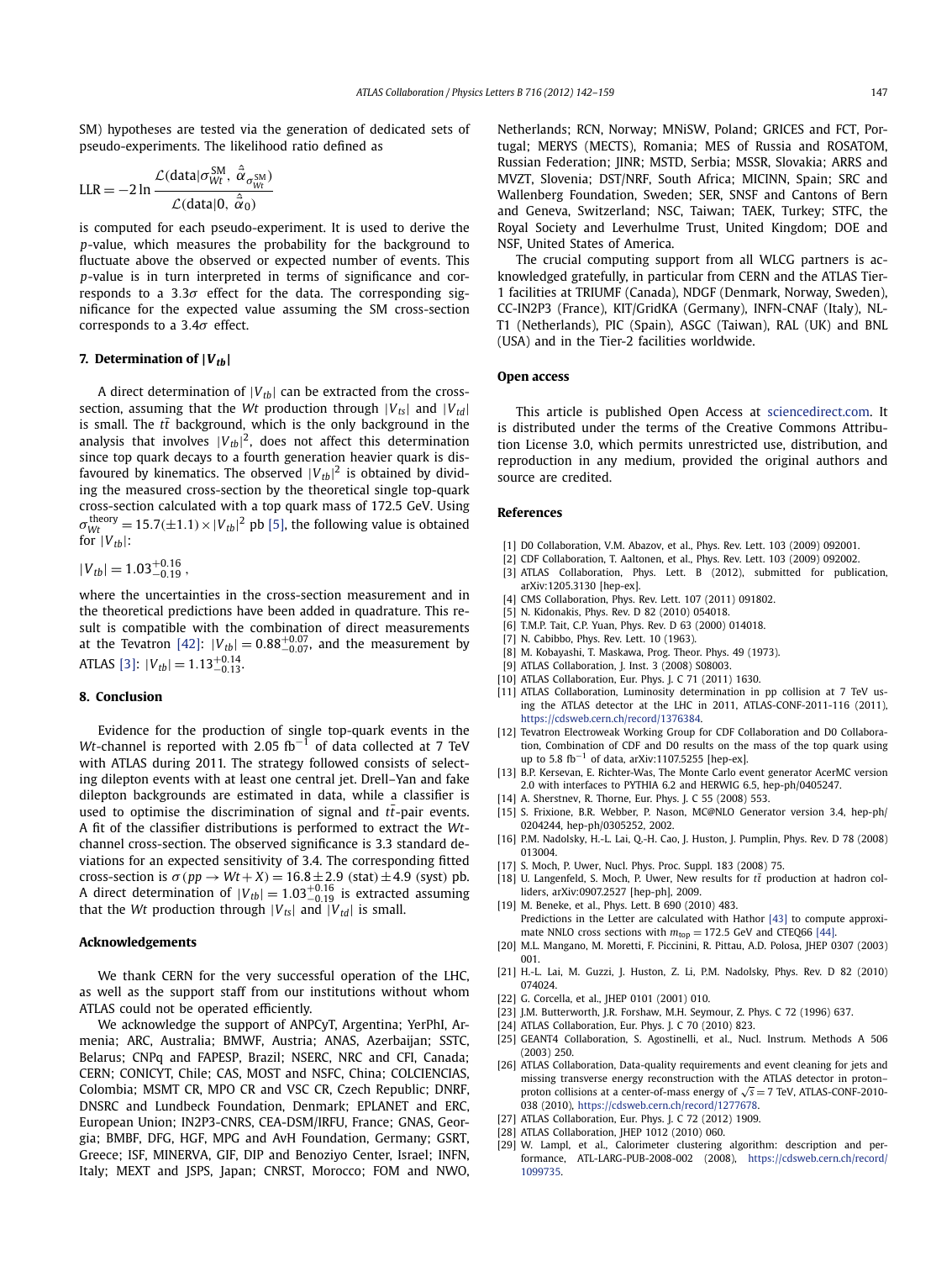- <span id="page-6-0"></span>[30] M. Cacciari, G.P. Salam, G. Soyez, JHEP 0804 (2008) 63.
- [31] ATLAS Collaboration, Eur. Phys. J. C (2011), submitted for publication, arXiv: 1112.6426 [hep-ex].
- [32] ATLAS Collaboration, Eur. Phys. J. C 72 (2012) 1844.
- [33] ATLAS Collaboration, Eur. Phys. J. C 71 (2011) 1577.
- [34] L. Breiman, J. Friedman, R. Olshen, C. Stone, Classification and Regression Trees, Wadsworth Inc., 1984.
- [35] A. Hoecker, et al., PoS ACAT (2007) 040, physics/0703039.
- [36] T. Sjostrand, S. Mrenna, P. Skands, JHEP 0605 (2006) 026.
- [37] ATLAS Collaboration, Eur. Phys. J. C 72 (2012) 2043.

# **ATLAS Collaboration**

- [38] A. Martin, W. Stirling, R. Thorne, G. Watt, Eur. Phys. I. C 64 (2009) 653.
- [39] R.D. Ball, L. Del Debbio, S. Forte, A. Guffanti, J.I. Latorre, Nucl. Phys. B 838 (2010) 136.
- [40] W. Verkerke, EPJ Web of Conferences 4 (2010) 02005.
- [41] G. Cowan, K. Cranmer, E. Gross, O. Vitells, Eur. Phys. J. C 71 (2011) 1554.
- [42] Tevatron Electroweak Working Group for CDF Collaboration and D0 Collaboration, Combination of CDF and D0 measurements of the single top production cross section, arXiv:0908.2171 [hep-ex].
- [43] M. Aliev, et al., Comput. Phys. Commun. 182 (2011) 1034.
- [44] J. Pumplin, et al., JHEP 0207 (2002) 012.

G. Aad  $^{48}$  $^{48}$  $^{48}$ , B. Abbott  $^{111}$ , J. Abdallah  $^{11}$ , S. Abdel Khalek  $^{115}$ , A.A. Abdelalim  $^{49}$ , O. Abdinov  $^{10}$ , B. Abi  $^{112}$ , M. Abolins [88,](#page-15-0) O.S. AbouZeid [158,](#page-16-0) H. Abramowicz [153,](#page-16-0) H. Abreu [136,](#page-16-0) E. Acerbi [89a](#page-15-0)*,*[89b,](#page-15-0) B.S. Acharya [164a](#page-16-0)*,*[164b,](#page-16-0) L. Adamczyk  $^{37}$ , D.L. Adams  $^{24}$ , T.N. Addy  $^{56}$ , J. Adelman  $^{176}$ , S. Adomeit  $^{98}$ , P. Adragna  $^{75}$  $^{75}$  $^{75}$ , T. Adye  $^{129}$ , S. Aefsky [22,](#page-15-0) J.A. Aguilar-Saavedra [124b](#page-16-0)*,[a](#page-17-0)*, M. Aharrouche [81,](#page-15-0) S.P. Ahlen [21,](#page-15-0) F. Ahles [48,](#page-15-0) A. Ahmad [148,](#page-16-0) M. Ahsan [40,](#page-15-0) G. Aielli [133a](#page-16-0)*,*[133b,](#page-16-0) T. Akdogan [18a,](#page-15-0) T.P.A. Åkesson [79,](#page-15-0) G. Akimoto [155](#page-16-0), A.V. Akimov [94,](#page-16-0) A. Akiyama  $^{66}$ , M.S. Alam  $^1$ , M.A. Alam  $^{76}$ , J. Albert  $^{169}$  $^{169}$  $^{169}$ , S. Albrand  $^{55}$ , M. Aleksa  $^{29}$ , I.N. Aleksandrov  $^{64}$ , F. Alessandria [89a,](#page-15-0) C. Alexa [25a,](#page-15-0) G. Alexander [153,](#page-16-0) G. Alexandre [49,](#page-15-0) T. Alexopoulos [9,](#page-14-0) M. Alhroob [164a](#page-16-0)*,*[164c,](#page-16-0) M. Aliev  $^{15}$ , G. Alimonti  $^{89\text{a}}$ , J. Alison  $^{120}$ , B.M.M. Allbrooke  $^{17}$ , P.P. Allport  $^{73}$ , S.E. Allwood-Spiers  $^{53}$ , J. Almond [82,](#page-15-0) A. Aloisio [102a](#page-16-0)*,*[102b,](#page-16-0) R. Alon [172,](#page-17-0) A. Alonso [79,](#page-15-0) B. Alvarez Gonzalez [88,](#page-15-0) M.G. Alviggi [102a](#page-16-0)*,*[102b,](#page-16-0) K. Amako <sup>65</sup>, C. Amelung <sup>22</sup>, V.V. Ammosov <sup>128</sup>, A. Amorim <sup>[124a](#page-16-0),*[b](#page-17-0)*</sup>, N. Amram <sup>153</sup>, C. Anastopoulos <sup>29</sup>, L.S. Ancu <sup>16</sup>, N. Andari <sup>115</sup>, T. Andeen <sup>[34](#page-15-0)</sup>, C.F. Anders <sup>20</sup>, G. Anders <sup>58a</sup>, K.J. Anderson <sup>[30](#page-15-0)</sup>, A. Andreazza [89a](#page-15-0)*,*[89b,](#page-15-0) V. Andrei [58a](#page-15-0), X.S. Anduaga [70](#page-15-0), A. Angerami [34,](#page-15-0) F. Anghinolfi [29,](#page-15-0) A. Anisenkov [107,](#page-16-0) N. Anjos <sup>124a</sup>, A. Annovi <sup>47</sup>, A. Antonaki <sup>8</sup>, M. Antonelli <sup>47</sup>, A. Antonov <sup>96</sup>, J. Antos <sup>144b</sup>, F. Anulli <sup>[132a](#page-16-0)</sup>, S. Aoun [83,](#page-15-0) L. Aperio Bella [4,](#page-14-0) R. Apolle [118](#page-16-0)*,[c](#page-17-0)*, G. Arabidze [88,](#page-15-0) I. Aracena [143,](#page-16-0) Y. Arai [65,](#page-15-0) A.T.H. Arce [44,](#page-15-0) S. Arfaoui [148,](#page-16-0) J.-F. Arguin [14,](#page-14-0) E. Arik [18a](#page-15-0)*,*[∗](#page-17-0), M. Arik [18a,](#page-15-0) A.J. Armbruster [87,](#page-15-0) O. Arnaez [81,](#page-15-0) V. Arnal [80,](#page-15-0) C. Arnault [115,](#page-16-0) A. Artamonov [95,](#page-16-0) G. Artoni [132a](#page-16-0)*,*[132b](#page-16-0), D. Arutinov [20,](#page-15-0) S. Asai [155,](#page-16-0) R. Asfandiyarov [173,](#page-17-0) S. Ask <sup>27</sup>, B. Åsman <sup>[146a](#page-16-0), 146b</sup>, L. Asquith <sup>5</sup>, K. Assamagan <sup>24</sup>, A. Astbury <sup>[169](#page-17-0)</sup>, B. Aubert <sup>4</sup>, E. Auge <sup>115</sup>, K. Augsten [127,](#page-16-0) M. Aurousseau [145a,](#page-16-0) G. Avolio [163,](#page-16-0) R. Avramidou [9,](#page-14-0) D. Axen [168,](#page-17-0) G. Azuelos [93](#page-16-0)*,[d](#page-17-0)*, Y. Azuma [155](#page-16-0), M.A. Baak [29,](#page-15-0) G. Baccaglioni [89a,](#page-15-0) C. Bacci [134a](#page-16-0)*,*[134b,](#page-16-0) A.M. Bach [14,](#page-14-0) H. Bachacou [136,](#page-16-0) K. Bachas [29](#page-15-0), M. Backes [49](#page-15-0), M. Backhaus [20,](#page-15-0) E. Badescu [25a](#page-15-0), P. Bagnaia [132a](#page-16-0)*,*[132b,](#page-16-0) S. Bahinipati [2,](#page-14-0) Y. Bai [32a,](#page-15-0) D.C. Bailey  $^{158}$ , T. Bain  $^{158}$ , J.T. Baines  $^{129}$ , O.K. Baker  $^{176}$  $^{176}$  $^{176}$ , M.D. Baker  $^{24}$ , S. Baker  $^{77}$ , E. Banas  $^{38}$  $^{38}$  $^{38}$ , P. Banerjee <sup>93</sup>, Sw. Banerjee <sup>173</sup>, D. Banfi<sup>29</sup>, A. Bangert <sup>150</sup>, V. Bansal <sup>169</sup>, H.S. Bansil <sup>17</sup>, L. Barak <sup>172</sup>, S.P. Baranov [94,](#page-16-0) A. Barbaro Galtieri [14,](#page-14-0) T. Barber [48,](#page-15-0) E.L. Barberio [86,](#page-15-0) D. Barberis [50a](#page-15-0)*,*[50b,](#page-15-0) M. Barbero [20,](#page-15-0) D.Y. Bardin  $^{64}$ , T. Barillari  $^{99}$ , M. Barisonzi  $^{175}$ , T. Barklow  $^{143}$ , N. Barlow  $^{27}$ , B.M. Barnett  $^{129}$ , R.M. Barnett<sup>14</sup>, A. Baroncelli<sup>134a</sup>, G. Barone<sup>49</sup>, A.J. Barr<sup>118</sup>, F. Barreiro<sup>80</sup>, J. Barreiro Guimarães da Costa<sup>57</sup>, P. Barrillon <sup>115</sup>, R. Bartoldus <sup>143</sup>, A.E. Barton <sup>71</sup>, V. Bartsch <sup>149</sup>, R.L. Bates [53](#page-15-0), L. Batkova [144a,](#page-16-0) J.R. Batley [27,](#page-15-0) A. Battaglia [16,](#page-15-0) M. Battistin [29,](#page-15-0) F. Bauer [136,](#page-16-0) H.S. Bawa [143](#page-16-0)*,[e](#page-17-0)*, S. Beale  $^{98}$ , T. Beau  $^{78}$ , P.H. Beauchemin  $^{161}$ , R. Beccherle  $^{50a}$ , P. Bechtle  $^{20}$ , H.P. Beck  $^{16}$ , S. Becker  $^{98}$ , M. Beckingham <sup>138</sup>, K.H. Becks <sup>175</sup>, A.J. Beddall <sup>18c</sup>, A. Beddall <sup>18c</sup>, S. Bedikian <sup>[176](#page-17-0)</sup>, V.A. Bednyakov <sup>64</sup>, C.P. Bee  $^{83}$ , M. Begel  $^{24}$ , S. Behar Harpaz  $^{152}$ , P.K. Behera  $^{62}$  $^{62}$  $^{62}$ , M. Beimforde  $^{99}$ , C. Belanger-Champagne  $^{85},$ P.J. Bell $^{49}$ , W.H. Bell $^{49}$ , G. Bella $^{153}$ , L. Bellagamba  $^{19a}$ , F. Bellina  $^{29}$ , M. Bellomo  $^{29}$ , A. Belloni  $^{57}$ , O. Beloborodova <sup>[107](#page-16-0), [f](#page-17-0)</sup>, K. Belotskiy <sup>96</sup>, O. Beltramello <sup>29</sup>, O. Benary <sup>153</sup>, D. Benchekroun <sup>[135a](#page-16-0)</sup>, K. Bendtz [146a](#page-16-0)*,*[146b,](#page-16-0) N. Benekos [165,](#page-16-0) Y. Benhammou [153,](#page-16-0) E. Benhar Noccioli [49,](#page-15-0) J.A. Benitez Garcia [159b,](#page-16-0) D.P. Benjamin <sup>44</sup>, M. Benoit<sup>115</sup>, J.R. Bensinger<sup>22</sup>, K. Benslama <sup>[130](#page-16-0)</sup>, S. Bentvelsen <sup>105</sup>, D. Berge<sup>29</sup>, E. Bergeaas Kuutmann $^{41}$ , N. Berger $^4$ , F. Berghaus  $^{169}$ , E. Berglund  $^{105}$ , J. Beringer  $^{14}$ , P. Bernat  $^{77}$ , R. Bernhard [48,](#page-15-0) C. Bernius [24,](#page-15-0) T. Berry [76,](#page-15-0) C. Bertella [83,](#page-15-0) A. Bertin [19a](#page-15-0)*,*[19b,](#page-15-0) F. Bertolucci [122a](#page-16-0)*,*[122b,](#page-16-0) M.I. Besana [89a](#page-15-0)*,*[89b,](#page-15-0) N. Besson [136,](#page-16-0) S. Bethke [99](#page-16-0), W. Bhimji [45,](#page-15-0) R.M. Bianchi [29,](#page-15-0) M. Bianco [72a](#page-15-0)*,*[72b,](#page-15-0) O. Biebel [98,](#page-16-0) S.P. Bieniek [77,](#page-15-0) K. Bierwagen [54,](#page-15-0) J. Biesiada [14,](#page-14-0) M. Biglietti [134a,](#page-16-0) H. Bilokon [47,](#page-15-0) M. Bindi [19a](#page-15-0)*,*[19b,](#page-15-0) S. Binet [115,](#page-16-0) A. Bingul [18c](#page-15-0), C. Bini [132a](#page-16-0)*,*[132b,](#page-16-0) C. Biscarat [178,](#page-17-0) U. Bitenc [48,](#page-15-0) K.M. Black [21,](#page-15-0) R.E. Blair [5,](#page-14-0) J.-B. Blanchard [136,](#page-16-0) G. Blanchot <sup>29</sup>, T. Blazek <sup>144a</sup>, C. Blocker <sup>22</sup>, J. Blocki <sup>38</sup>, A. Blondel <sup>49</sup>, W. Blum <sup>81</sup>, U. Blumenschein <sup>[54](#page-15-0)</sup>, G.J. Bobbink  $^{105}$ , V.B. Bobrovnikov  $^{107}$ , S.S. Bocchetta  $^{79}$ , A. Bocci  $^{44}$ , C.R. Boddy  $^{118}$ , M. Boehler  $^{41}$  $^{41}$  $^{41}$ , J. Boek [175,](#page-17-0) N. Boelaert [35](#page-15-0), J.A. Bogaerts [29,](#page-15-0) A. Bogdanchikov [107,](#page-16-0) A. Bogouch [90](#page-15-0)*,*[∗](#page-17-0), C. Bohm [146a,](#page-16-0) J. Bohm [125,](#page-16-0) V. Boisvert  $^{76}$ , T. Bold  $^{37}$ , V. Boldea  $^{25\mathrm{a}}$ , N.M. Bolnet  $^{136}$ , M. Bomben  $^{78}$ , M. Bona  $^{75}$ , M. Bondioli  $^{163}$ ,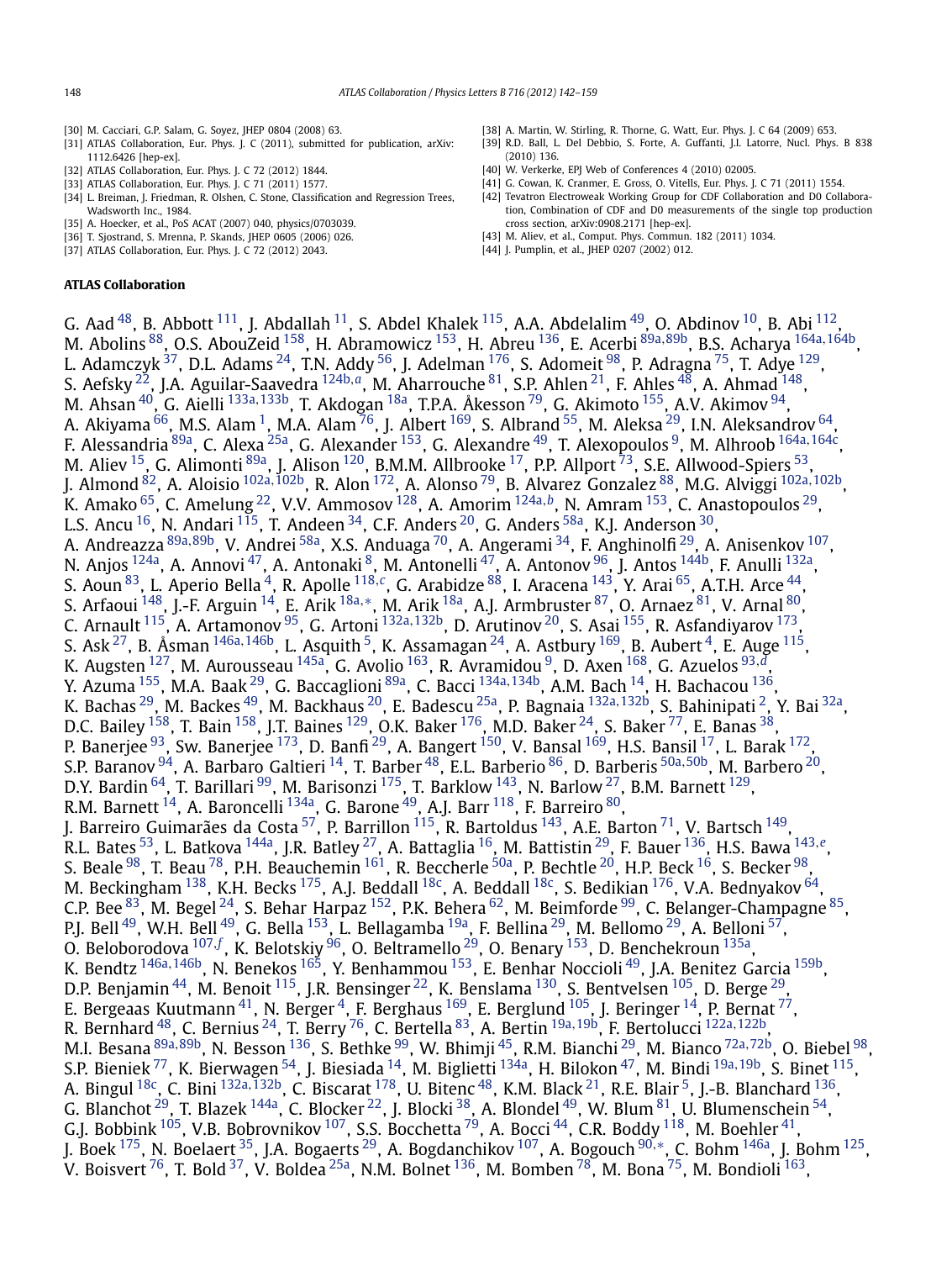M. Boonekamp <sup>136</sup>, C.N. Booth <sup>139</sup>, S. Bordoni <sup>[78](#page-15-0)</sup>, C. Borer <sup>16</sup>, A. Borisov <sup>128</sup>, G. Borissov <sup>71</sup>, I. Borjanovic <sup>12a</sup>, M. Borri [82,](#page-15-0) S. Borroni [87,](#page-15-0) V. Bortolotto [134a](#page-16-0)*,*[134b](#page-16-0), K. Bos [105](#page-16-0), D. Boscherini [19a,](#page-15-0) M. Bosman [11,](#page-14-0) H. Boterenbrood  $^{105}$ , D. Botterill  $^{129}$ , J. Bouchami  $^{93}$ , J. Boudreau  $^{123}$ , E.V. Bouhova-Thacker  $^{71}$ , D. Boumediene  $^{33}$ , C. Bourdarios  $^{115}$ , N. Bousson  $^{83}$ , A. Boveia  $^{30}$ , J. Boyd  $^{29}$ , I.R. Boyko  $^{64}$  $^{64}$  $^{64}$ , N.I. Bozhko  $^{128},$ I. Bozovic-Jelisavcic  $^{12\mathsf{b}}$ , J. Bracinik  $^{17}$ , P. Branchini  $^{134\mathsf{a}}$ , A. Brandt  $^7$ , G. Brandt  $^{118}$ , O. Brandt  $^{54}$ , U. Bratzler <sup>156</sup>, B. Brau  $^{84}$ , J.E. Brau  $^{114}$ , H.M. Braun  $^{175}$ , B. Brelier  $^{158}$ , J. Bremer  $^{29}$ , K. Brendlinger  $^{120}$ , R. Brenner  $^{166}$ , S. Bressler  $^{172}$ , D. Britton  $^{53}$ , F.M. Brochu  $^{27}$ , I. Brock  $^{20}$ , R. Brock  $^{88}$ , E. Brodet  $^{153}$ , F. Broggi  $^{89a}$ , C. Bromberg  $^{88}$ , J. Bronner  $^{99}$ , G. Brooijmans  $^{34}$ , W.K. Brooks  $^{31b}$ , G. Brown  $^{82}$ , H. Brown  $^7$ , P.A. Bruckman de Renstrom <sup>[38](#page-15-0)</sup>, D. Bruncko <sup>144b</sup>, R. Bruneliere <sup>48</sup>, S. Brunet <sup>60</sup>, A. Bruni <sup>[19a](#page-15-0)</sup>, G. Bruni <sup>19a</sup>, M. Bruschi <sup>19a</sup>, T. Buanes <sup>13</sup>, Q. Buat <sup>55</sup>, F. Bucci <sup>49</sup>, J. Buchanan <sup>118</sup>, P. Buchholz <sup>141</sup>, R.M. Buckingham <sup>118</sup>, A.G. Buckley  $^{45}$ , S.I. Buda  $^{25\text{a}}$ , I.A. Budagov  $^{64}$ , B. Budick  $^{108}$ , V. Büscher  $^{81}$ , L. Bugge  $^{117}$ , O. Bulekov  $^{96}$ , A.C. Bundock  $^{73}$ , M. Bunse  $^{42}$ , T. Buran  $^{117}$ , H. Burckhart  $^{29}$ , S. Burdin  $^{73}$ , T. Burgess  $^{13}$ , S. Burke  $^{129}$ , E. Busato  $^{33}$ , P. Bussey  $^{53}$ , C.P. Buszello  $^{166}$ , B. Butler  $^{143}$ , J.M. Butler  $^{21}$ , C.M. Buttar  $^{53}$ , J.M. Butterworth  $^{77}$ , W. Buttinger [27,](#page-15-0) S. Cabrera Urbán [167](#page-17-0), D. Caforio [19a](#page-15-0)*,*[19b,](#page-15-0) O. Cakir [3a,](#page-14-0) P. Calafiura [14,](#page-14-0) G. Calderini [78,](#page-15-0) P. Calfayan [98,](#page-16-0) R. Calkins [106,](#page-16-0) L.P. Caloba [23a,](#page-15-0) R. Caloi [132a](#page-16-0)*,*[132b,](#page-16-0) D. Calvet [33,](#page-15-0) S. Calvet [33,](#page-15-0) R. Camacho Toro [33,](#page-15-0) P. Camarri [133a](#page-16-0)*,*[133b,](#page-16-0) D. Cameron [117,](#page-16-0) L.M. Caminada [14,](#page-14-0) S. Campana [29,](#page-15-0) M. Campanelli [77,](#page-15-0) V. Canale [102a](#page-16-0)*,*[102b,](#page-16-0) F. Canelli [30](#page-15-0)*,[g](#page-17-0)*, A. Canepa [159a,](#page-16-0) J. Cantero [80,](#page-15-0) L. Capasso [102a](#page-16-0)*,*[102b,](#page-16-0) M.D.M. Capeans Garrido [29](#page-15-0), I. Caprini [25a](#page-15-0), M. Caprini [25a,](#page-15-0) D. Capriotti [99,](#page-16-0) M. Capua [36a](#page-15-0)*,*[36b,](#page-15-0) R. Caputo [81,](#page-15-0) R. Cardarelli [133a,](#page-16-0) T. Carli [29,](#page-15-0) G. Carlino [102a,](#page-16-0) L. Carminati [89a](#page-15-0)*,*[89b](#page-15-0), B. Caron [85,](#page-15-0) S. Caron [104,](#page-16-0) E. Carquin [31b](#page-15-0), G.D. Carrillo Montoya [173,](#page-17-0) A.A. Carter [75,](#page-15-0) J.R. Carter [27,](#page-15-0) J. Carvalho [124a](#page-16-0)*,[h](#page-17-0)*, D. Casadei [108,](#page-16-0) M.P. Casado [11,](#page-14-0) M. Cascella [122a](#page-16-0)*,*[122b,](#page-16-0) C. Caso [50a](#page-15-0)*,*[50b](#page-15-0)*,*[∗](#page-17-0), A.M. Castaneda Hernandez [173](#page-17-0)*,[i](#page-17-0)* , E. Castaneda-Miranda [173,](#page-17-0) V. Castillo Gimenez<sup>167</sup>, N.F. Castro <sup>124a</sup>, G. Cataldi <sup>72a</sup>, P. Catastini <sup>57</sup>, A. Catinaccio <sup>[29](#page-15-0)</sup>, J.R. Catmore <sup>29</sup>, A. Cattai [29](#page-15-0), G. Cattani [133a](#page-16-0)*,*[133b,](#page-16-0) S. Caughron [88,](#page-15-0) P. Cavalleri [78,](#page-15-0) D. Cavalli [89a,](#page-15-0) M. Cavalli-Sforza [11,](#page-14-0) V. Cavasinni [122a](#page-16-0)*,*[122b,](#page-16-0) F. Ceradini [134a](#page-16-0)*,*[134b,](#page-16-0) A.S. Cerqueira [23b,](#page-15-0) A. Cerri [29,](#page-15-0) L. Cerrito [75,](#page-15-0) F. Cerutti [47,](#page-15-0) S.A. Cetin  $^{18\text{b}}$ , A. Chafaq  $^{135\text{a}}$ , D. Chakraborty  $^{106}$ , I. Chalupkova  $^{126}$  $^{126}$  $^{126}$ , K. Chan  $^2$ , B. Chapleau  $^{85}$ , J.D. Chapman  $^{27}$ , J.W. Chapman  $^{87}$ , E. Chareyre  $^{78}$ , D.G. Charlton  $^{17}$ , V. Chavda  $^{82}$  $^{82}$  $^{82}$ , C.A. Chavez Barajas  $^{29}$ , S. Cheatham  $^{85}$ , S. Chekanov  $^5$ , S.V. Chekulaev  $^{159}$ , G.A. Chelkov  $^{64}$ , M.A. Chelstowska  $^{104}$ , C. Chen  $^{63}$ , H. Chen <sup>24</sup>, S. Chen <sup>32c</sup>, X. Chen <sup>173</sup>, A. Cheplakov <sup>64</sup>, R. Cherkaoui El Moursli <sup>[135e](#page-16-0)</sup>, V. Chernyatin <sup>24</sup>, E. Cheu [6,](#page-14-0) S.L. Cheung [158,](#page-16-0) L. Chevalier [136,](#page-16-0) G. Chiefari [102a](#page-16-0)*,*[102b,](#page-16-0) L. Chikovani [51a,](#page-15-0) J.T. Childers [29,](#page-15-0) A. Chilingarov <sup>71</sup>, G. Chiodini <sup>72a</sup>, A.S. Chisholm <sup>17</sup>, R.T. Chislett <sup>77</sup>, M.V. Chizhov <sup>64</sup>, G. Choudalakis <sup>30</sup>, S. Chouridou  $^{137}$  $^{137}$  $^{137}$ , I.A. Christidi  $^{77}$ , A. Christov  $^{48}$ , D. Chromek-Burckhart  $^{29}$ , M.L. Chu  $^{151}$  $^{151}$  $^{151}$ , J. Chudoba  $^{125}$ , G. Ciapetti [132a](#page-16-0)*,*[132b,](#page-16-0) A.K. Ciftci [3a,](#page-14-0) R. Ciftci [3a,](#page-14-0) D. Cinca [33](#page-15-0), V. Cindro [74,](#page-15-0) C. Ciocca [19a,](#page-15-0) A. Ciocio [14,](#page-14-0) M. Cirilli <sup>87</sup>, M. Citterio <sup>89a</sup>, M. Ciubancan <sup>25a</sup>, A. Clark <sup>49</sup>, P.J. Clark <sup>45</sup>, W. Cleland <sup>123</sup>, J.C. Clemens <sup>83</sup>, B. Clement [55,](#page-15-0) C. Clement [146a](#page-16-0)*,*[146b,](#page-16-0) Y. Coadou [83,](#page-15-0) M. Cobal [164a](#page-16-0)*,*[164c,](#page-16-0) A. Coccaro [138,](#page-16-0) J. Cochran [63,](#page-15-0) P. Coe [118,](#page-16-0) J.G. Cogan <sup>143</sup>, J. Coggeshall <sup>165</sup>, E. Cogneras <sup>[178](#page-17-0)</sup>, J. Colas <sup>4</sup>, A.P. Colijn <sup>105</sup>, N.J. Collins <sup>17</sup>, C. Collins-Tooth <sup>53</sup>, J. Collot [55,](#page-15-0) G. Colon [84](#page-15-0), P. Conde Muiño [124a,](#page-16-0) E. Coniavitis [118,](#page-16-0) M.C. Conidi [11,](#page-14-0) S.M. Consonni [89a](#page-15-0)*,*[89b,](#page-15-0) V. Consorti [48,](#page-15-0) S. Constantinescu [25a,](#page-15-0) C. Conta [119a](#page-16-0)*,*[119b](#page-16-0), G. Conti [57,](#page-15-0) F. Conventi [102a](#page-16-0)*,[j](#page-17-0)* , M. Cooke [14](#page-14-0), B.D. Cooper [77,](#page-15-0) A.M. Cooper-Sarkar [118,](#page-16-0) K. Copic [14,](#page-14-0) T. Cornelissen [175,](#page-17-0) M. Corradi [19a,](#page-15-0) F. Corriveau [85](#page-15-0)*,[k](#page-17-0)*, A. Cortes-Gonzalez <sup>165</sup>, G. Cortiana <sup>[99](#page-16-0)</sup>, G. Costa <sup>89a</sup>, M.J. Costa <sup>167</sup>, D. Costanzo <sup>139</sup>, T. Costin <sup>[30](#page-15-0)</sup>, D. Côté <sup>29</sup>, L. Courneyea [169,](#page-17-0) G. Cowan [76,](#page-15-0) C. Cowden [27,](#page-15-0) B.E. Cox [82,](#page-15-0) K. Cranmer [108,](#page-16-0) F. Crescioli [122a](#page-16-0)*,*[122b,](#page-16-0) M. Cristinziani <sup>20</sup>, G. Crosetti <sup>[36a](#page-15-0), 36b</sup>, R. Crupi <sup>[72a](#page-15-0), [72b](#page-15-0)</sup>, S. Crépé-Renaudin <sup>55</sup>, C.-M. Cuciuc <sup>25a</sup>, C. Cuenca Almenar <sup>176</sup>, T. Cuhadar Donszelmann <sup>139</sup>, M. Curatolo <sup>47</sup>, C.J. Curtis <sup>17</sup>, C. Cuthbert <sup>150</sup>, P. Cwetanski <sup>60</sup>, H. Czirr <sup>141</sup>, P. Czodrowski <sup>[43](#page-15-0)</sup>, Z. Czyczula <sup>176</sup>, S. D'Auria <sup>53</sup>, M. D'Onofrio <sup>73</sup>, A. D'Orazio [132a](#page-16-0)*,*[132b,](#page-16-0) C. Da Via [82](#page-15-0), W. Dabrowski [37,](#page-15-0) A. Dafinca [118,](#page-16-0) T. Dai [87,](#page-15-0) C. Dallapiccola [84,](#page-15-0) M. Dam [35](#page-15-0), M. Dameri [50a](#page-15-0)*,*[50b,](#page-15-0) D.S. Damiani [137](#page-16-0), H.O. Danielsson [29,](#page-15-0) V. Dao [49,](#page-15-0) G. Darbo [50a,](#page-15-0) G.L. Darlea [25b,](#page-15-0) W. Davey [20,](#page-15-0) T. Davidek [126,](#page-16-0) N. Davidson [86,](#page-15-0) R. Davidson [71,](#page-15-0) E. Davies [118](#page-16-0)*,[c](#page-17-0)*, M. Davies [93](#page-16-0), A.R. Davison [77,](#page-15-0) Y. Davygora <sup>58a</sup>, E. Dawe <sup>142</sup>, I. Dawson <sup>139</sup>, R.K. Daya-Ishmukhametova <sup>22</sup>, K. De<sup>7</sup>, R. de Asmundis <sup>102a</sup>, S. De Castro [19a](#page-15-0)*,*[19b,](#page-15-0) S. De Cecco [78,](#page-15-0) J. de Graat [98,](#page-16-0) N. De Groot [104,](#page-16-0) P. de Jong [105,](#page-16-0) C. De La Taille [115,](#page-16-0) H. De la Torre $^{80}$ , F. De Lorenzi $^{63}$ , L. de Mora $^{71}$ , L. De Nooij  $^{105}$ , D. De Pedis  $^{132}$ , A. De Salvo  $^{132}$ , U. De Sanctis [164a](#page-16-0)*,*[164c,](#page-16-0) A. De Santo [149,](#page-16-0) J.B. De Vivie De Regie [115,](#page-16-0) G. De Zorzi [132a](#page-16-0)*,*[132b,](#page-16-0) W.J. Dearnaley [71,](#page-15-0) R. Debbe [24,](#page-15-0) C. Debenedetti [45,](#page-15-0) B. Dechenaux [55,](#page-15-0) D.V. Dedovich [64,](#page-15-0) J. Degenhardt [120,](#page-16-0) C. Del Papa [164a](#page-16-0)*,*[164c,](#page-16-0) J. Del Peso [80,](#page-15-0) T. Del Prete [122a](#page-16-0)*,*[122b,](#page-16-0) T. Delemontex [55,](#page-15-0) M. Deliyergiyev [74,](#page-15-0) A. Dell'Acqua [29,](#page-15-0) L. Dell'Asta [21](#page-15-0),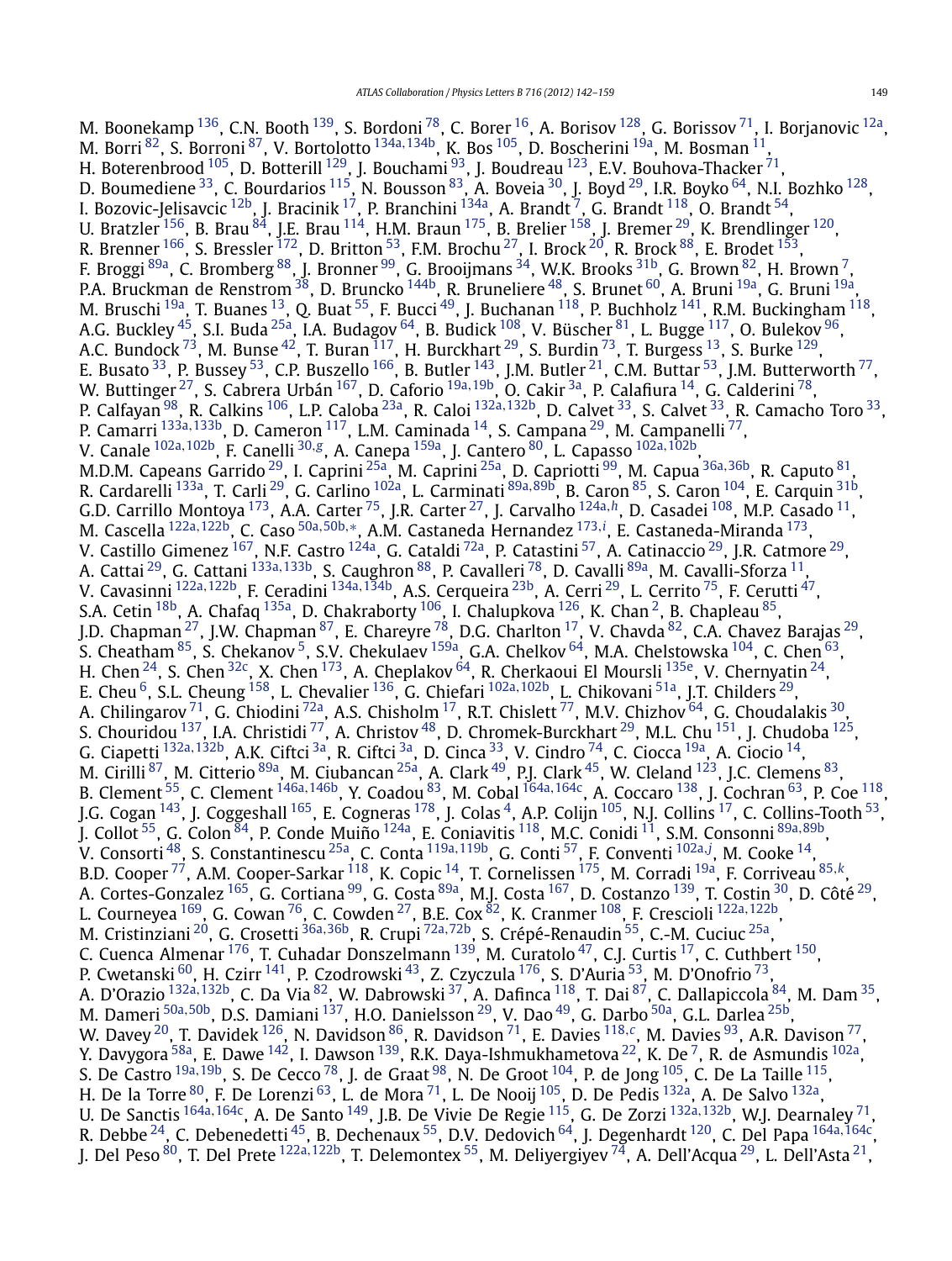M. Della Pietra <sup>[102a](#page-16-0),[j](#page-17-0)</sup>, D. della Volpe <sup>102a,102b</sup>, M. Delmastro <sup>4</sup>, P.A. Delsart <sup>[55](#page-15-0)</sup>, C. Deluca <sup>148</sup>, S. Demers <sup>176</sup>, M. Demichev <sup>64</sup>, B. Demirkoz <sup>[11](#page-14-0), [</sup>, J. Deng <sup>[163](#page-16-0)</sup>, S.P. Denisov <sup>[128](#page-16-0)</sup>, D. Derendarz <sup>38</sup>, J.E. Derkaoui <sup>135d</sup>, F. Derue  $^{78}$ , P. Dervan  $^{73}$  $^{73}$  $^{73}$ , K. Desch  $^{20}$ , E. Devetak  $^{148}$ , P.O. Deviveiros  $^{105}$ , A. Dewhurst  $^{129}$ , B. DeWilde  $^{148}$ , S. Dhaliwal [158,](#page-16-0) R. Dhullipudi [24](#page-15-0)*,[m](#page-17-0)*, A. Di Ciaccio [133a](#page-16-0)*,*[133b,](#page-16-0) L. Di Ciaccio [4,](#page-14-0) A. Di Girolamo [29,](#page-15-0) B. Di Girolamo [29,](#page-15-0) S. Di Luise [134a](#page-16-0)*,*[134b,](#page-16-0) A. Di Mattia [173,](#page-17-0) B. Di Micco [29,](#page-15-0) R. Di Nardo [47,](#page-15-0) A. Di Simone [133a](#page-16-0)*,*[133b,](#page-16-0) R. Di Sipio [19a](#page-15-0)*,*[19b](#page-15-0), M.A. Diaz [31a,](#page-15-0) F. Diblen [18c,](#page-15-0) E.B. Diehl [87,](#page-15-0) J. Dietrich [41,](#page-15-0) T.A. Dietzsch [58a,](#page-15-0) S. Diglio [86](#page-15-0), K. Dindar Yagci [39,](#page-15-0) J. Dingfelder [20,](#page-15-0) C. Dionisi [132a](#page-16-0)*,*[132b,](#page-16-0) P. Dita [25a,](#page-15-0) S. Dita [25a,](#page-15-0) F. Dittus [29,](#page-15-0) F. Djama [83,](#page-15-0) T. Djobava [51b,](#page-15-0) M.A.B. do Vale [23c](#page-15-0), A. Do Valle Wemans [124a](#page-16-0)*,[n](#page-17-0)*, T.K.O. Doan [4,](#page-14-0) M. Dobbs [85,](#page-15-0) R. Dobinson [29](#page-15-0)*,*[∗](#page-17-0), D. Dobos [29,](#page-15-0) E. Dobson [29](#page-15-0)*,[o](#page-17-0)*, J. Dodd [34,](#page-15-0) C. Doglioni [49,](#page-15-0) T. Doherty [53,](#page-15-0) Y. Doi [65](#page-15-0)*,*[∗](#page-17-0), J. Dolejsi [126,](#page-16-0) I. Dolenc [74,](#page-15-0) Z. Dolezal [126,](#page-16-0) B.A. Dolgoshein [96](#page-16-0)*,*[∗](#page-17-0), T. Dohmae [155,](#page-16-0) M. Donadelli [23d,](#page-15-0) M. Donega [120,](#page-16-0) J. Donini [33,](#page-15-0) J. Dopke [29,](#page-15-0) A. Doria [102a](#page-16-0), A. Dos Anjos [173,](#page-17-0) A. Dotti [122a](#page-16-0)*,*[122b,](#page-16-0) M.T. Dova [70,](#page-15-0) A.D. Doxiadis  $^{105}$ , A.T. Doyle  $^{53}$ , M. Dris  $^{9}$ , J. Dubbert  $^{99}$ , S. Dube  $^{14}$ , E. Duchovni  $^{172}$ , G. Duckeck  $^{98}$ , A. Dudarev <sup>[29](#page-15-0)</sup>, F. Dudziak <sup>63</sup>, M. Dührssen <sup>29</sup>, I.P. Duerdoth <sup>82</sup>, L. Duflot <sup>115</sup>, M-A. Dufour <sup>85</sup>, M. Dunford <sup>29</sup>, H. Duran Yildiz <sup>3a</sup>, R. Duxfield <sup>139</sup>, M. Dwuznik <sup>37</sup>, F. Dydak <sup>29</sup>, M. Düren <sup>52</sup>, J. Ebke <sup>98</sup>, S. Eckweiler <sup>81</sup>, K. Edmonds  $^{81}$  $^{81}$  $^{81}$ , C.A. Edwards  $^{76}$  $^{76}$  $^{76}$ , N.C. Edwards  $^{53}$ , W. Ehrenfeld  $^{41}$ , T. Eifert  $^{143}$ , G. Eigen  $^{13}$ , K. Einsweiler  $^{14}$ , E. Eisenhandler <sup>75</sup>, T. Ekelof <sup>166</sup>, M. El Kacimi <sup>135c</sup>, M. Ellert <sup>166</sup>, S. Elles <sup>4</sup>, F. Ellinghaus <sup>81</sup>, K. Ellis <sup>75</sup>, N. Ellis  $^{29}$ , J. Elmsheuser  $^{98}$ , M. Elsing  $^{29}$ , D. Emeliyanov  $^{129}$ , R. Engelmann  $^{148}$ , A. Engl  $^{98}$ , B. Epp  $^{61}$ , A. Eppig  $^{87}$ , J. Erdmann  $^{54}$ , A. Ereditato  $^{16}$ , D. Eriksson  $^{146}$ , J. Ernst  $^1$ , M. Ernst  $^{24}$ , J. Ernwein  $^{136}$  $^{136}$  $^{136}$ , D. Errede  $^{165}$  $^{165}$  $^{165}$ , S. Errede  $^{165}$ , E. Ertel  $^{81}$ , M. Escalier  $^{115}$ , C. Escobar  $^{123}$ , X. Espinal Curull  $^{11}$ , B. Esposito  $^{47}$ , F. Etienne [83,](#page-15-0) A.I. Etienvre [136,](#page-16-0) E. Etzion [153,](#page-16-0) D. Evangelakou [54,](#page-15-0) H. Evans [60,](#page-15-0) L. Fabbri [19a](#page-15-0)*,*[19b,](#page-15-0) C. Fabre [29,](#page-15-0) R.M. Fakhrutdinov [128](#page-16-0), S. Falciano [132a,](#page-16-0) Y. Fang [173,](#page-17-0) M. Fanti [89a](#page-15-0)*,*[89b,](#page-15-0) A. Farbin [7,](#page-14-0) A. Farilla [134a,](#page-16-0) J. Farley [148](#page-16-0), T. Farooque  $^{158}$ , S. Farrell  $^{163}$ , S.M. Farrington  $^{118}$ , P. Farthouat  $^{29}$ , P. Fassnacht  $^{29}$ , D. Fassouliotis  $^8$ , B. Fatholahzadeh [158,](#page-16-0) A. Favareto [89a](#page-15-0)*,*[89b,](#page-15-0) L. Fayard [115,](#page-16-0) S. Fazio [36a](#page-15-0)*,*[36b,](#page-15-0) R. Febbraro [33,](#page-15-0) P. Federic [144a](#page-16-0), O.L. Fedin <sup>121</sup>, W. Fedorko <sup>88</sup>, M. Fehling-Kaschek <sup>48</sup>, L. Feligioni <sup>83</sup>, D. Fellmann <sup>5</sup>, C. Feng <sup>32d</sup>, E.J. Feng <sup>30</sup>, A.B. Fenyuk <sup>128</sup>, J. Ferencei <sup>[144b](#page-16-0)</sup>, W. Fernando <sup>5</sup>, S. Ferrag <sup>53</sup>, J. Ferrando <sup>53</sup>, V. Ferrara <sup>41</sup>, A. Ferrari <sup>166</sup>, P. Ferrari <sup>105</sup>, R. Ferrari <sup>119a</sup>, D.E. Ferreira de Lima <sup>[53](#page-15-0)</sup>, A. Ferrer <sup>167</sup>, D. Ferrere <sup>49</sup>, C. Ferretti <sup>87</sup>, A. Ferretto Parodi <sup>[50a](#page-15-0),50b</sup>, M. Fiascaris <sup>30</sup>, F. Fiedler <sup>81</sup>, A. Filipčič <sup>74</sup>, F. Filthaut <sup>104</sup>, M. Fincke-Keeler <sup>169</sup>, M.C.N. Fiolhais [124a](#page-16-0)*,[h](#page-17-0)*, L. Fiorini [167,](#page-17-0) A. Firan [39,](#page-15-0) G. Fischer [41,](#page-15-0) M.J. Fisher [109,](#page-16-0) M. Flechl [48,](#page-15-0) I. Fleck [141,](#page-16-0) J. Fleckner <sup>81</sup>, P. Fleischmann <sup>174</sup>, S. Fleischmann <sup>175</sup>, T. Flick <sup>175</sup>, A. Floderus <sup>79</sup>, L.R. Flores Castillo <sup>173</sup>, M.J. Flowerdew <sup>[99](#page-16-0)</sup>, T. Fonseca Martin <sup>16</sup>, A. Formica <sup>136</sup>, A. Forti <sup>[82](#page-15-0)</sup>, D. Fortin <sup>159a</sup>, D. Fournier <sup>115</sup>, H. Fox <sup>71</sup>, P. Francavilla [11,](#page-14-0) S. Franchino [119a](#page-16-0)*,*[119b,](#page-16-0) D. Francis [29,](#page-15-0) T. Frank [172,](#page-17-0) M. Franklin [57,](#page-15-0) S. Franz [29](#page-15-0), M. Fraternali [119a](#page-16-0)*,*[119b,](#page-16-0) S. Fratina [120](#page-16-0), S.T. French [27,](#page-15-0) C. Friedrich [41,](#page-15-0) F. Friedrich [43](#page-15-0), R. Froeschl [29,](#page-15-0) D. Froidevaux $^{29}$ , J.A. Frost $^{27}$ , C. Fukunaga  $^{156}$  $^{156}$  $^{156}$ , E. Fullana Torregrosa $^{29}$ , B.G. Fulsom  $^{143}$ , J. Fuster  $^{167}$ , C. Gabaldon [29,](#page-15-0) O. Gabizon [172,](#page-17-0) T. Gadfort [24,](#page-15-0) S. Gadomski [49,](#page-15-0) G. Gagliardi [50a](#page-15-0)*,*[50b](#page-15-0), P. Gagnon [60,](#page-15-0) C. Galea [98,](#page-16-0) E.J. Gallas [118,](#page-16-0) V. Gallo [16,](#page-15-0) B.J. Gallop [129,](#page-16-0) P. Gallus [125,](#page-16-0) K.K. Gan [109,](#page-16-0) Y.S. Gao [143](#page-16-0)*,[e](#page-17-0)*, A. Gaponenko [14](#page-14-0), F. Garberson <sup>176</sup>, M. Garcia-Sciveres <sup>14</sup>, C. García <sup>167</sup>, J.E. García Navarro <sup>167</sup>, R.W. Gardner <sup>30</sup>, N. Garelli <sup>29</sup>, H. Garitaonandia  $^{105}$ , V. Garonne  $^{29}$  $^{29}$  $^{29}$ , J. Garvey  $^{17}$ , C. Gatti  $^{47}$ , G. Gaudio  $^{119$ a, B. Gaur  $^{141}$ , L. Gauthier  $^{136}$ , P. Gauzzi [132a](#page-16-0)*,*[132b,](#page-16-0) I.L. Gavrilenko [94](#page-16-0), C. Gay [168](#page-17-0), G. Gaycken [20,](#page-15-0) E.N. Gazis [9,](#page-14-0) P. Ge [32d,](#page-15-0) Z. Gecse [168](#page-17-0), C.N.P. Gee [129](#page-16-0), D.A.A. Geerts [105,](#page-16-0) Ch. Geich-Gimbel [20,](#page-15-0) K. Gellerstedt [146a](#page-16-0)*,*[146b,](#page-16-0) C. Gemme [50a,](#page-15-0) A. Gemmell [53,](#page-15-0) M.H. Genest [55,](#page-15-0) S. Gentile [132a](#page-16-0)*,*[132b](#page-16-0), M. George [54,](#page-15-0) S. George [76,](#page-15-0) P. Gerlach [175,](#page-17-0) A. Gershon [153,](#page-16-0) C. Geweniger [58a,](#page-15-0) H. Ghazlane [135b,](#page-16-0) N. Ghodbane [33,](#page-15-0) B. Giacobbe [19a](#page-15-0), S. Giagu [132a](#page-16-0)*,*[132b,](#page-16-0) V. Giakoumopoulou  $^8$ , V. Giangiobbe  $^{11}$ , F. Gianotti  $^{29}$  $^{29}$  $^{29}$ , B. Gibbard  $^{24}$ , A. Gibson  $^{158}$ , S.M. Gibson  $^{29}$ , D. Gillberg [28](#page-15-0), A.R. Gillman [129,](#page-16-0) D.M. Gingrich [2](#page-14-0)*,[d](#page-17-0)*, J. Ginzburg [153,](#page-16-0) N. Giokaris [8,](#page-14-0) M.P. Giordani [164c,](#page-16-0) R. Giordano [102a](#page-16-0)*,*[102b,](#page-16-0) F.M. Giorgi [15,](#page-14-0) P. Giovannini [99](#page-16-0), P.F. Giraud [136,](#page-16-0) D. Giugni [89a,](#page-15-0) M. Giunta [93,](#page-16-0) P. Giusti <sup>19a</sup>, B.K. Gjelsten <sup>117</sup>, L.K. Gladilin <sup>97</sup>, C. Glasman <sup>80</sup>, J. Glatzer <sup>48</sup>, A. Glazov <sup>41</sup>, K.W. Glitza <sup>175</sup>, G.L. Glonti  $^{64}$  $^{64}$  $^{64}$ , J.R. Goddard  $^{75}$ , J. Godfrey  $^{142}$ , J. Godlewski  $^{29}$ , M. Goebel  $^{41}$ , T. Göpfert  $^{43}$  $^{43}$  $^{43}$ , C. Goeringer  $^{81}$ , C. Gössling [42,](#page-15-0) T. Göttfert [99,](#page-16-0) S. Goldfarb [87,](#page-15-0) T. Golling [176](#page-17-0), A. Gomes [124a](#page-16-0)*,[b](#page-17-0)*, L.S. Gomez Fajardo [41](#page-15-0), R. Gonçalo  $^{76}$ , J. Goncalves Pinto Firmino Da Costa $^{41}$ , L. Gonella  $^{20}$ , S. Gonzalez  $^{173},$ S. González de la Hoz <sup>167</sup>, G. Gonzalez Parra <sup>11</sup>, M.L. Gonzalez Silva <sup>26</sup>, S. Gonzalez-Sevilla <sup>49</sup>, J.J. Goodson  $^{148}$ , L. Goossens  $^{29}$ , P.A. Gorbounov  $^{95}$ , H.A. Gordon  $^{24}$ , I. Gorelov  $^{103}$ , G. Gorfine  $^{175}$ , B. Gorini [29,](#page-15-0) E. Gorini [72a](#page-15-0)*,*[72b,](#page-15-0) A. Gorišek [74](#page-15-0), E. Gornicki [38,](#page-15-0) B. Gosdzik [41,](#page-15-0) A.T. Goshaw [5,](#page-14-0) M. Gosselink [105,](#page-16-0) M.I. Gostkin <sup>64</sup>, I. Gough Eschrich <sup>163</sup>, M. Gouighri <sup>135a</sup>, D. Goujdami <sup>135c</sup>, M.P. Goulette <sup>49</sup>,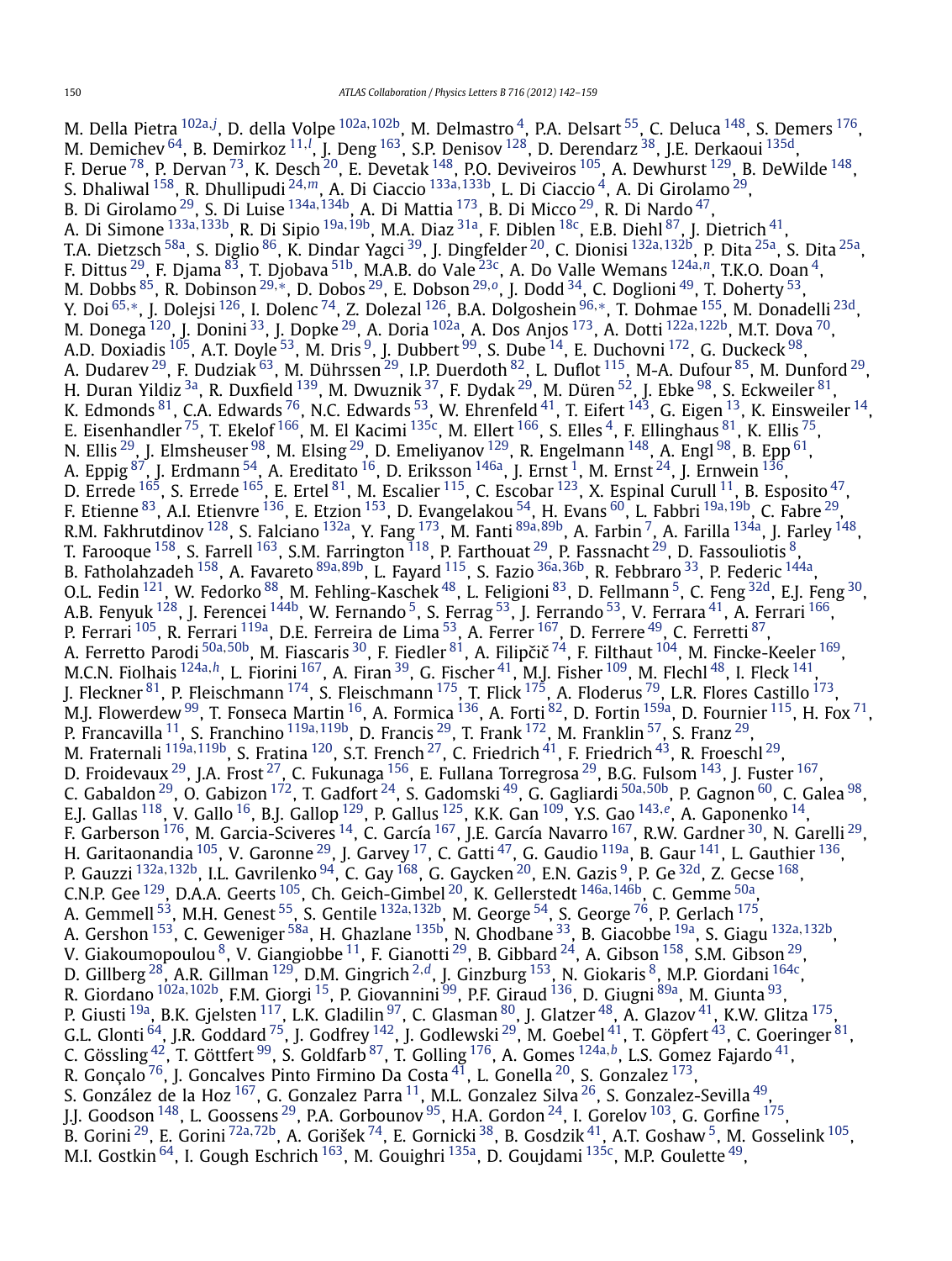A.G. Goussiou <sup>[138](#page-16-0)</sup>, C. Goy <sup>4</sup>, S. Gozpinar <sup>22</sup>, I. Grabowska-Bold <sup>37</sup>, P. Grafström <sup>29</sup>, K-J. Grahn <sup>41</sup>, F. Grancagnolo  $^{72a}$ , S. Grancagnolo  $^{15}$ , V. Grassi  $^{148}$ , V. Gratchev  $^{121}$ , N. Grau  $^{34}$ , H.M. Gray  $^{29}$  $^{29}$  $^{29}$ , J.A. Gray  $^{148}$ , E. Graziani [134a,](#page-16-0) O.G. Grebenyuk [121,](#page-16-0) T. Greenshaw [73,](#page-15-0) Z.D. Greenwood [24](#page-15-0)*,[m](#page-17-0)*, K. Gregersen [35,](#page-15-0) I.M. Gregor [41,](#page-15-0) P. Grenier  $^{143}$ , J. Griffiths  $^{138}$  $^{138}$  $^{138}$ , N. Grigalashvili  $^{64}$ , A.A. Grillo  $^{137}$ , S. Grinstein  $^{11}$ , Y.V. Grishkevich  $^{97}$ , J.-F. Grivaz <sup>[115](#page-16-0)</sup>, E. Gross <sup>[172](#page-17-0)</sup>, J. Grosse-Knetter <sup>54</sup>, J. Groth-Jensen <sup>172</sup>, K. Grybel <sup>141</sup>, D. Guest <sup>176</sup>, C. Guicheney [33,](#page-15-0) A. Guida [72a](#page-15-0)*,*[72b,](#page-15-0) S. Guindon [54,](#page-15-0) H. Guler [85](#page-15-0)*,[p](#page-17-0)*, J. Gunther [125,](#page-16-0) B. Guo [158](#page-16-0), J. Guo [34,](#page-15-0) V.N. Gushchin  $^{128}$ , P. Gutierrez  $^{111}$ , N. Guttman  $^{153}$ , O. Gutzwiller  $^{173}$ , C. Guyot  $^{136}$ , C. Gwenlan  $^{118}$ , C.B. Gwilliam  $^{73}$ , A. Haas  $^{143}$ , S. Haas  $^{29}$ , C. Haber  $^{14}$ , H.K. Hadavand  $^{39}$ , D.R. Hadley  $^{17}$ , P. Haefner  $^{99}$ , F. Hahn  $^{29}$ , S. Haider  $^{29}$ , Z. Hajduk  $^{38}$ , H. Hakobyan  $^{177}$ , D. Hall  $^{118}$ , J. Haller  $^{54}$  $^{54}$  $^{54}$ , K. Hamacher  $^{175}$ , P. Hamal [113](#page-16-0), M. Hamer [54,](#page-15-0) A. Hamilton [145b](#page-16-0)*,[q](#page-17-0)*, S. Hamilton [161,](#page-16-0) L. Han [32b,](#page-15-0) K. Hanagaki [116,](#page-16-0) K. Hanawa [160,](#page-16-0) M. Hance  $^{14}$ , C. Handel  $^{81}$ , P. Hanke  $^{58}$ a, J.R. Hansen  $^{35}$  $^{35}$  $^{35}$ , J.B. Hansen  $^{35}$ , J.D. Hansen  $^{35}$ , P.H. Hansen  $^{35}$ , P. Hansson  $^{143}$ , K. Hara  $^{160}$ , G.A. Hare  $^{137}$ , T. Harenberg  $^{175}$ , S. Harkusha  $^{90}$ , D. Harper  $^{87}$ , R.D. Harrington <sup>45</sup>, O.M. Harris <sup>138</sup>, K. Harrison <sup>17</sup>, J. Hartert <sup>48</sup>, F. Hartjes <sup>105</sup>, T. Haruyama <sup>65</sup>, A. Harvey <sup>56</sup>, S. Hasegawa  $^{101}$ , Y. Hasegawa  $^{140}$ , S. Hassani  $^{136}$ , S. Haug  $^{16}$ , M. Hauschild  $^{29}$  $^{29}$  $^{29}$ , R. Hauser  $^{88}$ , M. Havranek  $^{20}$ , C.M. Hawkes  $^{17}$ , R.J. Hawkings  $^{29}$  $^{29}$  $^{29}$ , A.D. Hawkins  $^{79}$ , D. Hawkins  $^{163}$ , T. Hayakawa  $^{66}$ , T. Hayashi  $^{160}$ , D. Hayden  $^{76}$ , H.S. Hayward  $^{73}$ , S.J. Haywood  $^{129}$ , M. He  $^{32{\rm d}}$ , S.J. Head  $^{17}$ , V. Hedberg  $^{79}$ , L. Heelan  $^7$ , S. Heim [88,](#page-15-0) B. Heinemann [14,](#page-14-0) S. Heisterkamp [35](#page-15-0), L. Helary [4,](#page-14-0) C. Heller [98,](#page-16-0) M. Heller [29,](#page-15-0) S. Hellman [146a](#page-16-0)*,*[146b,](#page-16-0) D. Hellmich  $^{20}$ , C. Helsens  $^{11}$ , R.C.W. Henderson  $^{71}$ , M. Henke  $^{58a}$ , A. Henrichs  $^{54}$ , A.M. Henriques Correia $^{\rm 29}$ , S. Henrot-Versille  $^{\rm 115}$ , F. Henry-Couannier  $^{\rm 83}$ , C. Hensel  $^{\rm 54}$ , T. Henß  $^{\rm 175}$  $^{\rm 175}$  $^{\rm 175}$ , C.M. Hernandez <sup>7</sup>, Y. Hernández Jiménez <sup>167</sup>, R. Herrberg <sup>15</sup>, G. Herten <sup>48</sup>, R. Hertenberger <sup>98</sup>, L. Hervas <sup>29</sup>, G.G. Hesketh  $^{77}$ , N.P. Hessey  $^{105}$ , E. Higón-Rodriguez  $^{167}$ , J.C. Hill  $^{27}$ , K.H. Hiller  $^{41}$  $^{41}$  $^{41}$ , S. Hillert  $^{20}$ , S.J. Hillier <sup>17</sup>, I. Hinchliffe <sup>14</sup>, E. Hines <sup>120</sup>, M. Hirose <sup>116</sup>, F. Hirsch <sup>42</sup>, D. Hirschbuehl <sup>175</sup>, J. Hobbs <sup>[148](#page-16-0)</sup>, N. Hod  $^{153}$ , M.C. Hodgkinson  $^{139}$  $^{139}$  $^{139}$ , P. Hodgson  $^{139}$ , A. Hoecker  $^{29}$ , M.R. Hoeferkamp  $^{103}$ , J. Hoffman  $^{39}$ , D. Hoffmann $^{\rm 83}$ , M. Hohlfeld $^{\rm 81}$ , M. Holder  $^{\rm 141}$ , S.O. Holmgren  $^{\rm 146a}$ , T. Holy  $^{\rm 127}$ , J.L. Holzbauer $^{\rm 88}$ , T.M. Hong  $^{120}$ , L. Hooft van Huysduynen  $^{108}$ , C. Horn  $^{143}$ , S. Horner  $^{48}$ , J-Y. Hostachy  $^{55}$ , S. Hou  $^{151}$ , A. Hoummada <sup>135a</sup>, J. Howarth <sup>82</sup>, I. Hristova <sup>15</sup>, J. Hrivnac <sup>115</sup>, I. Hruska <sup>125</sup>, T. Hryn'ova <sup>4</sup>, P.J. Hsu <sup>81</sup>, S.-C. Hsu  $^{14}$ , Z. Hubacek  $^{127}$ , F. Hubaut  $^{83}$ , F. Huegging  $^{20}$ , A. Huettmann  $^{41}$ , T.B. Huffman  $^{118}$ , E.W. Hughes [34](#page-15-0), G. Hughes [71,](#page-15-0) M. Huhtinen [29,](#page-15-0) M. Hurwitz [14,](#page-14-0) U. Husemann [41,](#page-15-0) N. Huseynov [64](#page-15-0)*,[r](#page-17-0)* , J. Huston  $88$ , J. Huth  $57$ , G. Iacobucci  $49$  $49$ , G. Iakovidis  $9$ , M. Ibbotson  $82$ , I. Ibragimov  $141$ , L. Iconomidou-Fayard  $^{115}$ , J. Idarraga  $^{115}$ , P. Iengo  $^{102a}$ , O. Igonkina  $^{105}$  $^{105}$  $^{105}$ , Y. Ikegami  $^{65}$  $^{65}$  $^{65}$ , M. Ikeno  $^{65}$ , D. Iliadis <sup>[154](#page-16-0)</sup>, N. Ilic <sup>158</sup>, T. Ince <sup>20</sup>, J. Inigo-Golfin <sup>29</sup>, P. Ioannou <sup>8</sup>, M. Iodice <sup>134a</sup>, K. Iordanidou <sup>8</sup>, V. Ippolito [132a](#page-16-0)*,*[132b,](#page-16-0) A. Irles Quiles [167,](#page-17-0) C. Isaksson [166](#page-17-0), A. Ishikawa [66,](#page-15-0) M. Ishino [67,](#page-15-0) R. Ishmukhametov [39,](#page-15-0) C. Issever  $^{118}$ , S. Istin  $^{18a}$ , A.V. Ivashin  $^{128}$ , W. Iwanski  $^{38}$ , H. Iwasaki  $^{65}$ , J.M. Izen  $^{40}$ , V. Izzo  $^{102a}$ , B. Jackson  $^{120}$ , J.N. Jackson  $^{73}$ , P. Jackson  $^{143}$ , M.R. Jaekel  $^{29}$ , V. Jain  $^{60}$ , K. Jakobs  $^{48}$ , S. Jakobsen  $^{35}$ , J. Jakubek <sup>127</sup>, D.K. Jana <sup>111</sup>, E. Jansen <sup>77</sup>, H. Jansen <sup>[29](#page-15-0)</sup>, A. Jantsch <sup>99</sup>, M. Janus <sup>48</sup>, G. Jarlskog <sup>79</sup>, L. Jeanty <sup>57</sup>, I. Jen-La Plante <sup>30</sup>, P. Jenni <sup>29</sup>, A. Jeremie <sup>4</sup>, P. Jež <sup>35</sup>, S. Jézéquel <sup>4</sup>, M.K. Jha <sup>19a</sup>, H. Ji <sup>173</sup>, W. Ji <sup>81</sup>, J. Jia <sup>148</sup>, Y. Jiang <sup>[32b](#page-15-0)</sup>, M. Jimenez Belenguer <sup>41</sup>, S. Jin <sup>32a</sup>, O. Jinnouchi <sup>157</sup>, M.D. Joergensen <sup>35</sup>, D. Joffe <sup>39</sup>, L.G. Johansen <sup>[13](#page-14-0)</sup>, M. Johansen <sup>[146a](#page-16-0), 146b</sup>, K.E. Johansson <sup>146a</sup>, P. Johansson <sup>[139](#page-16-0)</sup>, S. Johnert <sup>41</sup>, K.A. Johns <sup>6</sup>, K. Jon-And [146a](#page-16-0)*,*[146b,](#page-16-0) G. Jones [118,](#page-16-0) R.W.L. Jones [71,](#page-15-0) T.J. Jones [73,](#page-15-0) C. Joram [29](#page-15-0), P.M. Jorge [124a,](#page-16-0) K.D. Joshi [82](#page-15-0), J. Jovicevic  $^{147}$  $^{147}$  $^{147}$ , T. Jovin  $^{12b}$ , X. Ju  $^{173}$ , C.A. Jung  $^{42}$ , R.M. Jungst  $^{29}$ , V. Juranek  $^{125}$ , P. Jussel  $^{61}$ , A. Juste Rozas <sup>11</sup>, S. Kabana <sup>16</sup>, M. Kaci <sup>167</sup>, A. Kaczmarska <sup>38</sup>, P. Kadlecik <sup>35</sup>, M. Kado <sup>115</sup>, H. Kagan <sup>109</sup>, M. Kagan <sup>57</sup>, E. Kajomovitz <sup>152</sup>, S. Kalinin <sup>175</sup>, L.V. Kalinovskaya <sup>[64](#page-15-0)</sup>, S. Kama <sup>39</sup>, N. Kanaya <sup>155</sup>, M. Kaneda <sup>29</sup>, S. Kaneti <sup>27</sup>, T. Kanno <sup>157</sup>, V.A. Kantserov <sup>96</sup>, J. Kanzaki <sup>65</sup>, B. Kaplan <sup>176</sup>, A. Kapliy <sup>30</sup>, J. Kaplon <sup>29</sup>, D. Kar <sup>53</sup>, M. Karagounis  $^{20}$ , K. Karakostas  $^9$ , M. Karnevskiy  $^{41}$ , V. Kartvelishvili  $^{71}$ , A.N. Karyukhin  $^{128}$ , L. Kashif  $^{173},$ G. Kasieczka  $^{58\mathrm{b}}$ , R.D. Kass  $^{109}$ , A. Kastanas  $^{13}$ , M. Kataoka  $^4$ , Y. Kataoka  $^{155}$ , E. Katsoufis  $^9$ , J. Katzy  $^{41}$ , V. Kaushik  $^6$ , K. Kawagoe  $^{69}$ , T. Kawamoto  $^{155}$ , G. Kawamura  $^{81}$  $^{81}$  $^{81}$ , M.S. Kayl  $^{105}$ , V.A. Kazanin  $^{107},$ M.Y. Kazarinov  $^{64}$ , R. Keeler  $^{169}$ , R. Kehoe  $^{39}$ , M. Keil  $^{54}$  $^{54}$  $^{54}$ , G.D. Kekelidze  $^{64}$ , J.S. Keller  $^{138}$ , J. Kennedy  $^{98}$ , M. Kenyon $^{53}$ , O. Kepka $^{125}$ , N. Kerschen $^{29}$ , B.P. Kerševan $^{74}$ , S. Kersten $^{175}$ , K. Kessoku $^{155}$ , J. Keung $^{158}$ , F. Khalil-zada  $^{10}$ , H. Khandanyan  $^{165}$ , A. Khanov  $^{112}$ , D. Kharchenko  $^{64}$ , A. Khodinov  $^{96}$ , A. Khomich  $^{58\mathrm{a}}$ , T.J. Khoo $^{27}$ , G. Khoriauli $^{20}$ , A. Khoroshilov  $^{175}$ , V. Khovanskiy  $^{95}$ , E. Khramov  $^{64}$ , J. Khubua  $^{51\mathrm{b}}$ , H. Kim [146a](#page-16-0)*,*[146b,](#page-16-0) M.S. Kim [2](#page-14-0), S.H. Kim [160,](#page-16-0) N. Kimura [171,](#page-17-0) O. Kind [15,](#page-14-0) B.T. King [73,](#page-15-0) M. King [66,](#page-15-0) R.S.B. King [118,](#page-16-0) J. Kirk <sup>129</sup>, A.E. Kiryunin  $99$ , T. Kishimoto  $66$ , D. Kisielewska  $37$ , T. Kittelmann  $123$ , A.M. Kiver  $128$ ,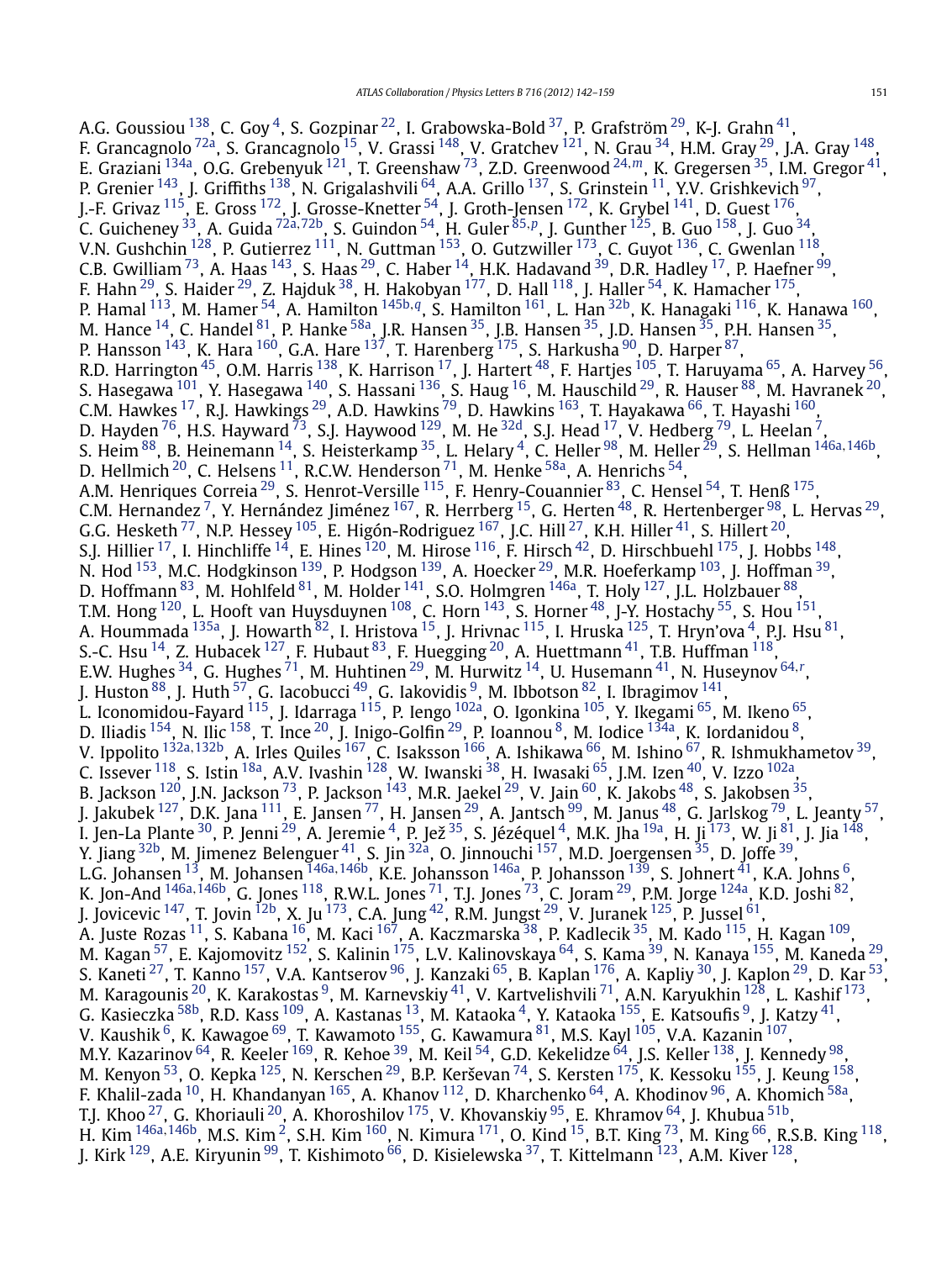E. Kladiva [144b,](#page-16-0) M. Klein [73](#page-15-0), U. Klein [73,](#page-15-0) K. Kleinknecht [81,](#page-15-0) M. Klemetti [85,](#page-15-0) A. Klier [172,](#page-17-0) P. Klimek [146a](#page-16-0)*,*[146b,](#page-16-0) A. Klimentov  $^{24}$ , R. Klingenberg  $^{42}$ , J.A. Klinger  $^{82}$ , E.B. Klinkby  $^{35}$ , T. Klioutchnikova  $^{29}$ , P.F. Klok  $^{104}$ , S. Klous  $^{105}$  $^{105}$  $^{105}$ , E.-E. Kluge  $^{58\mathrm{a}}$ , T. Kluge  $^{73}$ , P. Kluit  $^{105}$ , S. Kluth  $^{99}$ , N.S. Knecht  $^{158}$ , E. Kneringer  $^{61}$ , E.B.F.G. Knoops  $^{83}$ , A. Knue  $^{54}$ , B.R. Ko  $^{44}$ , T. Kobayashi  $^{155}$ , M. Kobel  $^{43}$ , M. Kocian  $^{143}$ , P. Kodys  $^{126}$ , K. Köneke $^{29}$ , A.C. König  $^{104}$ , S. Koenig  $^{81}$ , L. Köpke  $^{81}$ , F. Koetsveld  $^{104}$ , P. Koevesarki  $^{20}$  $^{20}$  $^{20}$ , T. Koffas  $^{28},$ E. Koffeman <sup>105</sup>, L.A. Kogan <sup>118</sup>, S. Kohlmann <sup>175</sup>, F. Kohn <sup>54</sup>, Z. Kohout <sup>127</sup>, T. Kohriki <sup>65</sup>, T. Koi <sup>143</sup>, E. Koncentan J. L.A. Kogan J. S. Kommann J. C. Kommun, L. Koncentant J. S. Koncentant J. J. Kollefrath <sup>48</sup>, G.M. Kollefrath <sup>48</sup>, A.A. Komar [94,](#page-16-0) Y. Komori [155,](#page-16-0) T. Kondo [65,](#page-15-0) T. Kono [41](#page-15-0)*,[s](#page-17-0)* , A.I. Kononov [48](#page-15-0), R. Konoplich [108](#page-16-0)*,[t](#page-17-0)* , N. Konstantinidis  $^{77}$ , A. Kootz  $^{175}$ , S. Koperny  $^{37}$ , K. Korcyl  $^{38}$ , K. Kordas  $^{154}$ , A. Korn  $^{118}$ , A. Korol  $^{107}$ , I. Korolkov [11,](#page-14-0) E.V. Korolkova [139](#page-16-0), V.A. Korotkov [128,](#page-16-0) O. Kortner [99,](#page-16-0) S. Kortner [99,](#page-16-0) V.V. Kostyukhin [20,](#page-15-0) S. Kotov <sup>[99](#page-16-0)</sup>, V.M. Kotov <sup>64</sup>, A. Kotwal <sup>44</sup>, C. Kourkoumelis <sup>8</sup>, V. Kouskoura <sup>154</sup>, A. Koutsman <sup>159a</sup>, R. Kowalewski <sup>169</sup>, T.Z. Kowalski <sup>37</sup>, W. Kozanecki <sup>136</sup>, A.S. Kozhin <sup>128</sup>, V. Kral <sup>127</sup>, V.A. Kramarenko <sup>97</sup>, G. Kramberger  $^{74}$  $^{74}$  $^{74}$ , M.W. Krasny  $^{78}$ , A. Krasznahorkay  $^{108}$ , J. Kraus  $^{88}$ , J.K. Kraus  $^{20}$ , F. Krejci  $^{127},$ J. Kretzschmar <sup>73</sup>, N. Krieger <sup>54</sup>, P. Krieger <sup>158</sup>, K. Kroeninger <sup>54</sup>, H. Kroha <sup>99</sup>, J. Kroll <sup>120</sup>, J. Kroseberg <sup>20</sup>, J. Krstic <sup>12a</sup>, U. Kruchonak <sup>64</sup>, H. Krüger <sup>20</sup>, T. Kruker <sup>16</sup>, N. Krumnack <sup>63</sup>, Z.V. Krumshteyn <sup>64</sup>, A. Kruth <sup>20</sup>, T. Kubota  $^{86}$ , S. Kuday  $^{3a}$ , S. Kuehn  $^{48}$  $^{48}$  $^{48}$ , A. Kugel  $^{58\rm c}$ , T. Kuhl  $^{41}$ , D. Kuhn  $^{61}$ , V. Kukhtin  $^{64}$ , Y. Kulchitsky  $^{90}$ , S. Kuleshov <sup>31b</sup>, C. Kummer <sup>98</sup>, M. Kuna <sup>78</sup>, J. Kunkle <sup>120</sup>, A. Kupco <sup>125</sup>, H. Kurashige <sup>[66](#page-15-0)</sup>, M. Kurata <sup>160</sup>, Y.A. Kurochkin <sup>[90](#page-15-0)</sup>, V. Kus <sup>125</sup>, E.S. Kuwertz <sup>147</sup>, M. Kuze <sup>157</sup>, J. Kvita <sup>142</sup>, R. Kwee <sup>15</sup>, A. La Rosa <sup>49</sup>, L. La Rotonda [36a](#page-15-0)*,*[36b,](#page-15-0) L. Labarga [80](#page-15-0), J. Labbe [4,](#page-14-0) S. Lablak [135a,](#page-16-0) C. Lacasta [167,](#page-17-0) F. Lacava [132a](#page-16-0)*,*[132b,](#page-16-0) H. Lacker [15,](#page-14-0) D. Lacour <sup>78</sup>, V.R. Lacuesta <sup>167</sup>, E. Ladygin <sup>64</sup>, R. Lafaye <sup>4</sup>, B. Laforge <sup>78</sup>, T. Lagouri <sup>80</sup>, S. Lai <sup>48</sup>, E. Laisne <sup>55</sup>, M. Lamanna  $^{29}$ , L. Lambourne  $^{77}$ , C.L. Lampen  $^6$ , W. Lampl  $^6$ , E. Lancon  $^{136}$  $^{136}$  $^{136}$ , U. Landgraf  $^{48}$ , M.P.J. Landon  $^{75}$ , J.L. Lane  $^{82}$ , C. Lange  $^{41}$ , A.J. Lankford  $^{163}$ , F. Lanni  $^{24}$ , K. Lantzsch  $^{175}$ , S. Laplace  $^{78}$ , C. Lapoire  $^{20}$ , J.F. Laporte [136,](#page-16-0) T. Lari [89a,](#page-15-0) A. Larner [118,](#page-16-0) M. Lassnig [29,](#page-15-0) P. Laurelli [47,](#page-15-0) V. Lavorini [36a](#page-15-0)*,*[36b](#page-15-0), W. Lavrijsen [14](#page-14-0), P. Laycock  $^{73}$ , O. Le Dortz  $^{78}$ , E. Le Guirriec  $^{83}$ , C. Le Maner  $^{158}$ , E. Le Menedeu  $^{11}$ , T. LeCompte  $^5$ , F. Ledroit-Guillon  $^{55}$  $^{55}$  $^{55}$ , H. Lee  $^{105}$ , J.S.H. Lee  $^{116}$ , S.C. Lee  $^{151}$ , L. Lee  $^{176}$ , M. Lefebvre  $^{169}$ , M. Legendre  $^{136}$ , B.C. LeGeyt  $^{120}$  $^{120}$  $^{120}$ , F. Legger  $^{98}$ , C. Leggett  $^{14}$ , M. Lehmacher  $^{20}$ , G. Lehmann Miotto  $^{29}$ , X. Lei  $^6$ , M.A.L. Leite $^{23\mathsf{d}}$ , R. Leitner  $^{126}$ , D. Lellouch  $^{172}$ , B. Lemmer  $^{54}$ , V. Lendermann  $^{58\mathsf{a}}$ , K.J.C. Leney  $^{145\mathsf{b}}$ , T. Lenz  $^{105}$ , G. Lenzen  $^{175}$  $^{175}$  $^{175}$ , B. Lenzi  $^{29}$ , K. Leonhardt  $^{43}$ , S. Leontsinis  $^9$ , F. Lepold  $^{58\mathrm{a}}$ , C. Leroy  $^{93}$ , J-R. Lessard  $^{169}$ , C.G. Lester  $^{27}$ , C.M. Lester  $^{120}$ , J. Levêque  $^4$ , D. Levin  $^{87}$ , L.J. Levinson  $^{172}$ , A. Lewis  $^{118}$ , G.H. Lewis [108,](#page-16-0) A.M. Leyko [20,](#page-15-0) M. Leyton [15,](#page-14-0) B. Li [83](#page-15-0), H. Li [173](#page-17-0)*,[u](#page-17-0)*, S. Li [32b](#page-15-0)*,[v](#page-17-0)*, X. Li [87,](#page-15-0) Z. Liang [118](#page-16-0)*,[w](#page-17-0)*, H. Liao [33,](#page-15-0) B. Liberti  $^{133}$ , P. Lichard  $^{29}$ , M. Lichtnecker  $^{98}$ , K. Lie  $^{165}$  $^{165}$  $^{165}$ , W. Liebig  $^{13}$ , C. Limbach  $^{20}$ , A. Limosani  $^{86},$ M. Limper [62](#page-15-0), S.C. Lin [151](#page-16-0)*,[x](#page-17-0)*, F. Linde [105,](#page-16-0) J.T. Linnemann [88,](#page-15-0) E. Lipeles [120,](#page-16-0) A. Lipniacka [13,](#page-14-0) T.M. Liss [165,](#page-16-0) D. Lissauer  $^{24}$ , A. Lister  $^{49}$ , A.M. Litke  $^{137}$ , C. Liu  $^{28}$ , D. Liu  $^{151}$ , H. Liu  $^{87}$ , J.B. Liu  $^{87}$ , M. Liu  $^{32\mathrm{b}}$ , Y. Liu  $^{32\mathrm{b}}$ , M. Livan <sup>[119a](#page-16-0), 119b</sup>, S.S.A. Livermore <sup>[118](#page-16-0)</sup>, A. Lleres <sup>[55](#page-15-0)</sup>, J. Llorente Merino <sup>80</sup>, S.L. Lloyd <sup>75</sup>, E. Lobodzinska <sup>41</sup> P. Loch  $^6$ , W.S. Lockman  $^{137}$ , T. Loddenkoetter  $^{20}$  $^{20}$  $^{20}$ , F.K. Loebinger  $^{82}$ , A. Loginov  $^{176}$ , C.W. Loh  $^{168}$ , T. Lohse  $^{15}$ , K. Lohwasser  $^{48}$ , M. Lokajicek  $^{125}$ , V.P. Lombardo  $^4$ , R.E. Long  $^{71}$ , L. Lopes  $^{124\text{a}}$ , D. Lopez Mateos  $^{57}$ , J. Lorenz [98,](#page-16-0) N. Lorenzo Martinez [115](#page-16-0), M. Losada [162,](#page-16-0) P. Loscutoff [14,](#page-14-0) F. Lo Sterzo [132a](#page-16-0)*,*[132b,](#page-16-0) M.J. Losty [159a](#page-16-0), X. Lou [40,](#page-15-0) A. Lounis [115,](#page-16-0) K.F. Loureiro [162,](#page-16-0) J. Love [21,](#page-15-0) P.A. Love [71,](#page-15-0) A.J. Lowe [143](#page-16-0)*,[e](#page-17-0)*, F. Lu [32a,](#page-15-0) H.J. Lubatti [138,](#page-16-0) C. Luci <sup>[132a](#page-16-0), 132b</sup>, A. Lucotte <sup>55</sup>, A. Ludwig <sup>43</sup>, D. Ludwig <sup>41</sup>, I. Ludwig <sup>48</sup>, J. Ludwig <sup>48</sup>, F. Luehring <sup>60</sup>, G. Luijckx  $^{105}$ , W. Lukas  $^{61}$ , D. Lumb  $^{48}$  $^{48}$  $^{48}$ , L. Luminari  $^{132}$ , E. Lund  $^{117}$ , B. Lund-Jensen  $^{147}$ , B. Lundberg  $^{79}$ , J. Lundberg [146a](#page-16-0)*,*[146b,](#page-16-0) J. Lundquist [35,](#page-15-0) M. Lungwitz [81,](#page-15-0) D. Lynn [24,](#page-15-0) J. Lys [14,](#page-14-0) E. Lytken [79,](#page-15-0) H. Ma [24,](#page-15-0) L.L. Ma [173,](#page-17-0) J.A. Macana Goia $^{93}$ , G. Maccarrone $^{47}$ , A. Macchiolo $^{99}$ , B. Maček $^{74}$ , J. Machado Miguens  $^{124}$ , R. Mackeprang <sup>35</sup>, R.J. Madaras <sup>[14](#page-14-0)</sup>, W.F. Mader <sup>43</sup>, R. Maenner <sup>58c</sup>, T. Maeno <sup>24</sup>, P. Mättig <sup>175</sup>, S. Mättig <sup>41</sup>, L. Magnoni [29](#page-15-0), E. Magradze [54,](#page-15-0) K. Mahboubi [48,](#page-15-0) S. Mahmoud [73,](#page-15-0) G. Mahout [17,](#page-15-0) C. Maiani [132a](#page-16-0)*,*[132b,](#page-16-0) C. Maidantchik [23a,](#page-15-0) A. Maio [124a](#page-16-0)*,[b](#page-17-0)*, S. Majewski [24,](#page-15-0) Y. Makida [65,](#page-15-0) N. Makovec [115,](#page-16-0) P. Mal [136,](#page-16-0) B. Malaescu [29,](#page-15-0) Pa. Malecki <sup>[38](#page-15-0)</sup>, P. Malecki <sup>38</sup>, V.P. Maleev <sup>121</sup>, F. Malek <sup>55</sup>, U. Mallik <sup>62</sup>, D. Malon <sup>5</sup>, C. Malone <sup>143</sup>, S. Maltezos  $^9$ , V. Malyshev  $^{107}$ , S. Malyukov  $^{29}$ , R. Mameghani  $^{98}$ , J. Mamuzic  $^{12\mathrm{b}}$ , A. Manabe  $^{65}$ , L. Mandelli <sup>89a</sup>, I. Mandić <sup>74</sup>, R. Mandrysch <sup>15</sup>, J. Maneira <sup>124a</sup>, P.S. Mangeard <sup>88</sup>, L. Manhaes de Andrade Filho $^{23}$ a, A. Mann $^{54}$ , P.M. Manning $^{137}$  $^{137}$  $^{137}$ , A. Manousakis-Katsikakis $^8\!$ B. Mansoulie [136,](#page-16-0) A. Mapelli [29,](#page-15-0) L. Mapelli [29](#page-15-0), L. March [80,](#page-15-0) J.F. Marchand [28,](#page-15-0) F. Marchese [133a](#page-16-0)*,*[133b,](#page-16-0) G. Marchiori  $^{78}$ , M. Marcisovsky  $^{125}$ , C.P. Marino  $^{169}$ , F. Marroquim  $^{23a}$ , Z. Marshall  $^{29}$ , F.K. Martens  $^{158}$ , S. Marti-Garcia <sup>167</sup>, B. Martin <sup>29</sup>, B. Martin <sup>88</sup>, J.P. Martin <sup>93</sup>, T.A. Martin <sup>17</sup>, V.J. Martin <sup>[45](#page-15-0)</sup>,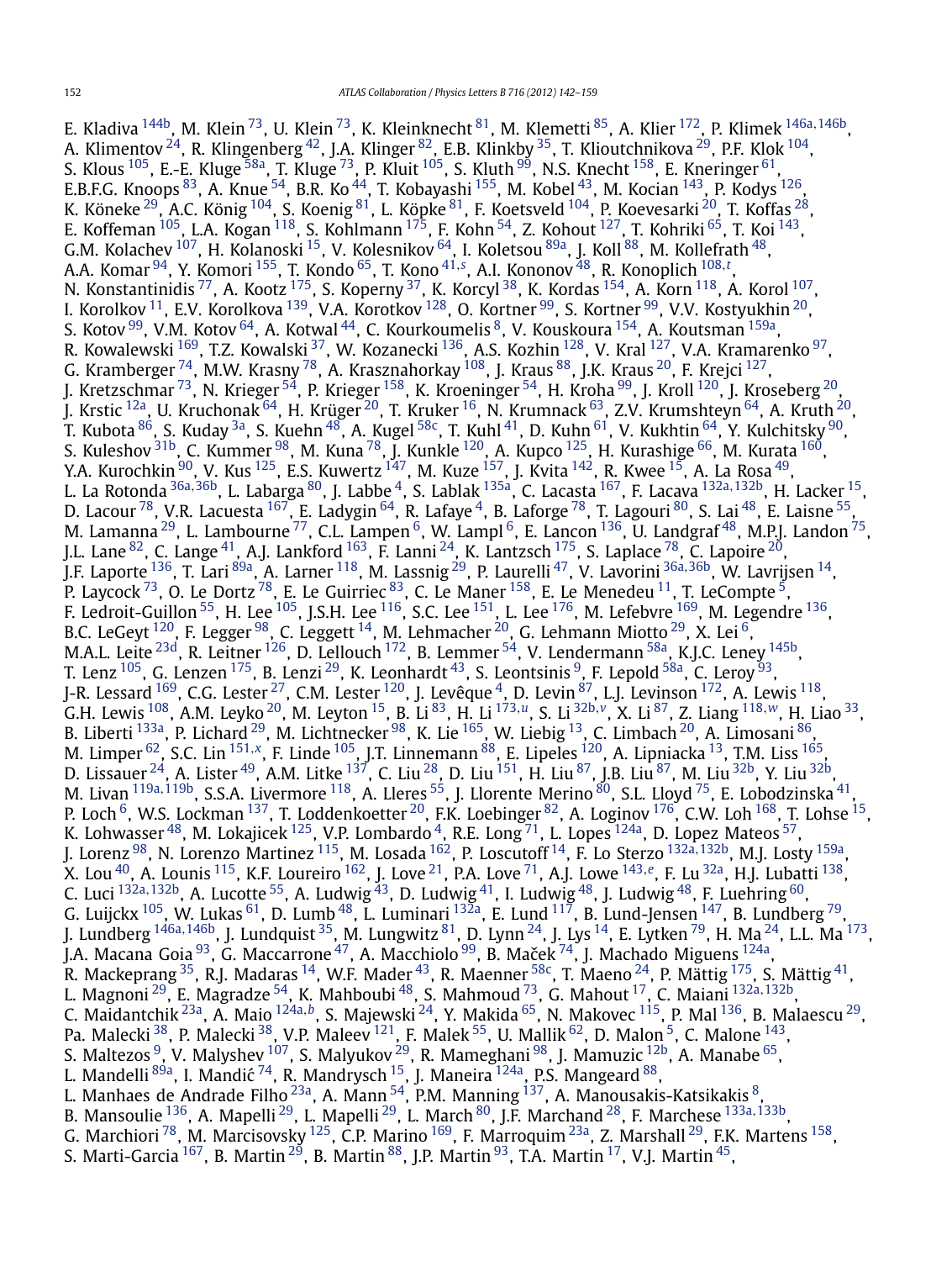B. Martin dit Latour<sup>49</sup>, S. Martin-Haugh  $149$ , M. Martinez  $11$ , V. Martinez Outschoorn  $57$ , A.C. Martyniuk <sup>169</sup>, M. Marx <sup>82</sup>, F. Marzano <sup>[132a](#page-16-0)</sup>, A. Marzin <sup>111</sup>, L. Masetti <sup>[81](#page-15-0)</sup>, T. Mashimo <sup>155</sup>, R. Mashinistov [94,](#page-16-0) J. Masik [82](#page-15-0), A.L. Maslennikov [107,](#page-16-0) I. Massa [19a](#page-15-0)*,*[19b,](#page-15-0) G. Massaro [105,](#page-16-0) N. Massol [4,](#page-14-0) P. Mastrandrea [132a](#page-16-0)*,*[132b,](#page-16-0) A. Mastroberardino [36a](#page-15-0)*,*[36b,](#page-15-0) T. Masubuchi [155,](#page-16-0) P. Matricon [115,](#page-16-0) H. Matsunaga [155,](#page-16-0) T. Matsushita [66,](#page-15-0) C. Mattravers [118](#page-16-0)*,[c](#page-17-0)*, J. Maurer [83,](#page-15-0) S.J. Maxfield [73,](#page-15-0) A. Mayne [139,](#page-16-0) R. Mazini [151,](#page-16-0) M. Mazur [20,](#page-15-0) L. Mazzaferro [133a](#page-16-0)*,*[133b,](#page-16-0) M. Mazzanti [89a,](#page-15-0) S.P. Mc Kee [87,](#page-15-0) A. McCarn [165,](#page-16-0) R.L. McCarthy [148](#page-16-0), T.G. McCarthy [28,](#page-15-0) N.A. McCubbin  $^{129}$ , K.W. McFarlane  $^{56}$ , J.A. Mcfayden  $^{139}$  $^{139}$  $^{139}$ , H. McGlone  $^{53}$ , G. Mchedlidze  $^{51b}$ , T. Mclaughlan [17,](#page-15-0) S.J. McMahon [129,](#page-16-0) R.A. McPherson [169](#page-17-0)*,[k](#page-17-0)*, A. Meade [84](#page-15-0), J. Mechnich [105](#page-16-0), M. Mechtel [175,](#page-17-0) M. Medinnis  $^{41}$ , R. Meera-Lebbai  $^{111}$ , T. Meguro  $^{116}$ , R. Mehdiyev  $^{93}$ , S. Mehlhase  $^{35}$ , A. Mehta  $^{73}$ , K. Meier [58a](#page-15-0), B. Meirose [79,](#page-15-0) C. Melachrinos [30,](#page-15-0) B.R. Mellado Garcia [173](#page-17-0), F. Meloni [89a](#page-15-0)*,*[89b,](#page-15-0) L. Mendoza Navas [162,](#page-16-0) Z. Meng [151](#page-16-0)*,[u](#page-17-0)*, A. Mengarelli [19a](#page-15-0)*,*[19b,](#page-15-0) S. Menke [99,](#page-16-0) E. Meoni [11,](#page-14-0) K.M. Mercurio [57,](#page-15-0) P. Mermod [49,](#page-15-0) L. Merola [102a](#page-16-0)*,*[102b,](#page-16-0) C. Meroni [89a,](#page-15-0) F.S. Merritt [30,](#page-15-0) H. Merritt [109,](#page-16-0) A. Messina [29](#page-15-0)*,[y](#page-17-0)*, J. Metcalfe  $^{103}$ , A.S. Mete  $^{63}$ , C. Meyer  $^{81}$  $^{81}$  $^{81}$ , C. Meyer  $^{30}$ , J-P. Meyer  $^{136}$ , J. Meyer  $^{174}$ , J. Meyer  $^{54}$  $^{54}$  $^{54}$ , T.C. Meyer  $^{29}$ , W.T. Meyer  $^{63}$ , J. Miao  $^{32{\rm d}}$ , S. Michal  $^{29}$ , L. Micu  $^{25{\rm a}}$ , R.P. Middleton  $^{129}$ , S. Migas  $^{73}$ , L. Mijović  $^{41}$ , G. Mikenberg  $^{172}$ , M. Mikestikova  $^{125}$ , M. Mikuž  $^{74}$ , D.W. Miller  $^{30}$ , R.J. Miller  $^{88}$ , W.J. Mills  $^{168}$ , C. Mills  $^{57}$ , A. Milov [172,](#page-17-0) D.A. Milstead [146a](#page-16-0)*,*[146b](#page-16-0), D. Milstein [172,](#page-17-0) A.A. Minaenko [128,](#page-16-0) M. Miñano Moya [167,](#page-17-0) 1.4. Minashvili  $^{64}$ , A.I. Mincer  $^{108}$  $^{108}$  $^{108}$ , B. Mindur  $^{37}$ , M. Mineev  $^{64}$ , Y. Ming  $^{173}$ , L.M. Mir<sup>11</sup>, G. Mirabelli  $^{132}$ , J. Mitrevski <sup>137</sup>, V.A. Mitsou <sup>167</sup>, S. Mitsui <sup>65</sup>, P.S. Miyagawa <sup>139</sup>, K. Miyazaki <sup>66</sup>, J.U. Mjörnmark <sup>79</sup>, T. Moa [146a](#page-16-0)*,*[146b,](#page-16-0) S. Moed [57,](#page-15-0) V. Moeller [27,](#page-15-0) K. Mönig [41,](#page-15-0) N. Möser [20,](#page-15-0) S. Mohapatra [148,](#page-16-0) W. Mohr [48,](#page-15-0) R. Moles-Valls <sup>167</sup>, J. Molina-Perez<sup>29</sup>, J. Monk<sup>77</sup>, E. Monnier <sup>83</sup>, S. Montesano <sup>[89a](#page-15-0),89b</sup>, F. Monticelli <sup>70</sup>, S. Monzani [19a](#page-15-0)*,*[19b,](#page-15-0) R.W. Moore [2,](#page-14-0) G.F. Moorhead [86,](#page-15-0) C. Mora Herrera [49,](#page-15-0) A. Moraes [53,](#page-15-0) N. Morange [136,](#page-16-0) J. Morel [54,](#page-15-0) G. Morello [36a](#page-15-0)*,*[36b,](#page-15-0) D. Moreno [81,](#page-15-0) M. Moreno Llácer [167,](#page-17-0) P. Morettini [50a,](#page-15-0) M. Morgenstern [43,](#page-15-0) M. Morii  $^{57}$  $^{57}$  $^{57}$ , J. Morin  $^{75}$ , A.K. Morley  $^{29}$ , G. Mornacchi  $^{29}$ , J.D. Morris  $^{75}$ , L. Morvaj  $^{101}$ , H.G. Moser  $^{99}$ , M. Mosidze [51b,](#page-15-0) J. Moss [109,](#page-16-0) R. Mount [143,](#page-16-0) E. Mountricha [9](#page-14-0)*,[z](#page-17-0)* , S.V. Mouraviev [94,](#page-16-0) E.J.W. Moyse [84,](#page-15-0) F. Mueller  $^{58a}$ , J. Mueller  $^{123}$ , K. Mueller  $^{20}$ , T.A. Müller  $^{98}$ , T. Mueller  $^{81}$ , D. Muenstermann  $^{29}$ , Y. Munwes [153,](#page-16-0) W.J. Murray [129,](#page-16-0) I. Mussche [105,](#page-16-0) E. Musto [102a](#page-16-0)*,*[102b,](#page-16-0) A.G. Myagkov [128,](#page-16-0) M. Myska [125,](#page-16-0) J. Nadal <sup>11</sup>, K. Nagai <sup>[160](#page-16-0)</sup>, K. Nagano <sup>65</sup>, A. Nagarkar <sup>[109](#page-16-0)</sup>, Y. Nagasaka <sup>59</sup>, M. Nagel <sup>99</sup>, A.M. Nairz <sup>29</sup>, Y. Nakahama <sup>29</sup>, K. Nakamura <sup>155</sup>, T. Nakamura <sup>155</sup>, I. Nakano <sup>110</sup>, G. Nanava <sup>20</sup>, A. Napier <sup>161</sup>, R. Narayan [58b,](#page-15-0) M. Nash [77](#page-15-0)*,[c](#page-17-0)*, T. Nattermann [20,](#page-15-0) T. Naumann [41,](#page-15-0) G. Navarro [162,](#page-16-0) H.A. Neal [87,](#page-15-0) P.Yu. Nechaeva [94,](#page-16-0) T.J. Neep [82,](#page-15-0) A. Negri [119a](#page-16-0)*,*[119b,](#page-16-0) G. Negri [29](#page-15-0), S. Nektarijevic [49,](#page-15-0) A. Nelson [163,](#page-16-0) T.K. Nelson [143,](#page-16-0) S. Nemecek [125,](#page-16-0) P. Nemethy [108,](#page-16-0) A.A. Nepomuceno [23a,](#page-15-0) M. Nessi [29](#page-15-0)*,[aa](#page-17-0)*, M.S. Neubauer [165,](#page-16-0) A. Neusiedl $^{81}$ , R.M. Neves $^{108}$ , P. Nevski $^{24}$  $^{24}$  $^{24}$ , P.R. Newman  $^{17}$ , V. Nguyen Thi Hong $^{136}$ , R.B. Nickerson  $^{118}$ , R. Nicolaidou  $^{136}$ , L. Nicolas  $^{139}$ , B. Nicquevert  $^{29}$ , F. Niedercorn  $^{115}$ , J. Nielsen  $^{137}$ , N. Nikiforou  $^{34}$ , A. Nikiforov <sup>15</sup>, V. Nikolaenko <sup>[128](#page-16-0)</sup>, I. Nikolic-Audit <sup>78</sup>, K. Nikolics <sup>49</sup>, K. Nikolopoulos <sup>[24](#page-15-0)</sup>, H. Nilsen <sup>48</sup>, P. Nilsson <sup>7</sup>, Y. Ninomiya <sup>155</sup>, A. Nisati <sup>132a</sup>, T. Nishiyama <sup>66</sup>, R. Nisius <sup>99</sup>, L. Nodulman <sup>5</sup>, M. Nomachi <sup>116</sup>, I. Nomidis  $^{154}$ , M. Nordberg  $^{29}$ , P.R. Norton  $^{129}$ , J. Novakova  $^{126}$ , M. Nozaki  $^{65}$ , L. Nozka  $^{113}$  $^{113}$  $^{113}$ , I.M. Nugent <sup>159a</sup>, A.-E. Nuncio-Quiroz <sup>[20](#page-15-0)</sup>, G. Nunes Hanninger <sup>86</sup>, T. Nunnemann <sup>98</sup>, E. Nurse <sup>77</sup>, B.J. O'Brien [45,](#page-15-0) S.W. O'Neale [17](#page-15-0)*,*[∗](#page-17-0), D.C. O'Neil [142,](#page-16-0) V. O'Shea [53,](#page-15-0) L.B. Oakes [98,](#page-16-0) F.G. Oakham [28](#page-15-0)*,[d](#page-17-0)*, H. Oberlack  $^{99}$ , J. Ocariz  $^{78}$ , A. Ochi  $^{66}$ , S. Oda  $^{155}$ , S. Odaka  $^{65}$  $^{65}$  $^{65}$ , J. Odier  $^{83}$ , H. Ogren  $^{60}$ , A. Oh  $^{82}$ , S.H. Oh  $^{44}$  $^{44}$  $^{44}$ , C.C. Ohm [146a](#page-16-0)*,*[146b,](#page-16-0) T. Ohshima [101,](#page-16-0) S. Okada [66,](#page-15-0) H. Okawa [163,](#page-16-0) Y. Okumura [101,](#page-16-0) T. Okuyama [155,](#page-16-0) A. Olariu [25a,](#page-15-0) A.G. Olchevski [64,](#page-15-0) S.A. Olivares Pino [31a,](#page-15-0) M. Oliveira [124a](#page-16-0)*,[h](#page-17-0)*, D. Oliveira Damazio [24,](#page-15-0) E. Oliver Garcia [167,](#page-17-0) D. Olivito [120,](#page-16-0) A. Olszewski [38,](#page-15-0) J. Olszowska [38,](#page-15-0) A. Onofre [124a](#page-16-0)*,[ab](#page-17-0)*, P.U.E. Onyisi [30,](#page-15-0) C.J. Oram [159a,](#page-16-0) M.J. Oreglia [30,](#page-15-0) Y. Oren [153,](#page-16-0) D. Orestano [134a](#page-16-0)*,*[134b,](#page-16-0) N. Orlando [72a](#page-15-0)*,*[72b](#page-15-0), I. Orlov [107,](#page-16-0) C. Oropeza Barrera [53,](#page-15-0) R.S. Orr [158,](#page-16-0) B. Osculati [50a](#page-15-0)*,*[50b,](#page-15-0) R. Ospanov [120,](#page-16-0) C. Osuna [11,](#page-14-0) G. Otero y Garzon [26,](#page-15-0) J.P. Ottersbach <sup>105</sup>, M. Ouchrif <sup>135d</sup>, E.A. Ouellette <sup>169</sup>, F. Ould-Saada <sup>117</sup>, A. Ouraou <sup>136</sup>, Q. Ouyang <sup>32a</sup>, A. Ovcharova  $^{14}$ , M. Owen  $^{82}$ , S. Owen  $^{139}$ , V.E. Ozcan  $^{18a}$ , N. Ozturk  $^7$ , A. Pacheco Pages  $^{11}$ , C. Padilla Aranda <sup>11</sup>, S. Pagan Griso <sup>14</sup>, E. Paganis <sup>139</sup>, F. Paige <sup>24</sup>, P. Pais <sup>84</sup>, K. Pajchel <sup>117</sup>, G. Palacino <sup>[159b](#page-16-0)</sup>, C.P. Paleari [6,](#page-14-0) S. Palestini [29](#page-15-0), D. Pallin [33,](#page-15-0) A. Palma [124a,](#page-16-0) J.D. Palmer [17,](#page-15-0) Y.B. Pan [173,](#page-17-0) E. Panagiotopoulou [9,](#page-14-0) N. Panikashvili <sup>87</sup>, S. Panitkin <sup>24</sup>, D. Pantea <sup>25a</sup>, A. Papadelis <sup>[146a](#page-16-0)</sup>, Th.D. Papadopoulou <sup>9</sup>, A. Paramonov <sup>5</sup>, D. Paredes Hernandez [33,](#page-15-0) W. Park [24](#page-15-0)*,[ac](#page-17-0)*, M.A. Parker [27,](#page-15-0) F. Parodi [50a](#page-15-0)*,*[50b,](#page-15-0) J.A. Parsons [34,](#page-15-0) U. Parzefall [48](#page-15-0), S. Pashapour [54](#page-15-0), E. Pasqualucci [132a,](#page-16-0) S. Passaggio [50a,](#page-15-0) A. Passeri [134a,](#page-16-0) F. Pastore [134a](#page-16-0)*,*[134b,](#page-16-0) Fr. Pastore [76,](#page-15-0) G. Pásztor [49](#page-15-0)*,[ad](#page-17-0)*, S. Pataraia [175,](#page-17-0) N. Patel [150,](#page-16-0) J.R. Pater [82,](#page-15-0) S. Patricelli [102a](#page-16-0)*,*[102b,](#page-16-0) T. Pauly [29,](#page-15-0) M. Pecsy [144a,](#page-16-0)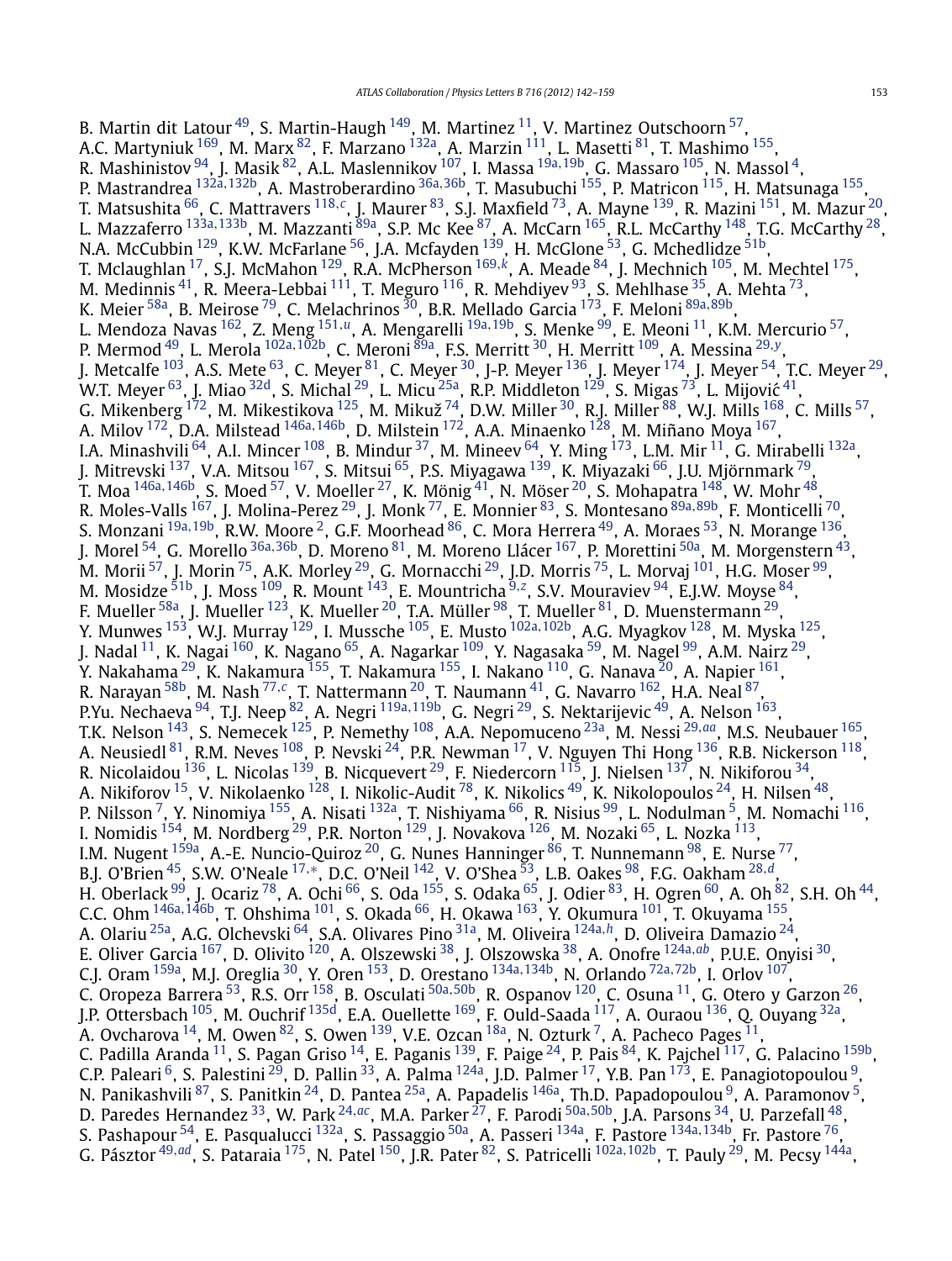M.I. Pedraza Morales <sup>173</sup>, S.V. Peleganchuk <sup>107</sup>, D. Pelikan <sup>166</sup>, H. Peng <sup>32b</sup>, B. Penning <sup>30</sup>, A. Penson <sup>34</sup>, J. Penwell [60,](#page-15-0) M. Perantoni [23a,](#page-15-0) K. Perez [34](#page-15-0)*,[ae](#page-17-0)*, T. Perez Cavalcanti [41,](#page-15-0) E. Perez Codina [159a,](#page-16-0) M.T. Pérez García-Estañ [167,](#page-17-0) V. Perez Reale [34,](#page-15-0) L. Perini [89a](#page-15-0)*,*[89b,](#page-15-0) H. Pernegger [29,](#page-15-0) R. Perrino [72a,](#page-15-0) P. Perrodo [4,](#page-14-0) S. Persembe  $^{3a}$ , V.D. Peshekhonov  $^{64}$ , K. Peters  $^{29}$  $^{29}$  $^{29}$ , B.A. Petersen  $^{29}$ , J. Petersen  $^{29}$ , T.C. Petersen  $^{35}$ , E. Petit  $^4$ , A. Petridis [154,](#page-16-0) C. Petridou [154,](#page-16-0) E. Petrolo [132a,](#page-16-0) F. Petrucci [134a](#page-16-0)*,*[134b,](#page-16-0) D. Petschull [41,](#page-15-0) M. Petteni [142,](#page-16-0) R. Pezoa [31b](#page-15-0), A. Phan [86,](#page-15-0) P.W. Phillips [129,](#page-16-0) G. Piacquadio [29,](#page-15-0) A. Picazio [49](#page-15-0), E. Piccaro [75,](#page-15-0) M. Piccinini [19a](#page-15-0)*,*[19b,](#page-15-0) S.M. Piec [41,](#page-15-0) R. Piegaia [26,](#page-15-0) D.T. Pignotti [109,](#page-16-0) J.E. Pilcher [30,](#page-15-0) A.D. Pilkington [82](#page-15-0), J. Pina [124a](#page-16-0)*,[b](#page-17-0)*, M. Pinamonti [164a](#page-16-0)*,*[164c,](#page-16-0) A. Pinder [118,](#page-16-0) J.L. Pinfold [2,](#page-14-0) B. Pinto [124a,](#page-16-0) C. Pizio [89a](#page-15-0)*,*[89b,](#page-15-0) M. Plamondon [169](#page-17-0), M.-A. Pleier<sup>[24](#page-15-0)</sup>, E. Plotnikova  $^{64}$ , A. Poblaguev<sup>24</sup>, S. Poddar<sup>58a</sup>, F. Podlyski<sup>[33](#page-15-0)</sup>, L. Poggioli<sup>[115](#page-16-0)</sup>, T. Poghosyan [20,](#page-15-0) M. Pohl [49,](#page-15-0) F. Polci [55](#page-15-0), G. Polesello [119a,](#page-16-0) A. Policicchio [36a](#page-15-0)*,*[36b,](#page-15-0) A. Polini [19a,](#page-15-0) J. Poll [75,](#page-15-0) V. Polychronakos  $^{24}$  $^{24}$  $^{24}$ , D.M. Pomarede  $^{136}$ , D. Pomeroy  $^{22}$ , K. Pommès  $^{29}$ , L. Pontecorvo  $^{132}$ , B.G. Pope  $^{88},$  $^{88},$  $^{88},$ G.A. Popeneciu  $^{25a}$ , D.S. Popovic  $^{12a}$ , A. Poppleton  $^{29}$ , X. Portell Bueso  $^{29}$ , G.E. Pospelov  $^{99}$ , S. Pospisil  $^{127}$ , I.N. Potrap  $^{99}$ , C.J. Potter  $^{149}$ , C.T. Potter  $^{114}$ , G. Poulard  $^{29}$ , J. Poveda  $^{173}$ , V. Pozdnyakov  $^{64}$  $^{64}$  $^{64}$ , R. Prabhu  $^{77}$ , P. Pralavorio  $^{83}$ , A. Pranko  $^{14}$  $^{14}$  $^{14}$ , S. Prasad  $^{29}$  $^{29}$  $^{29}$ , R. Pravahan  $^{24}$ , S. Prell  $^{63}$ , K. Pretzl  $^{16}$ , D. Price  $^{60}$ , J. Price  $^{73}$ , L.E. Price <sup>5</sup>, D. Prieur <sup>123</sup>, M. Primavera <sup>72a</sup>, K. Prokofiev <sup>108</sup>, F. Prokoshin <sup>31b</sup>, S. Protopopescu <sup>24</sup>, J. Proudfoot  $^5$ , X. Prudent  $^{43}$ , M. Przybycien  $^{37}$ , H. Przysiezniak  $^4$ , S. Psoroulas  $^{20}$ , E. Ptacek  $^{114},$ E. Pueschel [84,](#page-15-0) J. Purdham [87,](#page-15-0) M. Purohit [24](#page-15-0)*,[ac](#page-17-0)*, P. Puzo [115,](#page-16-0) Y. Pylypchenko [62](#page-15-0), J. Qian [87,](#page-15-0) Z. Qin [41,](#page-15-0) A. Quadt  $^{54}$ , D.R. Quarrie  $^{14}$ , W.B. Quayle  $^{173}$ , F. Quinonez  $^{31a}$ , M. Raas  $^{104}$ , V. Radescu  $^{41}$ , P. Radloff  $^{114}$ , T. Rador [18a,](#page-15-0) F. Ragusa [89a](#page-15-0)*,*[89b,](#page-15-0) G. Rahal [178,](#page-17-0) A.M. Rahimi [109](#page-16-0), D. Rahm [24,](#page-15-0) S. Rajagopalan [24,](#page-15-0) M. Rammensee  $^{48}$  $^{48}$  $^{48}$ , M. Rammes  $^{141}$ , A.S. Randle-Conde  $^{39}$ , K. Randrianarivony  $^{28}$ , F. Rauscher  $^{98}$ , T.C. Rave [48,](#page-15-0) M. Raymond [29,](#page-15-0) A.L. Read [117,](#page-16-0) D.M. Rebuzzi [119a](#page-16-0)*,*[119b,](#page-16-0) A. Redelbach [174,](#page-17-0) G. Redlinger [24,](#page-15-0) R. Reece  $^{120}$ , K. Reeves  $^{40}$ , E. Reinherz-Aronis  $^{153}$  $^{153}$  $^{153}$ , A. Reinsch  $^{114}$ , I. Reisinger  $^{42}$ , C. Rembser  $^{29}$ , Z.L. Ren  $^{151}$ , A. Renaud <sup>115</sup>, M. Rescigno <sup>132a</sup>, S. Resconi <sup>89a</sup>, B. Resende <sup>136</sup>, P. Reznicek <sup>98</sup>, R. Rezvani <sup>158</sup>, R. Richter <sup>99</sup>, E. Richter-Was [4](#page-14-0)*,[af](#page-17-0)* , M. Ridel [78,](#page-15-0) M. Rijpstra [105,](#page-16-0) M. Rijssenbeek [148,](#page-16-0) A. Rimoldi [119a](#page-16-0)*,*[119b,](#page-16-0) L. Rinaldi [19a,](#page-15-0) R.R. Rios [39,](#page-15-0) I. Riu [11,](#page-14-0) G. Rivoltella [89a](#page-15-0)*,*[89b,](#page-15-0) F. Rizatdinova [112,](#page-16-0) E. Rizvi [75,](#page-15-0) S.H. Robertson [85](#page-15-0)*,[k](#page-17-0)*, A. Robichaud-Veronneau  $^{118}$ , D. Robinson  $^{27}$ , J.E.M. Robinson  $^{77}$ , A. Robson  $^{53}$ , J.G. Rocha de Lima  $^{106}$ , C. Roda [122a](#page-16-0)*,*[122b,](#page-16-0) D. Roda Dos Santos [29,](#page-15-0) A. Roe [54,](#page-15-0) S. Roe [29,](#page-15-0) O. Røhne [117,](#page-16-0) S. Rolli [161,](#page-16-0) A. Romaniouk [96,](#page-16-0) M. Romano [19a](#page-15-0)*,*[19b,](#page-15-0) G. Romeo [26](#page-15-0), E. Romero Adam [167](#page-17-0), L. Roos [78,](#page-15-0) E. Ros [167,](#page-17-0) S. Rosati [132a,](#page-16-0) K. Rosbach [49](#page-15-0), A. Rose  $^{149}$ , M. Rose  $^{76}$ , G.A. Rosenbaum  $^{158}$ , E.I. Rosenberg  $^{63}$ , P.L. Rosendahl  $^{13}$ , O. Rosenthal  $^{141}$ , L. Rosselet [49,](#page-15-0) V. Rossetti [11,](#page-14-0) E. Rossi [132a](#page-16-0)*,*[132b](#page-16-0), L.P. Rossi [50a,](#page-15-0) M. Rotaru [25a,](#page-15-0) I. Roth [172,](#page-17-0) J. Rothberg [138,](#page-16-0) D. Rousseau [115,](#page-16-0) C.R. Royon [136,](#page-16-0) A. Rozanov [83,](#page-15-0) Y. Rozen [152,](#page-16-0) X. Ruan [32a](#page-15-0)*,[ag](#page-17-0)*, F. Rubbo [11,](#page-14-0) I. Rubinskiy [41,](#page-15-0) B. Ruckert [98,](#page-16-0) N. Ruckstuhl [105,](#page-16-0) V.I. Rud [97,](#page-16-0) C. Rudolph [43,](#page-15-0) G. Rudolph [61,](#page-15-0) F. Rühr [6,](#page-14-0) F. Ruggieri [134a](#page-16-0)*,*[134b,](#page-16-0) A. Ruiz-Martinez  $^{63}$ , L. Rumyantsev  $^{64}$ , K. Runge  $^{48}$ , Z. Rurikova  $^{48}$ , N.A. Rusakovich  $^{64}$ , J.P. Rutherfoord  $^{6}$ , C. Ruwiedel  $^{14}$ , P. Ruzicka  $^{125}$ , Y.F. Ryabov  $^{121}$ , P. Ryan  $^{88}$ , M. Rybar  $^{126}$ , G. Rybkin  $^{115}$ , N.C. Ryder  $^{118}$  $^{118}$  $^{118}$ , A.F. Saavedra <sup>150</sup>, I. Sadeh <sup>153</sup>, H.F-W. Sadrozinski <sup>137</sup>, R. Sadykov <sup>64</sup>, F. Safai Tehrani <sup>132a</sup>, H. Sakamoto <sup>155</sup>, G. Salamanna  $^{75}$ , A. Salamon  $^{133a}$ , M. Saleem  $^{111}$ , D. Salek  $^{29}$ , D. Salihagic  $^{99}$ , A. Salnikov  $^{143}$ , J. Salt  $^{167}$ , B.M. Salvachua Ferrando [5,](#page-14-0) D. Salvatore [36a](#page-15-0)*,*[36b,](#page-15-0) F. Salvatore [149,](#page-16-0) A. Salvucci [104,](#page-16-0) A. Salzburger [29,](#page-15-0) D. Sampsonidis [154,](#page-16-0) B.H. Samset [117,](#page-16-0) A. Sanchez [102a](#page-16-0)*,*[102b,](#page-16-0) V. Sanchez Martinez [167,](#page-17-0) H. Sandaker [13,](#page-14-0) H.G. Sander  $^{81}$ , M.P. Sanders  $^{98}$ , M. Sandhoff  $^{175}$ , T. Sandoval  $^{27}$ , C. Sandoval  $^{162}$ , R. Sandstroem  $^{99}$ , D.P.C. Sankey [129,](#page-16-0) A. Sansoni [47,](#page-15-0) C. Santamarina Rios [85,](#page-15-0) C. Santoni [33,](#page-15-0) R. Santonico [133a](#page-16-0)*,*[133b,](#page-16-0) H. Santos [124a,](#page-16-0) J.G. Saraiva [124a,](#page-16-0) T. Sarangi [173,](#page-17-0) E. Sarkisyan-Grinbaum [7,](#page-14-0) F. Sarri [122a](#page-16-0)*,*[122b,](#page-16-0) G. Sartisohn [175,](#page-17-0) O. Sasaki [65,](#page-15-0) N. Sasao [67,](#page-15-0) I. Satsounkevitch [90,](#page-15-0) G. Sauvage [4,](#page-14-0) E. Sauvan [4,](#page-14-0) J.B. Sauvan [115,](#page-16-0) P. Savard [158](#page-16-0)*,[d](#page-17-0)*, V. Savinov [123](#page-16-0), D.O. Savu [29,](#page-15-0) L. Sawyer [24](#page-15-0)*,[m](#page-17-0)*, D.H. Saxon [53,](#page-15-0) J. Saxon [120,](#page-16-0) C. Sbarra [19a,](#page-15-0) A. Sbrizzi [19a](#page-15-0)*,*[19b,](#page-15-0) O. Scallon [93,](#page-16-0) D.A. Scannicchio <sup>163</sup>, M. Scarcella <sup>150</sup>, J. Schaarschmidt <sup>115</sup>, P. Schacht <sup>99</sup>, D. Schaefer <sup>120</sup>, U. Schäfer <sup>81</sup>, S. Schaepe  $^{20}$ , S. Schaetzel  $^{58\mathrm{b}}$ , A.C. Schaffer  $^{115}$ , D. Schaile  $^{98}$  $^{98}$  $^{98}$ , R.D. Schamberger  $^{148}$ , A.G. Schamov  $^{107}$ , V. Scharf [58a,](#page-15-0) V.A. Schegelsky [121](#page-16-0), D. Scheirich [87,](#page-15-0) M. Schernau [163,](#page-16-0) M.I. Scherzer [34,](#page-15-0) C. Schiavi [50a](#page-15-0)*,*[50b,](#page-15-0) J. Schieck [98,](#page-16-0) M. Schioppa [36a](#page-15-0)*,*[36b,](#page-15-0) S. Schlenker [29,](#page-15-0) E. Schmidt [48,](#page-15-0) K. Schmieden [20,](#page-15-0) C. Schmitt [81,](#page-15-0) S. Schmitt  $^{58\text{b}}$ , M. Schmitz  $^{20}$  $^{20}$  $^{20}$ , A. Schöning  $^{58\text{b}}$ , M. Schott  $^{29}$ , D. Schouten  $^{159\text{a}}$ , J. Schovancova  $^{125}$ , M. Schram <sup>[85](#page-15-0)</sup>, C. Schroeder <sup>81</sup>, N. Schroer <sup>58c</sup>, M.J. Schultens <sup>20</sup>, J. Schultes <sup>175</sup>, H.-C. Schultz-Coulon <sup>[58a](#page-15-0)</sup>, H. Schulz  $^{15}$ , J.W. Schumacher  $^{20}$ , M. Schumacher  $^{48}$ , B.A. Schumm  $^{137}$ , Ph. Schune  $^{136}$  $^{136}$  $^{136}$ , C. Schwanenberger <sup>82</sup>, A. Schwartzman <sup>143</sup>, Ph. Schwemling <sup>78</sup>, R. Schwienhorst <sup>88</sup>, R. Schwierz <sup>43</sup>, J. Schwindling  $136$ , T. Schwindt  $20$ , M. Schwoerer  $4$ , G. Sciolla  $22$ , W.G. Scott  $129$ , J. Searcy  $114$ , G. Sedov  $41$ ,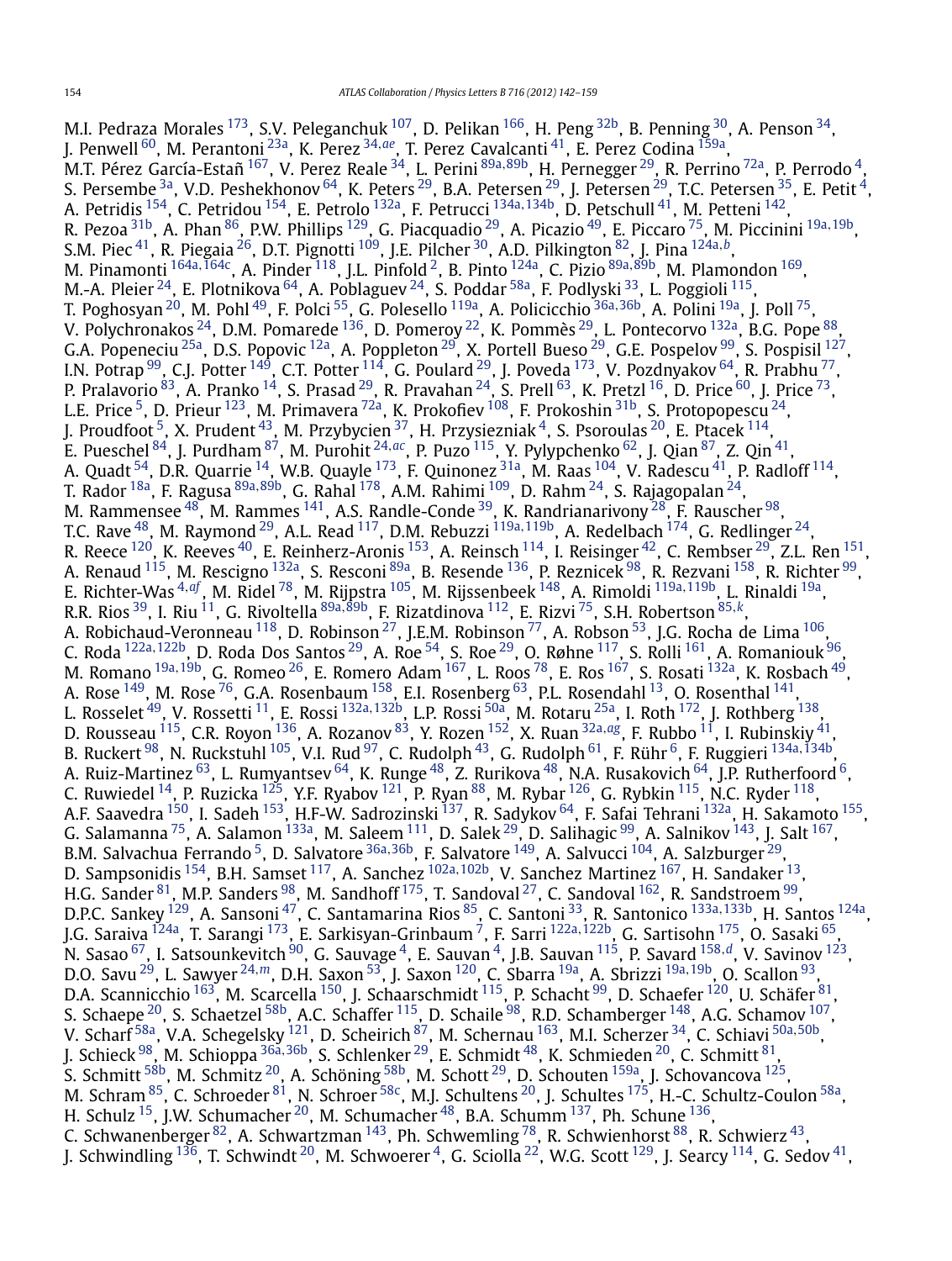E. Sedykh <sup>121</sup>, S.C. Seidel <sup>103</sup>, A. Seiden <sup>137</sup>, F. Seifert <sup>43</sup>, J.M. Seixas <sup>23a</sup>, G. Sekhniaidze <sup>102a</sup>, S.J. Sekula <sup>39</sup>, K.E. Selbach  $^{45}$ , D.M. Seliverstov  $^{121}$ , B. Sellden  $^{146a}$ , G. Sellers  $^{73}$ , M. Seman  $^{144b}$  $^{144b}$  $^{144b}$ , N. Semprini-Cesari [19a](#page-15-0)*,*[19b,](#page-15-0) C. Serfon [98,](#page-16-0) L. Serin [115,](#page-16-0) L. Serkin [54,](#page-15-0) R. Seuster [99,](#page-16-0) H. Severini [111](#page-16-0), A. Sfyrla [29,](#page-15-0) E. Shabalina  $^{54}$ , M. Shamim  $^{114}$ , L.Y. Shan  $^{32}$ , J.T. Shank  $^{21}$ , Q.T. Shao  $^{86}$ , M. Shapiro  $^{14}$ , P.B. Shatalov  $^{95}$ , K. Shaw [164a](#page-16-0)*,*[164c,](#page-16-0) D. Sherman [176,](#page-17-0) P. Sherwood [77,](#page-15-0) A. Shibata [108,](#page-16-0) H. Shichi [101,](#page-16-0) S. Shimizu [29](#page-15-0), M. Shimojima <sup>100</sup>, T. Shin <sup>56</sup>, M. Shiyakova <sup>64</sup>, A. Shmeleva <sup>94</sup>, M.J. Shochet <sup>30</sup>, D. Short <sup>118</sup>, S. Shrestha <sup>63</sup>, E. Shulga <sup>96</sup>, M.A. Shupe <sup>6</sup>, P. Sicho <sup>125</sup>, A. Sidoti <sup>132a</sup>, F. Siegert <sup>48</sup>, Dj. Sijacki <sup>[12a](#page-14-0)</sup>, O. Silbert <sup>172</sup>, J. Silva <sup>124a</sup>, Y. Silver <sup>153</sup>, D. Silverstein <sup>143</sup>, S.B. Silverstein <sup>146a</sup>, V. Simak <sup>127</sup>, O. Simard <sup>136</sup>, Lj. Simic <sup>12a</sup>, S. Simion <sup>115</sup>, B. Simmons [77,](#page-15-0) R. Simoniello [89a](#page-15-0)*,*[89b,](#page-15-0) M. Simonyan [35,](#page-15-0) P. Sinervo [158](#page-16-0), N.B. Sinev [114](#page-16-0), V. Sipica [141,](#page-16-0) G. Siragusa [174,](#page-17-0) A. Sircar [24,](#page-15-0) A.N. Sisakyan [64,](#page-15-0) S.Yu. Sivoklokov [97,](#page-16-0) J. Sjölin [146a](#page-16-0)*,*[146b,](#page-16-0) T.B. Sjursen [13,](#page-14-0) L.A. Skinnari <sup>14</sup>, H.P. Skottowe <sup>57</sup>, K. Skovpen <sup>107</sup>, P. Skubic <sup>111</sup>, M. Slater <sup>17</sup>, T. Slavicek <sup>127</sup>, K. Sliwa <sup>161</sup>, V. Smakhtin <sup>172</sup>, B.H. Smart <sup>[45](#page-15-0)</sup>, S.Yu. Smirnov <sup>96</sup>, Y. Smirnov <sup>96</sup>, L.N. Smirnova <sup>97</sup>, O. Smirnova <sup>79</sup>, B.C. Smith  $^{57}$ , D. Smith  $^{143}$ , K.M. Smith  $^{53}$ , M. Smizanska  $^{71}$ , K. Smolek  $^{127}$ , A.A. Snesarev  $^{94}$ , S.W. Snow  $^{82}$ , J. Snow [111,](#page-16-0) S. Snyder [24,](#page-15-0) R. Sobie [169](#page-17-0)*,[k](#page-17-0)*, J. Sodomka [127,](#page-16-0) A. Soffer [153,](#page-16-0) C.A. Solans [167](#page-17-0), M. Solar [127,](#page-16-0) J. Solc [127,](#page-16-0) E.Yu. Soldatov [96,](#page-16-0) U. Soldevila [167,](#page-17-0) E. Solfaroli Camillocci [132a](#page-16-0)*,*[132b,](#page-16-0) A.A. Solodkov [128,](#page-16-0) O.V. Solovyanov [128,](#page-16-0) N. Soni [2,](#page-14-0) V. Sopko [127,](#page-16-0) B. Sopko [127,](#page-16-0) M. Sosebee [7,](#page-14-0) R. Soualah [164a](#page-16-0)*,*[164c](#page-16-0), A. Soukharev [107,](#page-16-0) S. Spagnolo [72a](#page-15-0)*,*[72b,](#page-15-0) F. Spanò [76,](#page-15-0) R. Spighi [19a](#page-15-0), G. Spigo [29,](#page-15-0) F. Spila [132a](#page-16-0)*,*[132b,](#page-16-0) R. Spiwoks [29](#page-15-0), M. Spousta [126,](#page-16-0) T. Spreitzer  $^{158}$ , B. Spurlock  $^7$ , R.D. St. Denis  $^{53}$ , J. Stahlman  $^{120}$ , R. Stamen  $^{58a}$ , E. Stanecka  $^{38}$ , R.W. Stanek  $^5$ , C. Stanescu  $^{134}$ a, M. Stanescu-Bellu $^{41}$ , S. Stapnes  $^{117}$ , E.A. Starchenko  $^{128}$ , J. Stark  $^{55}$ , P. Staroba  $^{125}$ , P. Starovoitov <sup>41</sup>, A. Staude <sup>98</sup>, P. Stavina <sup>144a</sup>, G. Steele <sup>53</sup>, P. Steinbach <sup>43</sup>, P. Steinberg <sup>24</sup>, I. Stekl <sup>127</sup>, B. Stelzer  $^{142}$ , H.J. Stelzer  $^{88}$ , O. Stelzer-Chilton  $^{159a}$ , H. Stenzel  $^{52}$ , S. Stern  $^{99}$  $^{99}$  $^{99}$ , G.A. Stewart  $^{29}$ , J.A. Stillings <sup>20</sup>, M.C. Stockton <sup>85</sup>, K. Stoerig <sup>48</sup>, G. Stoicea <sup>25a</sup>, S. Stonjek <sup>99</sup>, P. Strachota <sup>126</sup>, A.R. Stradling <sup>7</sup>, A. Straessner [43,](#page-15-0) J. Strandberg [147,](#page-16-0) S. Strandberg [146a](#page-16-0)*,*[146b,](#page-16-0) A. Strandlie [117,](#page-16-0) M. Strang [109,](#page-16-0) E. Strauss [143,](#page-16-0) M. Strauss [111,](#page-16-0) P. Strizenec [144b,](#page-16-0) R. Ströhmer [174,](#page-17-0) D.M. Strom [114,](#page-16-0) J.A. Strong [76](#page-15-0)*,*[∗](#page-17-0), R. Stroynowski [39,](#page-15-0) J. Strube [129,](#page-16-0) B. Stugu [13,](#page-14-0) I. Stumer [24](#page-15-0)*,*[∗](#page-17-0), J. Stupak [148,](#page-16-0) P. Sturm [175,](#page-17-0) N.A. Styles [41,](#page-15-0) D.A. Soh [151](#page-16-0)*,[w](#page-17-0)*, D. Su [143,](#page-16-0) HS. Subramania  $^2$ , A. Succurro  $^{11}$ , Y. Sugaya  $^{116}$ , C. Suhr  $^{106}$ , K. Suita  $^{66}$  $^{66}$  $^{66}$ , M. Suk  $^{126}$ , V.V. Sulin  $^{94}$ , S. Sultansoy [3d,](#page-14-0) T. Sumida [67,](#page-15-0) X. Sun [55,](#page-15-0) J.E. Sundermann [48](#page-15-0), K. Suruliz [139](#page-16-0), G. Susinno [36a](#page-15-0)*,*[36b,](#page-15-0) M.R. Sutton <sup>149</sup>, Y. Suzuki <sup>65</sup>, Y. Suzuki <sup>66</sup>, M. Svatos <sup>125</sup>, S. Swedish <sup>168</sup>, I. Sykora <sup>144a</sup>, T. Sykora <sup>126</sup>, J. Sánchez <sup>167</sup>, D. Ta <sup>105</sup>, K. Tackmann <sup>41</sup>, A. Taffard <sup>163</sup>, R. Tafirout <sup>159a</sup>, N. Taiblum <sup>[153](#page-16-0)</sup>, Y. Takahashi <sup>[101](#page-16-0)</sup>, H. Takai [24,](#page-15-0) R. Takashima [68,](#page-15-0) H. Takeda [66,](#page-15-0) T. Takeshita [140,](#page-16-0) Y. Takubo [65,](#page-15-0) M. Talby [83,](#page-15-0) A. Talyshev [107](#page-16-0)*,[f](#page-17-0)* , M.C. Tamsett  $^{24}$ , J. Tanaka  $^{155}$ , R. Tanaka  $^{115}$ , S. Tanaka  $^{131}$ , S. Tanaka  $^{65}$ , A.J. Tanasijczuk  $^{142}$ , K. Tani  $^{66}$ , N. Tannoury  $^{83}$ , S. Tapprogge  $^{81}$ , D. Tardif  $^{158}$ , S. Tarem  $^{152}$ , F. Tarrade  $^{28}$ , G.F. Tartarelli  $^{89\mathrm{a}}$ , P. Tas  $^{126}$ , M. Tasevsky [125](#page-16-0), E. Tassi [36a](#page-15-0)*,*[36b,](#page-15-0) M. Tatarkhanov [14](#page-14-0), Y. Tayalati [135d,](#page-16-0) C. Taylor [77,](#page-15-0) F.E. Taylor [92,](#page-16-0) G.N. Taylor  $^{86}$  $^{86}$  $^{86}$ , W. Taylor  $^{159\mathrm{b}}$ , M. Teinturier  $^{115}$ , M. Teixeira Dias Castanheira  $^{75}$ , P. Teixeira-Dias  $^{76}$ , K.K. Temming  $^{48}$ , H. Ten Kate  $^{29}$ , P.K. Teng  $^{151}$ , S. Terada  $^{65}$ , K. Terashi  $^{155}$ , J. Terron  $^{80}$ , M. Testa  $^{47}$ , R.J. Teuscher [158](#page-16-0)*,[k](#page-17-0)*, J. Therhaag [20,](#page-15-0) T. Theveneaux-Pelzer [78,](#page-15-0) M. Thioye [176,](#page-17-0) S. Thoma [48,](#page-15-0) J.P. Thomas [17,](#page-15-0) E.N. Thompson  $^{34}$ , P.D. Thompson  $^{17}$  $^{17}$  $^{17}$ , P.D. Thompson  $^{158}$ , A.S. Thompson  $^{53}$ , L.A. Thomsen  $^{35}$ , E. Thomson <sup>120</sup>, M. Thomson <sup>27</sup>, R.P. Thun <sup>87</sup>, F. Tian <sup>34</sup>, M.J. Tibbetts <sup>14</sup>, T. Tic <sup>125</sup>, V.O. Tikhomirov <sup>94</sup>, Y.A. Tikhonov <sup>[107](#page-16-0), [f](#page-17-0)</sup>, S. Timoshenko <sup>96</sup>, P. Tipton <sup>176</sup>, F.J. Tique Aires Viegas <sup>29</sup>, S. Tisserant <sup>83</sup>, T. Todorov <sup>4</sup>, S. Todorova-Nova <sup>[161](#page-16-0)</sup>, B. Toggerson <sup>163</sup>, J. Tojo <sup>[69](#page-15-0)</sup>, S. Tokár <sup>144a</sup>, K. Tokunaga <sup>66</sup>, K. Tokushuku <sup>65</sup>, K. Tollefson  $^{88}$  $^{88}$  $^{88}$ , M. Tomoto  $^{101}$ , L. Tompkins  $^{30}$ , K. Toms  $^{103}$ , A. Tonoyan  $^{13}$ , C. Topfel  $^{16}$  $^{16}$  $^{16}$ , N.D. Topilin  $^{64}$ , I. Torchiani [29,](#page-15-0) E. Torrence [114,](#page-16-0) H. Torres [78,](#page-15-0) E. Torró Pastor [167,](#page-17-0) J. Toth [83](#page-15-0)*,[ad](#page-17-0)*, F. Touchard [83](#page-15-0), D.R. Tovey [139,](#page-16-0) T. Trefzger  $^{174}$ , L. Tremblet  $^{29}$ , A. Tricoli  $^{29}$ , I.M. Trigger  $^{159a}$ , S. Trincaz-Duvoid  $^{78}$ , M.F. Tripiana  $^{70}$ , W. Trischuk  $^{158}$  $^{158}$  $^{158}$ , B. Trocmé  $^{55}$  $^{55}$  $^{55}$ , C. Troncon  $^{89a}$ , M. Trottier-McDonald  $^{142}$ , M. Trzebinski  $^{38}$ , A. Trzupek  $^{38},$ C. Tsarouchas [29,](#page-15-0) J.C-L. Tseng [118,](#page-16-0) M. Tsiakiris [105](#page-16-0), P.V. Tsiareshka [90,](#page-15-0) D. Tsionou [4](#page-14-0)*,[ah](#page-17-0)*, G. Tsipolitis [9,](#page-14-0) V. Tsiskaridze  $^{48}$ , E.G. Tskhadadze  $^{51}$ a, I.I. Tsukerman  $^{95}$ , V. Tsulaia  $^{14}$ , J.-W. Tsung  $^{20}$ , S. Tsuno  $^{65}$ , D. Tsybychev <sup>148</sup>, A. Tua <sup>139</sup>, A. Tudorache <sup>25a</sup>, V. Tudorache <sup>25a</sup>, J.M. Tuggle <sup>[30](#page-15-0)</sup>, M. Turala <sup>38</sup>, D. Turecek <sup>127</sup>, I. Turk Cakir [3e,](#page-14-0) E. Turlay [105](#page-16-0), R. Turra [89a](#page-15-0)*,*[89b](#page-15-0), P.M. Tuts [34,](#page-15-0) A. Tykhonov [74,](#page-15-0) M. Tylmad [146a](#page-16-0)*,*[146b,](#page-16-0) M. Tyndel  $^{129}$ , G. Tzanakos  $^8$ , K. Uchida  $^{20}$ , I. Ueda  $^{155}$ , R. Ueno  $^{28}$  $^{28}$  $^{28}$ , M. Ugland  $^{13}$ , M. Uhlenbrock  $^{20}$ , M. Uhrmacher  $^{54}$ , F. Ukegawa  $^{160}$ , G. Unal  $^{29}$  $^{29}$  $^{29}$ , A. Undrus  $^{24}$  $^{24}$  $^{24}$ , G. Unel  $^{163}$ , Y. Unno  $^{65}$ , D. Urbaniec  $^{34}$ , G. Usai [7,](#page-14-0) M. Uslenghi [119a](#page-16-0)*,*[119b,](#page-16-0) L. Vacavant [83,](#page-15-0) V. Vacek [127,](#page-16-0) B. Vachon [85,](#page-15-0) S. Vahsen [14,](#page-14-0) J. Valenta [125,](#page-16-0) P. Valente [132a,](#page-16-0) S. Valentinetti [19a](#page-15-0)*,*[19b,](#page-15-0) S. Valkar [126,](#page-16-0) E. Valladolid Gallego [167,](#page-17-0) S. Vallecorsa [152,](#page-16-0)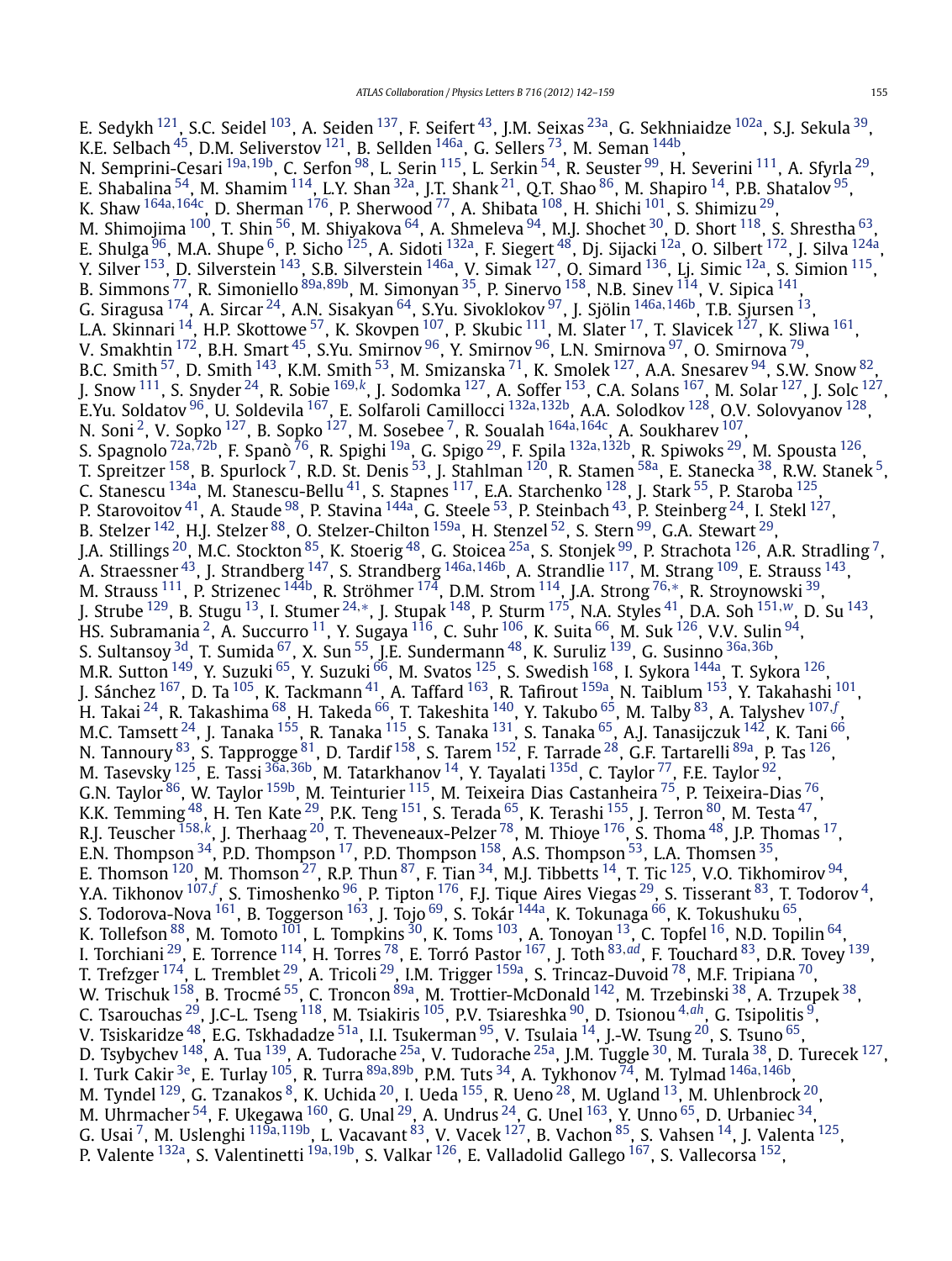<span id="page-14-0"></span>J.A. Valls Ferrer <sup>[167](#page-17-0)</sup>, H. van der Graaf <sup>105</sup>, E. van der Kraaij <sup>105</sup>, R. Van Der Leeuw <sup>105</sup>, E. van der Poel <sup>105</sup>, D. van der Ster $^{29}$ , N. van Eldik $^{29}$ , P. van Gemmeren $^5$ , I. van Vulpen $^{105}$ , M. Vanadia $^{99}$ , W. Vandelli $^{29}$ , A. Vaniachine <sup>5</sup>, P. Vankov <sup>41</sup>, F. Vannucci <sup>78</sup>, R. Vari <sup>132a</sup>, T. Varol <sup>84</sup>, D. Varouchas <sup>14</sup>, A. Vartapetian <sup>7</sup>, K.E. Varvell [150,](#page-16-0) V.I. Vassilakopoulos [56](#page-15-0), F. Vazeille [33,](#page-15-0) T. Vazquez Schroeder [54,](#page-15-0) G. Vegni [89a](#page-15-0)*,*[89b,](#page-15-0) J.J. Veillet [115,](#page-16-0) F. Veloso [124a,](#page-16-0) R. Veness [29,](#page-15-0) S. Veneziano [132a,](#page-16-0) A. Ventura [72a](#page-15-0)*,*[72b,](#page-15-0) D. Ventura [84](#page-15-0), M. Venturi $^{48}$ , N. Venturi $^{158}$ , V. Vercesi $^{119$ a, M. Verducci $^{138}$ , W. Verkerke $^{105}$ , J.C. Vermeulen $^{105}$ , A. Vest<sup>43</sup>, M.C. Vetterli<sup>[142](#page-16-0),*[d](#page-17-0)*'</sup>, I. Vichou <sup>165</sup>, T. Vickey <sup>[145b](#page-16-0),*[ai](#page-17-0)*</sup>, O.E. Vickey Boeriu <sup>145b</sup>, G.H.A. Viehhauser <sup>118</sup>, S. Viel [168,](#page-17-0) M. Villa [19a](#page-15-0)*,*[19b,](#page-15-0) M. Villaplana Perez [167](#page-17-0), E. Vilucchi [47,](#page-15-0) M.G. Vincter [28,](#page-15-0) E. Vinek [29,](#page-15-0) V.B. Vinogradov [64,](#page-15-0) M. Virchaux [136](#page-16-0)*,*[∗](#page-17-0), J. Virzi 14, O. Vitells [172](#page-17-0), M. Viti [41,](#page-15-0) I. Vivarelli [48,](#page-15-0) F. Vives Vaque 2, S. Vlachos <sup>9</sup>, D. Vladoiu <sup>98</sup>, M. Vlasak <sup>127</sup>, A. Vogel <sup>20</sup>, P. Vokac <sup>127</sup>, G. Volpi <sup>[47](#page-15-0)</sup>, M. Volpi <sup>86</sup>, G. Volpini <sup>[89a](#page-15-0)</sup>, H. von der Schmitt <sup>99</sup>, J. von Loeben <sup>99</sup>, H. von Radziewski <sup>48</sup>, E. von Toerne <sup>20</sup>, V. Vorobel <sup>126</sup>, V. Vorwerk  $^{11}$ , M. Vos  $^{167}$ , R. Voss  $^{29}$ , T.T. Voss  $^{175}$  $^{175}$  $^{175}$ , J.H. Vossebeld  $^{73}$ , N. Vranjes  $^{136}$ , M. Vranjes Milosavljevic <sup>105</sup>, V. Vrba <sup>125</sup>, M. Vreeswijk <sup>105</sup>, T. Vu Anh <sup>48</sup>, R. Vuillermet <sup>29</sup>, I. Vukotic <sup>115</sup>, W. Wagner <sup>[175](#page-17-0)</sup>, P. Wagner <sup>120</sup>, H. Wahlen <sup>175</sup>, S. Wahrmund <sup>43</sup>, J. Wakabayashi <sup>101</sup>, S. Walch <sup>87</sup>, J. Walder  $^{71}$ , R. Walker  $^{98}$  $^{98}$  $^{98}$ , W. Walkowiak  $^{141}$ , R. Wall  $^{176}$ , P. Waller  $^{73}$ , C. Wang  $^{44}$ , H. Wang  $^{173}$ , H. Wang [32b](#page-15-0)*,[aj](#page-17-0)*, J. Wang [151,](#page-16-0) J. Wang [55](#page-15-0), R. Wang [103,](#page-16-0) S.M. Wang [151,](#page-16-0) T. Wang [20,](#page-15-0) A. Warburton [85,](#page-15-0) C.P. Ward  $^{27}$  $^{27}$  $^{27}$ , M. Warsinsky  $^{48}$ , A. Washbrook  $^{45}$ , C. Wasicki  $^{41}$ , P.M. Watkins  $^{17}$ , A.T. Watson  $^{17}$ , I.J. Watson  $^{150}$ , M.F. Watson  $^{17}$ , G. Watts  $^{138}$ , S. Watts  $^{82}$  $^{82}$  $^{82}$ , A.T. Waugh  $^{150}$ , B.M. Waugh  $^{77}$ , M. Weber  $^{129}$ , M.S. Weber  $^{16}$ , P. Weber  $^{54}$ , A.R. Weidberg  $^{118}$ , P. Weigell  $^{99}$ , J. Weingarten  $^{54}$ , C. Weiser  $^{48}$  $^{48}$  $^{48}$ , H. Wellenstein [22,](#page-15-0) P.S. Wells [29](#page-15-0), T. Wenaus [24,](#page-15-0) D. Wendland 15, Z. Weng [151](#page-16-0)*,[w](#page-17-0)*, T. Wengler [29](#page-15-0), S. Wenig [29,](#page-15-0) N. Wermes  $^{20}$  $^{20}$  $^{20}$ , M. Werner  $^{48}$ , P. Werner  $^{29}$ , M. Werth  $^{163}$ , M. Wessels  $^{58\mathrm{a}}$ , J. Wetter  $^{161}$ , C. Weydert  $^{55}$ , K. Whalen [28,](#page-15-0) S.J. Wheeler-Ellis [163,](#page-16-0) A. White 7, M.J. White [86,](#page-15-0) S. White [122a](#page-16-0)*,*[122b,](#page-16-0) S.R. Whitehead [118,](#page-16-0) D. Whiteson  $^{163}$  $^{163}$  $^{163}$ , D. Whittington  $^{60}$ , F. Wicek  $^{115}$ , D. Wicke  $^{175}$ , F.J. Wickens  $^{129}$ , W. Wiedenmann  $^{173}$ , M. Wielers <sup>129</sup>, P. Wienemann <sup>20</sup>, C. Wiglesworth <sup>75</sup>, L.A.M. Wiik-Fuchs <sup>48</sup>, P.A. Wijeratne <sup>77</sup>, A. Wildauer <sup>167</sup>, M.A. Wildt <sup>[41](#page-15-0),[s](#page-17-0)</sup>, I. Wilhelm <sup>126</sup>, H.G. Wilkens <sup>29</sup>, J.Z. Will <sup>98</sup>, E. Williams <sup>34</sup>, H.H. Williams  $^{120}$ , W. Willis  $^{34}$ , S. Willocq  $^{84}$ , J.A. Wilson  $^{17}$ , M.G. Wilson  $^{143}$ , A. Wilson  $^{87},$ I. Wingerter-Seez 4, S. Winkelmann [48,](#page-15-0) F. Winklmeier [29,](#page-15-0) M. Wittgen [143,](#page-16-0) M.W. Wolter [38,](#page-15-0) H. Wolters [124a](#page-16-0)*,[h](#page-17-0)*, W.C. Wong  $^{40}$ , G. Wooden  $^{87}$ , B.K. Wosiek  $^{38}$  $^{38}$  $^{38}$ , J. Wotschack  $^{29}$ , M.J. Woudstra  $^{82}$ , K.W. Wozniak  $^{38}$ , K. Wraight [53,](#page-15-0) C. Wright [53,](#page-15-0) M. Wright [53,](#page-15-0) B. Wrona [73,](#page-15-0) S.L. Wu [173,](#page-17-0) X. Wu [49,](#page-15-0) Y. Wu [32b](#page-15-0)*,[ak](#page-17-0)*, E. Wulf [34,](#page-15-0) B.M. Wynne <sup>45</sup>, S. Xella <sup>35</sup>, M. Xiao <sup>136</sup>, S. Xie <sup>48</sup>, C. Xu <sup>[32b](#page-15-0),*[z](#page-17-0)*</sup>, D. Xu <sup>139</sup>, B. Yabsley <sup>150</sup>, S. Yacoob <sup>145b</sup>, M. Yamada <sup>65</sup>, H. Yamaguchi <sup>155</sup>, A. Yamamoto <sup>65</sup>, K. Yamamoto <sup>63</sup>, S. Yamamoto <sup>155</sup>, T. Yamamura <sup>155</sup>, T. Yamanaka <sup>155</sup>, J. Yamaoka <sup>44</sup>, T. Yamazaki <sup>155</sup>, Y. Yamazaki <sup>66</sup>, Z. Yan <sup>21</sup>, H. Yang <sup>87</sup>, U.K. Yang <sup>82</sup>, Y. Yang [60,](#page-15-0) Z. Yang [146a](#page-16-0)*,*[146b,](#page-16-0) S. Yanush [91,](#page-16-0) L. Yao [32a,](#page-15-0) Y. Yao 14, Y. Yasu [65,](#page-15-0) G.V. Ybeles Smit [130,](#page-16-0) J. Ye [39,](#page-15-0) S. Ye $^{24}$ , M. Yilmaz  $^{3\mathsf{c}}$ , R. Yoosoofmiya  $^{123}$ , K. Yorita  $^{171}$ , R. Yoshida  $^5$ , C. Young  $^{143}$  $^{143}$  $^{143}$ , C.J. Young  $^{118}$ , S. Youssef  $^{21}$ , D. Yu  $^{24}$ , J. Yu  $^{7}$ , J. Yu  $^{112}$ , L. Yuan  $^{66}$ , A. Yurkewicz  $^{106}$  $^{106}$  $^{106}$ , B. Zabinski  $^{38}$ , R. Zaidan  $^{62}$ , A.M. Zaitsev [128,](#page-16-0) Z. Zajacova [29,](#page-15-0) L. Zanello [132a](#page-16-0)*,*[132b](#page-16-0), A. Zaytsev [107](#page-16-0), C. Zeitnitz [175,](#page-17-0) M. Zeman [125,](#page-16-0) A. Zemla [38,](#page-15-0) C. Zendler [20,](#page-15-0) O. Zenin [128,](#page-16-0) T. Ženiš [144a](#page-16-0), Z. Zinonos [122a](#page-16-0)*,*[122b,](#page-16-0) S. Zenz 14, D. Zerwas [115](#page-16-0), G. Zevi della Porta [57,](#page-15-0) Z. Zhan [32d,](#page-15-0) D. Zhang [32b](#page-15-0)*,[aj](#page-17-0)*, H. Zhang [88,](#page-15-0) J. Zhang 5, X. Zhang [32d,](#page-15-0) Z. Zhang [115,](#page-16-0) L. Zhao  $^{108}$ , T. Zhao  $^{138}$ , Z. Zhao  $^{32b}$ , A. Zhemchugov  $^{64}$ , J. Zhong  $^{118}$ , B. Zhou  $^{87}$ , N. Zhou  $^{163}$ , Y. Zhou  $^{151}$ , C.G. Zhu  $^{32{\rm d}}$ , H. Zhu  $^{41}$ , J. Zhu  $^{87}$ , Y. Zhu  $^{32{\rm b}}$ , X. Zhuang  $^{98}$ , V. Zhuravlov  $^{99}$ , D. Zieminska  $^{60}$ , R. Zimmermann $^{20}$ , S. Zimmermann $^{20}$ , S. Zimmermann $^{48}$ , M. Ziolkowski  $^{141}$ , R. Zitoun $^4$ , L. Živković  $^{34}$ , V.V. Zmouchko [128](#page-16-0)*,*[∗](#page-17-0), G. Zobernig [173,](#page-17-0) A. Zoccoli [19a](#page-15-0)*,*[19b,](#page-15-0) M. zur Nedden 15, V. Zutshi [106,](#page-16-0) L. Zwalinski [29](#page-15-0)

<sup>1</sup> *University at Albany, Albany NY, United States*

<sup>2</sup> *Department of Physics, University of Alberta, Edmonton AB, Canada*

<sup>&</sup>lt;sup>3</sup><sup>(a)</sup> Department of Physics, Ankara University, Ankara; <sup>(b)</sup> Department of Physics, Dumlupinar University, Kutahya; <sup>(c)</sup> Department of Physics, Gazi University, Ankara; <sup>(d)</sup> Division of Physics, *TOBB University of Economics and Technology, Ankara; (e)Turkish Atomic Energy Authority, Ankara, Turkey*

<sup>4</sup> *LAPP, CNRS/IN2P3 and Université de Savoie, Annecy-le-Vieux, France*

<sup>5</sup> *High Energy Physics Division, Argonne National Laboratory, Argonne IL, United States*

<sup>6</sup> *Department of Physics, University of Arizona, Tucson AZ, United States*

<sup>7</sup> *Department of Physics, The University of Texas at Arlington, Arlington TX, United States*

<sup>8</sup> *Physics Department, University of Athens, Athens, Greece*

<sup>9</sup> *Physics Department, National Technical University of Athens, Zografou, Greece*

<sup>10</sup> *Institute of Physics, Azerbaijan Academy of Sciences, Baku, Azerbaijan*

<sup>11</sup> *Institut de Física d'Altes Energies and Departament de Física de la Universitat Autònoma de Barcelona and ICREA, Barcelona, Spain*

<sup>12</sup> *(a)Institute of Physics, University of Belgrade, Belgrade; (b)Vinca Institute of Nuclear Sciences, University of Belgrade, Belgrade, Serbia*

<sup>13</sup> *Department for Physics and Technology, University of Bergen, Bergen, Norway*

<sup>14</sup> *Physics Division, Lawrence Berkeley National Laboratory and University of California, Berkeley CA, United States*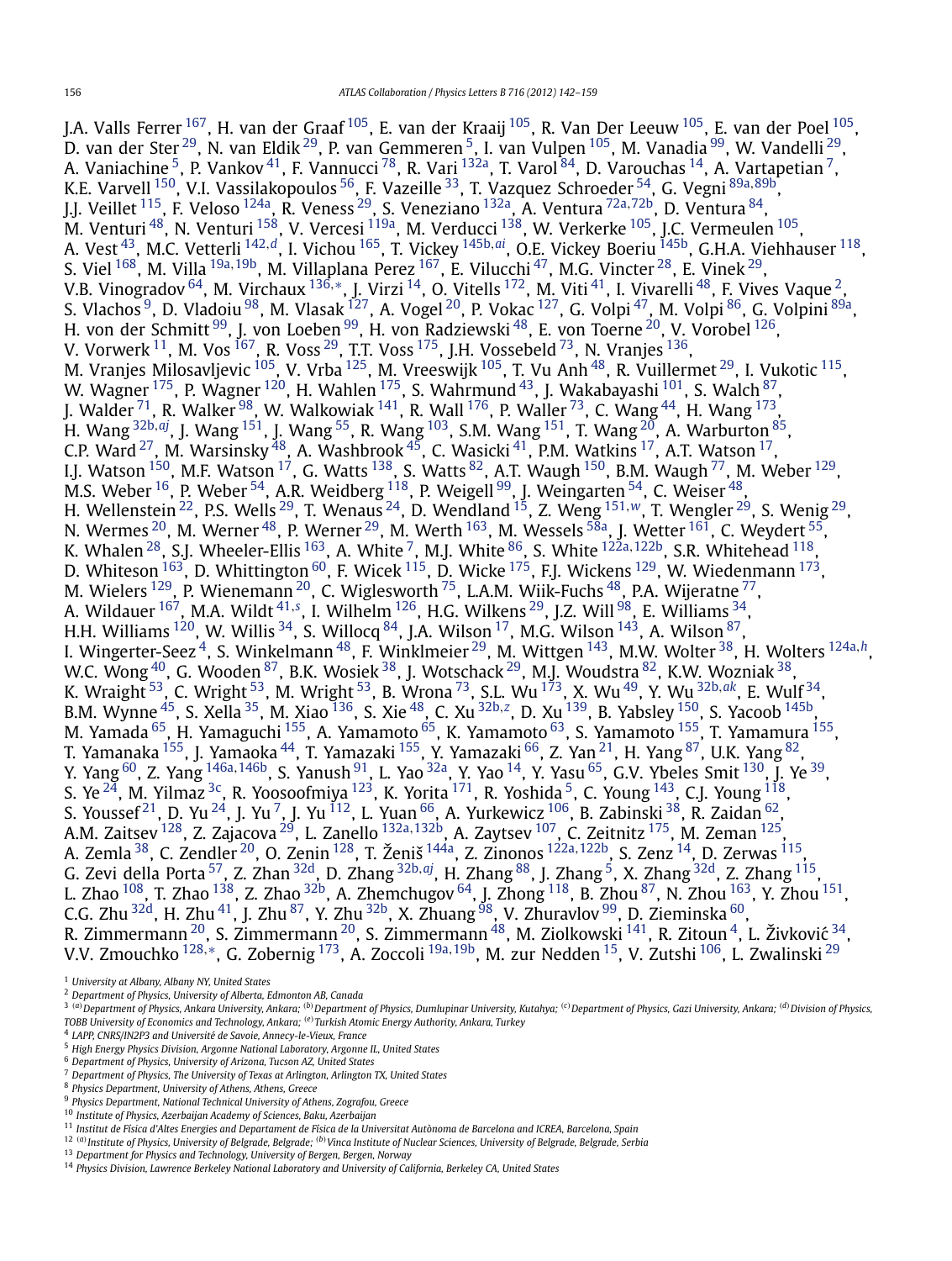<span id="page-15-0"></span>*Department of Physics, Humboldt University, Berlin, Germany*

*Albert Einstein Center for Fundamental Physics and Laboratory for High Energy Physics, University of Bern, Bern, Switzerland*

*School of Physics and Astronomy, University of Birmingham, Birmingham, United Kingdom*

<sup>18</sup> (a) Department of Physics, Bogazici University, Istanbul; (b) Division of Physics, Dogus University, Istanbul; (c) Department of Physics Engineering, Gaziantep University, Gaziantep;

*(d)Department of Physics, Istanbul Technical University, Istanbul, Turkey*

*(a)INFN Sezione di Bologna; (b)Dipartimento di Fisica, Università di Bologna, Bologna, Italy*

*Physikalisches Institut, University of Bonn, Bonn, Germany*

*Department of Physics, Boston University, Boston MA, United States*

*Department of Physics, Brandeis University, Waltham MA, United States*

<sup>23</sup> (a) Universidade Federal do Rio De Janeiro COPPE/EE/IF, Rio de Janeiro; <sup>(b)</sup> Federal University of Juiz de Fora (UFIF), Juiz de Fora; <sup>(c)</sup> Federal University of Sao Joao del Rei (UFSI), Sao Joao *del Rei; (d)Instituto de Fisica, Universidade de Sao Paulo, Sao Paulo, Brazil*

*Physics Department, Brookhaven National Laboratory, Upton NY, United States*

<sup>25</sup> (a) National Institute of Physics and Nuclear Engineering, Bucharest; <sup>(b)</sup> University Politehnica Bucharest, Bucharest; <sup>(c)</sup> West University in Timisoara, Timisoara, Romania

*Departamento de Física, Universidad de Buenos Aires, Buenos Aires, Argentina*

*Cavendish Laboratory, University of Cambridge, Cambridge, United Kingdom*

*Department of Physics, Carleton University, Ottawa ON, Canada*

*CERN, Geneva, Switzerland*

*Enrico Fermi Institute, University of Chicago, Chicago IL, United States*

*(a)Departamento de Fisica, Pontificia Universidad Católica de Chile, Santiago; (b)Departamento de Física, Universidad Técnica Federico Santa María, Valparaíso, Chile*

<sup>32</sup> (a) Institute of High Energy Physics, Chinese Academy of Sciences, Beijing; <sup>(b)</sup> Department of Modern Physics, University of Science and Technology of China, Anhui; <sup>(c)</sup> Department of *Physics, Nanjing University, Jiangsu; (d)School of Physics, Shandong University, Shandong, China*

*Laboratoire de Physique Corpusculaire, Clermont Université and Université Blaise Pascal and CNRS/IN2P3, Aubiere Cedex, France*

*Nevis Laboratory, Columbia University, Irvington NY, United States*

*Niels Bohr Institute, University of Copenhagen, Kobenhavn, Denmark*

*(a)INFN Gruppo Collegato di Cosenza; (b)Dipartimento di Fisica, Università della Calabria, Arcavata di Rende, Italy*

*AGH University of Science and Technology, Faculty of Physics and Applied Computer Science, Krakow, Poland*

*The Henryk Niewodniczanski Institute of Nuclear Physics, Polish Academy of Sciences, Krakow, Poland*

*Physics Department, Southern Methodist University, Dallas TX, United States*

*Physics Department, University of Texas at Dallas, Richardson TX, United States*

*DESY, Hamburg and Zeuthen, Germany*

*Institut für Experimentelle Physik IV, Technische Universität Dortmund, Dortmund, Germany*

*Institut für Kern- und Teilchenphysik, Technical University Dresden, Dresden, Germany*

*Department of Physics, Duke University, Durham NC, United States*

*SUPA, School of Physics and Astronomy, University of Edinburgh, Edinburgh, United Kingdom*

*Fachhochschule Wiener Neustadt, Johannes Gutenbergstrasse 3 2700 Wiener Neustadt, Austria*

*INFN Laboratori Nazionali di Frascati, Frascati, Italy*

*Fakultät für Mathematik und Physik, Albert-Ludwigs-Universität, Freiburg i.Br., Germany*

*Section de Physique, Université de Genève, Geneva, Switzerland*

*(a)INFN Sezione di Genova; (b)Dipartimento di Fisica, Università di Genova, Genova, Italy*

*(a)E. Andronikashvili Institute of Physics, Tbilisi State University, Tbilisi; (b)High Energy Physics Institute, Tbilisi State University, Tbilisi, Georgia*

*II Physikalisches Institut, Justus-Liebig-Universität Giessen, Giessen, Germany*

*SUPA, School of Physics and Astronomy, University of Glasgow, Glasgow, United Kingdom*

*II Physikalisches Institut, Georg-August-Universität, Göttingen, Germany*

*Laboratoire de Physique Subatomique et de Cosmologie, Université Joseph Fourier and CNRS/IN2P3 and Institut National Polytechnique de Grenoble, Grenoble, France*

*Department of Physics, Hampton University, Hampton VA, United States*

*Laboratory for Particle Physics and Cosmology, Harvard University, Cambridge MA, United States*

58 (a) Kirchhoff-Institut für Physik, Ruprecht-Karls-Universität Heidelberg, Heidelberg; <sup>(b)</sup> Physikalisches Institut, Ruprecht-Karls-Universität Heidelberg, Heidelberg; <sup>(c)</sup> ZITI Institut für

*technische Informatik, Ruprecht-Karls-Universität Heidelberg, Mannheim, Germany*

*Faculty of Applied Information Science, Hiroshima Institute of Technology, Hiroshima, Japan*

*Department of Physics, Indiana University, Bloomington IN, United States*

*Institut für Astro- und Teilchenphysik, Leopold-Franzens-Universität, Innsbruck, Austria*

*University of Iowa, Iowa City IA, United States*

*Department of Physics and Astronomy, Iowa State University, Ames IA, United States*

*Joint Institute for Nuclear Research, JINR Dubna, Dubna, Russia*

*KEK, High Energy Accelerator Research Organization, Tsukuba, Japan*

*Graduate School of Science, Kobe University, Kobe, Japan*

*Faculty of Science, Kyoto University, Kyoto, Japan*

*Kyoto University of Education, Kyoto, Japan*

*Department of Physics, Kyushu University, Fukuoka, Japan*

*Instituto de Física La Plata, Universidad Nacional de La Plata and CONICET, La Plata, Argentina*

*Physics Department, Lancaster University, Lancaster, United Kingdom*

*(a)INFN Sezione di Lecce; (b)Dipartimento di Matematica e Fisica, Università del Salento, Lecce, Italy*

*Oliver Lodge Laboratory, University of Liverpool, Liverpool, United Kingdom*

*Department of Physics, Jožef Stefan Institute and University of Ljubljana, Ljubljana, Slovenia*

*School of Physics and Astronomy, Queen Mary University of London, London, United Kingdom*

*Department of Physics, Royal Holloway University of London, Surrey, United Kingdom*

*Department of Physics and Astronomy, University College London, London, United Kingdom*

*Laboratoire de Physique Nucléaire et de Hautes Energies, UPMC and Université Paris-Diderot and CNRS/IN2P3, Paris, France*

*Fysiska institutionen, Lunds universitet, Lund, Sweden*

*Departamento de Fisica Teorica C-15, Universidad Autonoma de Madrid, Madrid, Spain*

*Institut für Physik, Universität Mainz, Mainz, Germany*

*School of Physics and Astronomy, University of Manchester, Manchester, United Kingdom*

*CPPM, Aix-Marseille Université and CNRS/IN2P3, Marseille, France*

*Department of Physics, University of Massachusetts, Amherst MA, United States*

*Department of Physics, McGill University, Montreal QC, Canada*

*School of Physics, University of Melbourne, Victoria, Australia*

*Department of Physics, The University of Michigan, Ann Arbor MI, United States*

*Department of Physics and Astronomy, Michigan State University, East Lansing MI, United States*

*(a)INFN Sezione di Milano; (b)Dipartimento di Fisica, Università di Milano, Milano, Italy*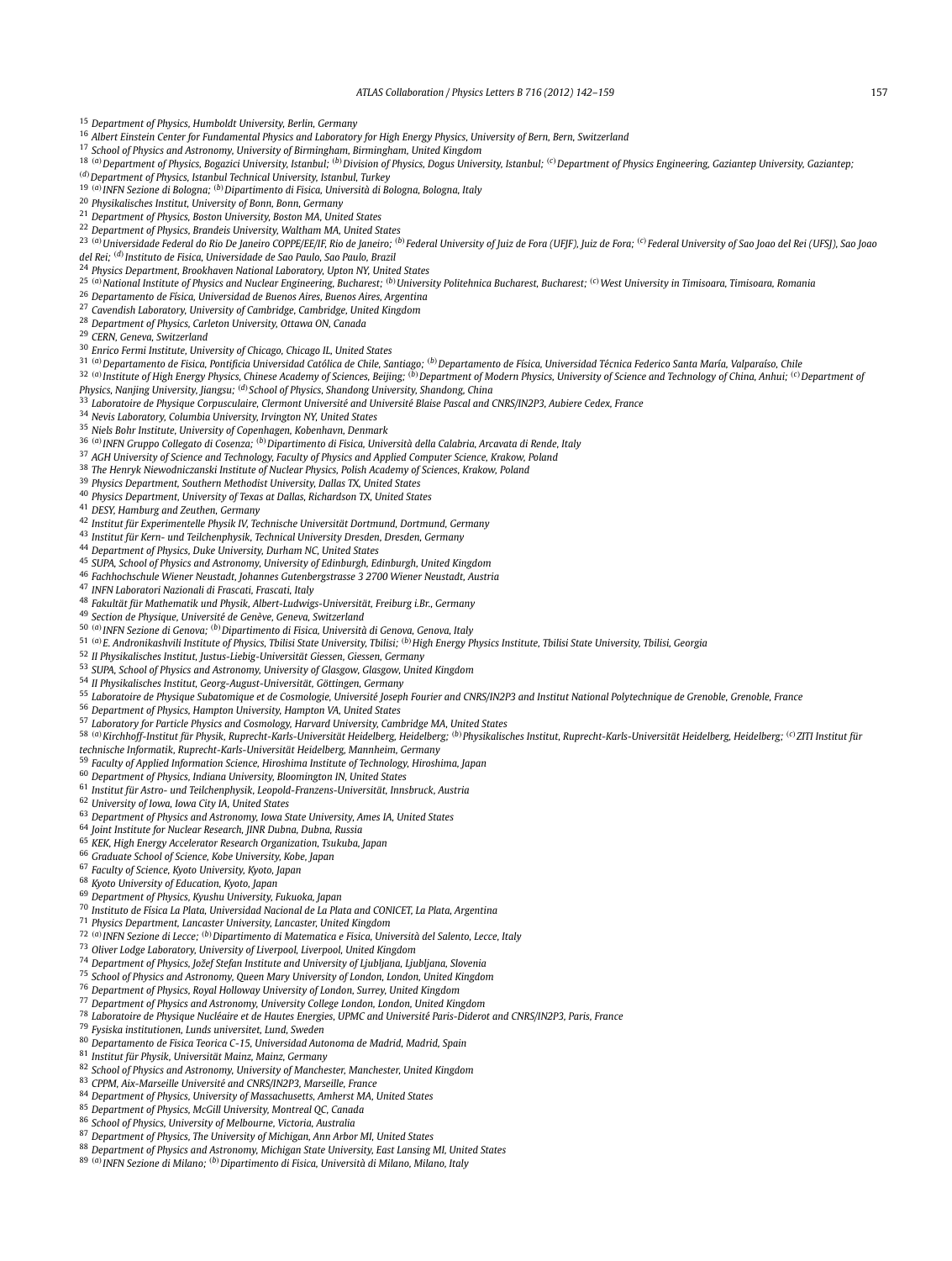- <span id="page-16-0"></span>*B.I. Stepanov Institute of Physics, National Academy of Sciences of Belarus, Minsk, Belarus*
- *National Scientific and Educational Centre for Particle and High Energy Physics, Minsk, Belarus*
- *Department of Physics, Massachusetts Institute of Technology, Cambridge MA, United States*
- *Group of Particle Physics, University of Montreal, Montreal QC, Canada*
- *P.N. Lebedev Institute of Physics, Academy of Sciences, Moscow, Russia*
- *Institute for Theoretical and Experimental Physics (ITEP), Moscow, Russia*
- *Moscow Engineering and Physics Institute (MEPhI), Moscow, Russia*
- *Skobeltsyn Institute of Nuclear Physics, Lomonosov Moscow State University, Moscow, Russia*
- *Fakultät für Physik, Ludwig-Maximilians-Universität München, München, Germany*
- *Max-Planck-Institut für Physik (Werner-Heisenberg-Institut), München, Germany*
- *Nagasaki Institute of Applied Science, Nagasaki, Japan*
- *Graduate School of Science, Nagoya University, Nagoya, Japan*
- *(a)INFN Sezione di Napoli; (b)Dipartimento di Scienze Fisiche, Università di Napoli, Napoli, Italy*
- *Department of Physics and Astronomy, University of New Mexico, Albuquerque NM, United States*
- *Institute for Mathematics, Astrophysics and Particle Physics, Radboud University Nijmegen/Nikhef, Nijmegen, Netherlands*
- *Nikhef National Institute for Subatomic Physics and University of Amsterdam, Amsterdam, Netherlands*
- *Department of Physics, Northern Illinois University, DeKalb IL, United States*
- *Budker Institute of Nuclear Physics, SB RAS, Novosibirsk, Russia*
- *Department of Physics, New York University, New York NY, United States*
- *Ohio State University, Columbus OH, United States*
- *Faculty of Science, Okayama University, Okayama, Japan*
- *Homer L. Dodge Department of Physics and Astronomy, University of Oklahoma, Norman OK, United States*
- *Department of Physics, Oklahoma State University, Stillwater OK, United States*
- *Palacký University, RCPTM, Olomouc, Czech Republic*
- *Center for High Energy Physics, University of Oregon, Eugene OR, United States*
- *LAL, Université Paris-Sud and CNRS/IN2P3, Orsay, France*
- *Graduate School of Science, Osaka University, Osaka, Japan*
- *Department of Physics, University of Oslo, Oslo, Norway*
- *Department of Physics, Oxford University, Oxford, United Kingdom*
- *(a)INFN Sezione di Pavia; (b)Dipartimento di Fisica, Università di Pavia, Pavia, Italy*
- *Department of Physics, University of Pennsylvania, Philadelphia PA, United States*
- *Petersburg Nuclear Physics Institute, Gatchina, Russia*
- *(a)INFN Sezione di Pisa; (b)Dipartimento di Fisica E. Fermi, Università di Pisa, Pisa, Italy*
- *Department of Physics and Astronomy, University of Pittsburgh, Pittsburgh PA, United States*
- 124 (a) Laboratorio de Instrumentacao e Física Experimental de Particulas, LIP, Lisboa, Portugal; (b) Departamento de Física Teorica y del Cosmos and CAFPE, Universidad de Granada, *Granada, Spain*
- *Institute of Physics, Academy of Sciences of the Czech Republic, Praha, Czech Republic*
- *Faculty of Mathematics and Physics, Charles University in Prague, Praha, Czech Republic*
- *Czech Technical University in Prague, Praha, Czech Republic*
- *State Research Center Institute for High Energy Physics, Protvino, Russia*
- *Particle Physics Department, Rutherford Appleton Laboratory, Didcot, United Kingdom*
- *Physics Department, University of Regina, Regina SK, Canada*
- *Ritsumeikan University, Kusatsu, Shiga, Japan*
- *(a)INFN Sezione di Roma I; (b)Dipartimento di Fisica, Università La Sapienza, Roma, Italy*
- *(a)INFN Sezione di Roma Tor Vergata; (b)Dipartimento di Fisica, Università di Roma Tor Vergata, Roma, Italy*
- *(a)INFN Sezione di Roma Tre; (b)Dipartimento di Fisica, Università Roma Tre, Roma, Italy*
- 135 (a) Faculté des Sciences Ain Chock, Réseau Universitaire de Physique des Hautes Energies, Université Hassan II, Casablanca; <sup>(b)</sup> Centre National de l'Energie des Sciences Techniques Nucleaires, Rabat; <sup>(c)</sup> Faculté des Sciences Semlalia, Université Cadi Ayyad, LPHEA-Marrakech; <sup>(d)</sup> Faculté des Sciences, Université Mohamed Premier and LPTPM, Oujda; <sup>(e)</sup> Faculté des
- *sciences, Université Mohammed V-Agdal, Rabat, Morocco*
- *DSM/IRFU (Institut de Recherches sur les Lois Fondamentales de l'Univers), CEA Saclay (Commissariat a l'Energie Atomique), Gif-sur-Yvette, France*
- *Santa Cruz Institute for Particle Physics, University of California Santa Cruz, Santa Cruz CA, United States*
- *Department of Physics, University of Washington, Seattle WA, United States*
- *Department of Physics and Astronomy, University of Sheffield, Sheffield, United Kingdom*
- *Department of Physics, Shinshu University, Nagano, Japan*
- *Fachbereich Physik, Universität Siegen, Siegen, Germany*
- *Department of Physics, Simon Fraser University, Burnaby BC, Canada*
- *SLAC National Accelerator Laboratory, Stanford CA, United States*
- 
- 144 (a) Faculty of Mathematics, Physics & Informatics, Comenius University, Bratislava; (b) Department of Subnuclear Physics, Institute of Experimental Physics of the Slovak Academy of *Sciences, Kosice, Slovak Republic*
- *(a)Department of Physics, University of Johannesburg, Johannesburg; (b)School of Physics, University of the Witwatersrand, Johannesburg, South Africa*
- *(a)Department of Physics, Stockholm University; (b)The Oskar Klein Centre, Stockholm, Sweden*
- *Physics Department, Royal Institute of Technology, Stockholm, Sweden*
- *Departments of Physics & Astronomy and Chemistry, Stony Brook University, Stony Brook NY, United States*
- *Department of Physics and Astronomy, University of Sussex, Brighton, United Kingdom*
- *School of Physics, University of Sydney, Sydney, Australia*
- *Institute of Physics, Academia Sinica, Taipei, Taiwan*
- *Department of Physics, Technion: Israel Institute of Technology, Haifa, Israel*
- *Raymond and Beverly Sackler School of Physics and Astronomy, Tel Aviv University, Tel Aviv, Israel*
- *Department of Physics, Aristotle University of Thessaloniki, Thessaloniki, Greece*
- *International Center for Elementary Particle Physics and Department of Physics, The University of Tokyo, Tokyo, Japan*
- *Graduate School of Science and Technology, Tokyo Metropolitan University, Tokyo, Japan*
- *Department of Physics, Tokyo Institute of Technology, Tokyo, Japan*
- *Department of Physics, University of Toronto, Toronto ON, Canada*
- *(a)TRIUMF, Vancouver BC; (b)Department of Physics and Astronomy, York University, Toronto ON, Canada*
- *Institute of Pure and Applied Sciences, University of Tsukuba, 1-1-1 Tennodai, Tsukuba, Ibaraki 305-8571, Japan*
- *Science and Technology Center, Tufts University, Medford MA, United States*
- *Centro de Investigaciones, Universidad Antonio Narino, Bogota, Colombia*
- *Department of Physics and Astronomy, University of California Irvine, Irvine CA, United States*
- *(a)INFN Gruppo Collegato di Udine; (b)ICTP, Trieste; (c)Dipartimento di Chimica, Fisica e Ambiente, Università di Udine, Udine, Italy*